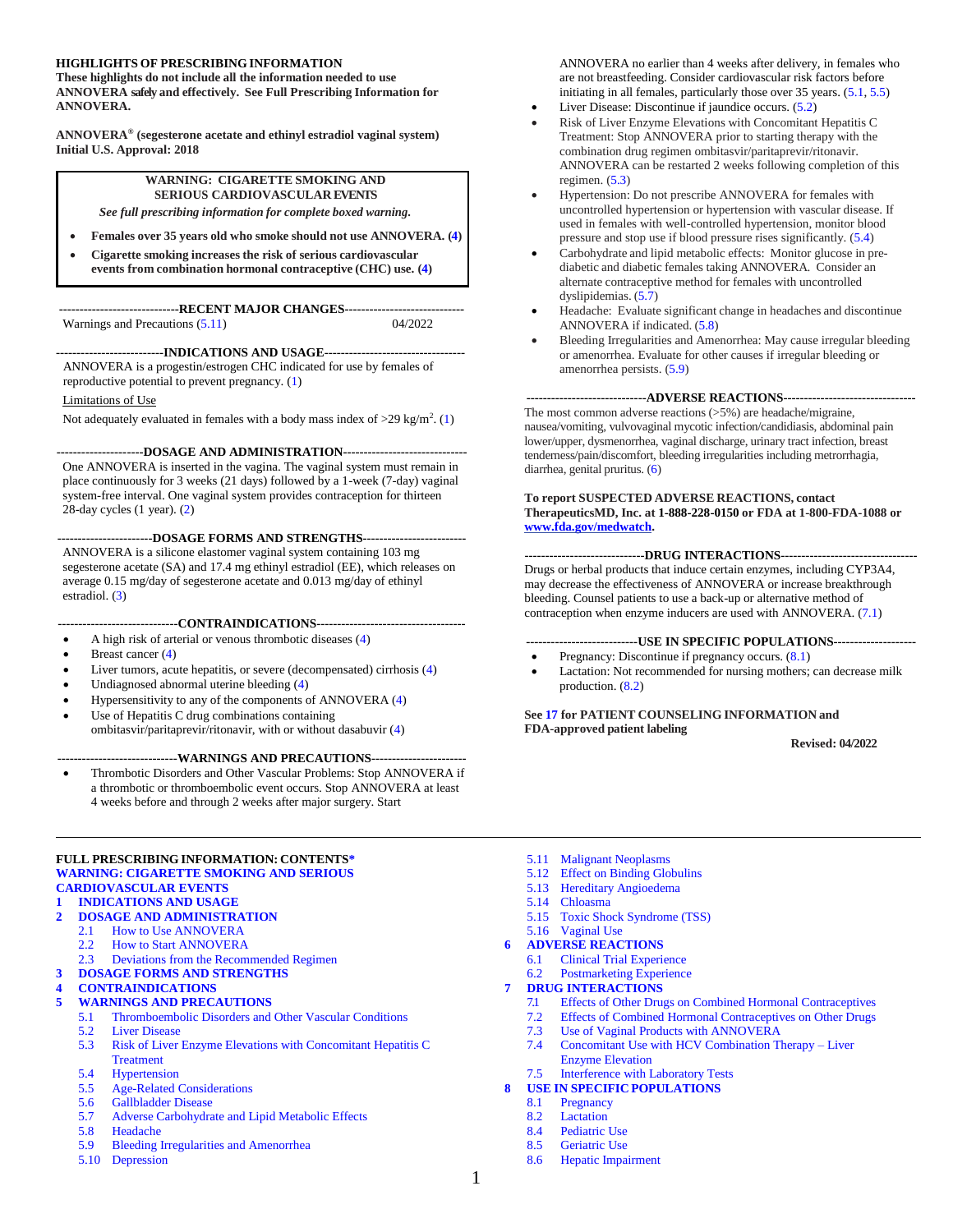- 8.7 [Renal Impairment](#page-17-3)
- 8.8 [Body Mass Index \(BMI\)/Body Weight](#page-17-4)
- **10 [OVERDOSAGE](#page-18-0)**
- **11 [DESCRIPTION](#page-18-1)**
- **12 [CLINICAL PHARMACOLOGY](#page-19-0)**
	- 12.1 [Mechanism of Action](#page-19-1)
		- 12.2 [Pharmacodynamics](#page-19-2)
	- 12.3 [Pharmacokinetics](#page-20-0)
- **13 [NONCLINICAL TOXICOLOGY](#page-22-0)** 13.1 [Carcinogenesis, Mutagenesis, Impairment of Fertility](#page-22-1)
- **14 [CLINICAL STUDIES](#page-23-0)**
- **15 [REFERENCES](#page-23-1)**
- **16 [HOW SUPPLIED/STORAGE AND HANDLING](#page-23-2)**
	- 16.1 [How Supplied](#page-23-3)
	- 16.2 [Storage Conditions](#page-24-1)

#### **17 [PATIENT COUNSELING INFORMATION](#page-24-0)**

[Cigarette Smoking](#page-24-2) [Venous Thromboembolism](#page-24-3) [Sexually Transmitted Infections](#page-24-4) [Use During Pregnancy](#page-24-5) [ANNOVERA Dosing and Instructions](#page-24-6) [Use with Vaginal Products](#page-25-0) [Need for Additional Contraception](#page-25-1) **[Lactation](#page-25-2)** [Amenorrhea and Possible Symptoms of Pregnancy](#page-25-3) [Fertility Following Discontinuation of ANNOVERA](#page-25-4)

#### **[PATIENT INFORMATION](#page-26-0)**

\*Sections or subsections omitted from the full prescribing information are not listed**.**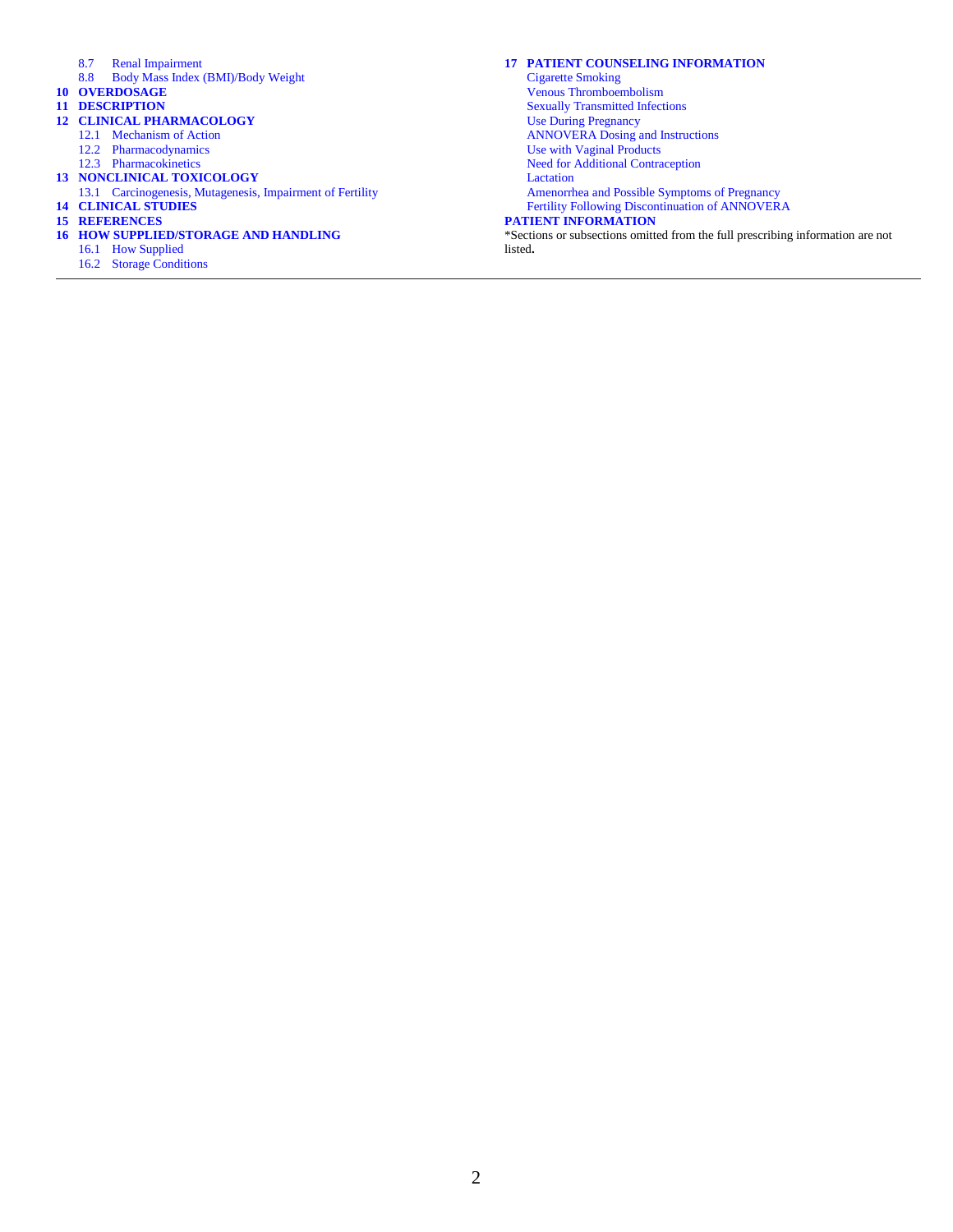# **FULL PRESCRIBING INFORMATION**

### <span id="page-2-2"></span>**WARNING: CIGARETTE SMOKING AND SERIOUS CARDIOVASCULAR EVENTS**

**Cigarette smoking increases the risk of serious cardiovascular events from combination hormonal contraceptive (CHC) use. This risk increases with age, particularly in females over 35 years of age, and with the number of cigarettes smoked. For this reason, CHCs should not be used by females who are over 35 years of age and smoke** *[See Contraindications [\(4\)](#page-5-0) and Warnings and Precautions [\(5.5\)](#page-8-0)].*

## <span id="page-2-0"></span>**1 INDICATIONS AND USAGE**

ANNOVERA is indicated for use by females of reproductive potential to prevent pregnancy.

Limitations of Use

ANNOVERA has not been adequately studied in females with a BMI > 29 kg/m<sup>2</sup>.

# <span id="page-2-1"></span>**2 DOSAGE AND ADMINISTRATION**

## <span id="page-2-3"></span>**2.1 How to Use ANNOVERA**

Instruct patients that ANNOVERA should be used as directed *[see How to Start ANNOVERA [\(2.2\)](#page-3-0)]*. One ANNOVERA should be placed in the vagina. For maximum contraceptive effectiveness, ANNOVERA is to remain in the vagina continuously for 21 days (3 complete weeks). It is removed for a 1-week dose-free interval, and during this time a withdrawal bleed usually occurs. The removed vaginal system should be cleaned with mild soap and warm water, patted dry with a clean cloth towel or paper towel, and placed in its case during the 1-week dose-free interval. At the end of the dose-free interval, the vaginal system should be cleaned prior to being placed back in the vagina for another 21 continuous days (3 complete weeks). This pattern of ANNOVERA use made up of 3-weeks in and 1-week out is a cycle of use; one ANNOVERA vaginal system will provide contraception for 13 cycles.

With clean hands, the user can choose an insertion position that is comfortable, such as lying down, squatting, or standing. The sides of the vaginal system are pressed together for insertion into the vagina. When properly inserted, the vaginal system should be entirely in the vagina and behind the pelvic bone. The day and time of insertion should be noted so that the vaginal system can be removed 3 weeks later on the same day and at about the same time.

ANNOVERA can be removed by hooking an index finger into the vaginal system inside the vagina and gently pulling the vaginal system.

For patient instructions regarding cleaning the vaginal system, *see [FDA-approved Patient](#page-26-0)  [Information.](#page-26-0)*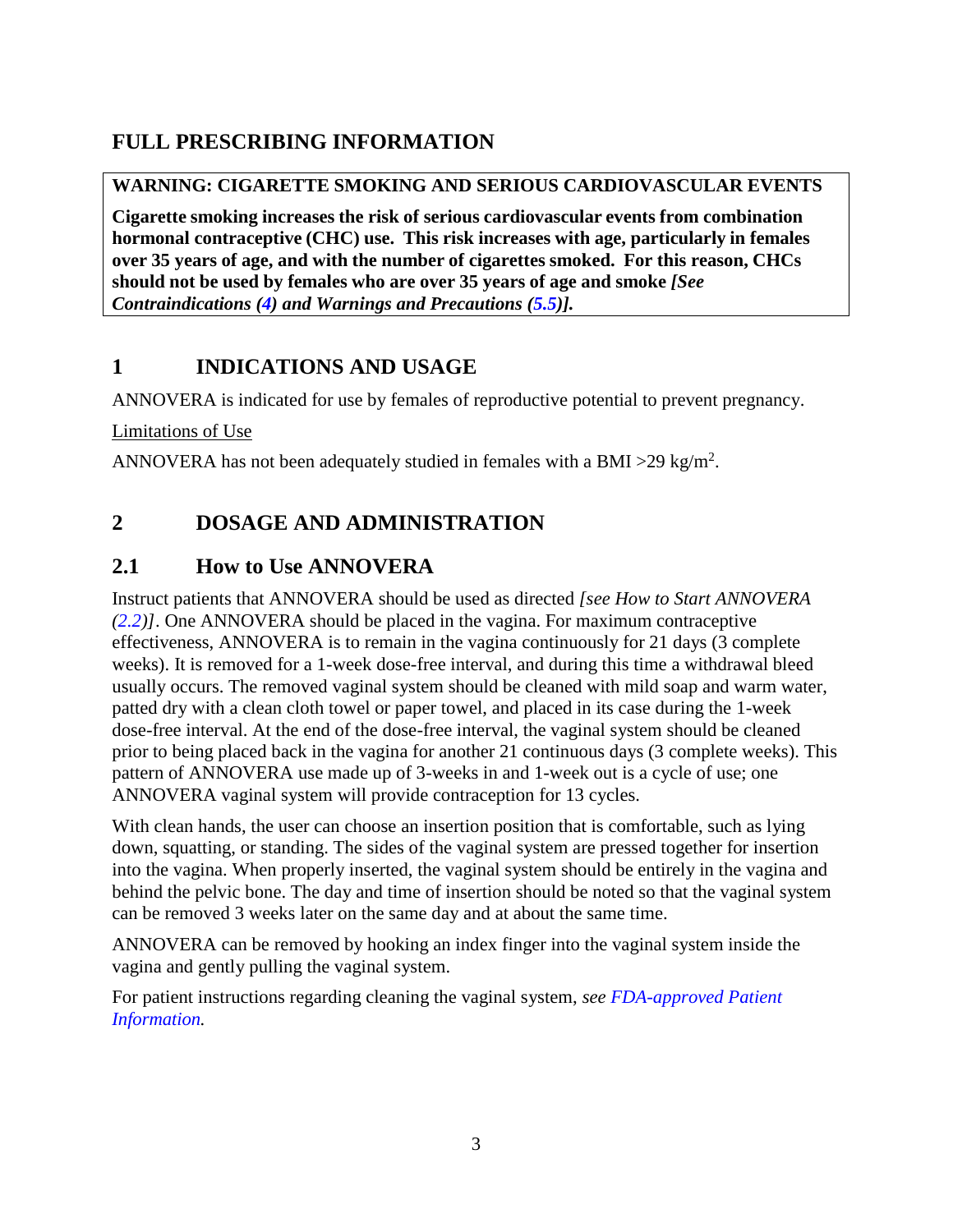## <span id="page-3-0"></span>**2.2 How to Start ANNOVERA**

### **IMPORTANT: Consider the possibility of ovulation and conception prior to the first use of ANNOVERA.**

#### No Hormonal Contraceptive Use in the Preceding Cycle and after Copper IUD Removal:

The woman should insert ANNOVERA between days 2 and 5 of her regular menstrual bleeding; no back-up contraception is needed. If menstrual cycles are irregular or if the start is more than 5 days from the last menstrual bleeding, the woman should use an additional barrier method during coitus, such as a male condom or spermicide, for the first 7 days of ANNOVERA use.

### Switching from a CHC:

A woman who has been using her CHC method consistently and correctly, and who you are reasonably certain is not already pregnant, may switch from her previous CHC to ANNOVERA on any day of the CHC cycle (Day 1-28), without the need for back-up contraception, but no more than 7 hormone-free days should occur before starting ANNOVERA.

#### Switching from a Progestin-Only Method [Progestin-only pills (POP), Progestin Injection, Progestin Implant, Progestin Intrauterine System (IUS)]:

If a woman has no contraindications to the use of ethinyl estradiol (EE), she may elect to switch from a progestin-only method to ANNOVERA. If switching from progestin-only pills, she should begin ANNOVERA at the time she would have taken her next POP pill. If switching from an injection, she should begin ANNOVERA at the time of her next scheduled injection. If switching from an implant or an IUS, she should begin ANNOVERA at the time of implant or IUS removal. In all of these cases, the woman should use an additional barrier method during coitus, such as a male condom or spermicide, for the first 7 days of ANNOVERA use.

#### Use after Abortion or Miscarriage:

If a woman has no contraindications to the use of EE, ANNOVERA may be initiated for contraception within the first 5 days following a complete first trimester abortion or miscarriage without additional back-up contraception. If more than 5 days have elapsed from the first trimester abortion or miscarriage, then follow the instructions for "No Hormonal Contraceptive Use in the Preceding Cycle" and a barrier method should be used from the time of the first trimester abortion or miscarriage to the initiation of ANNOVERA.

ANNOVERA should not be started earlier than 4 weeks after a second trimester abortion or miscarriage due to the increased risk of thromboembolism *[see Contraindications [\(4\)](#page-5-0) and Warnings and Precautions [\(5.1\)](#page-6-0)]*.

#### Following Childbirth:

ANNOVERA should not be started sooner than 4 weeks postpartum and only in females who choose not to breastfeed. Prior to 4 weeks postpartum there is an increased risk of thromboembolism *[see Contraindications [\(4\)](#page-5-0) and Warnings and Precautions [\(5.1\)](#page-6-0)]*.

The initiation of ANNOVERA 4 weeks or more postpartum should be accompanied by an additional method of contraception during coitus, such as male condoms or spermicide, for the first 7 days if the woman has not yet had a period. Consider the possibility of ovulation and conception occurring prior to initiating ANNOVERA.

Females who are breastfeeding should not use ANNOVERA until after weaning.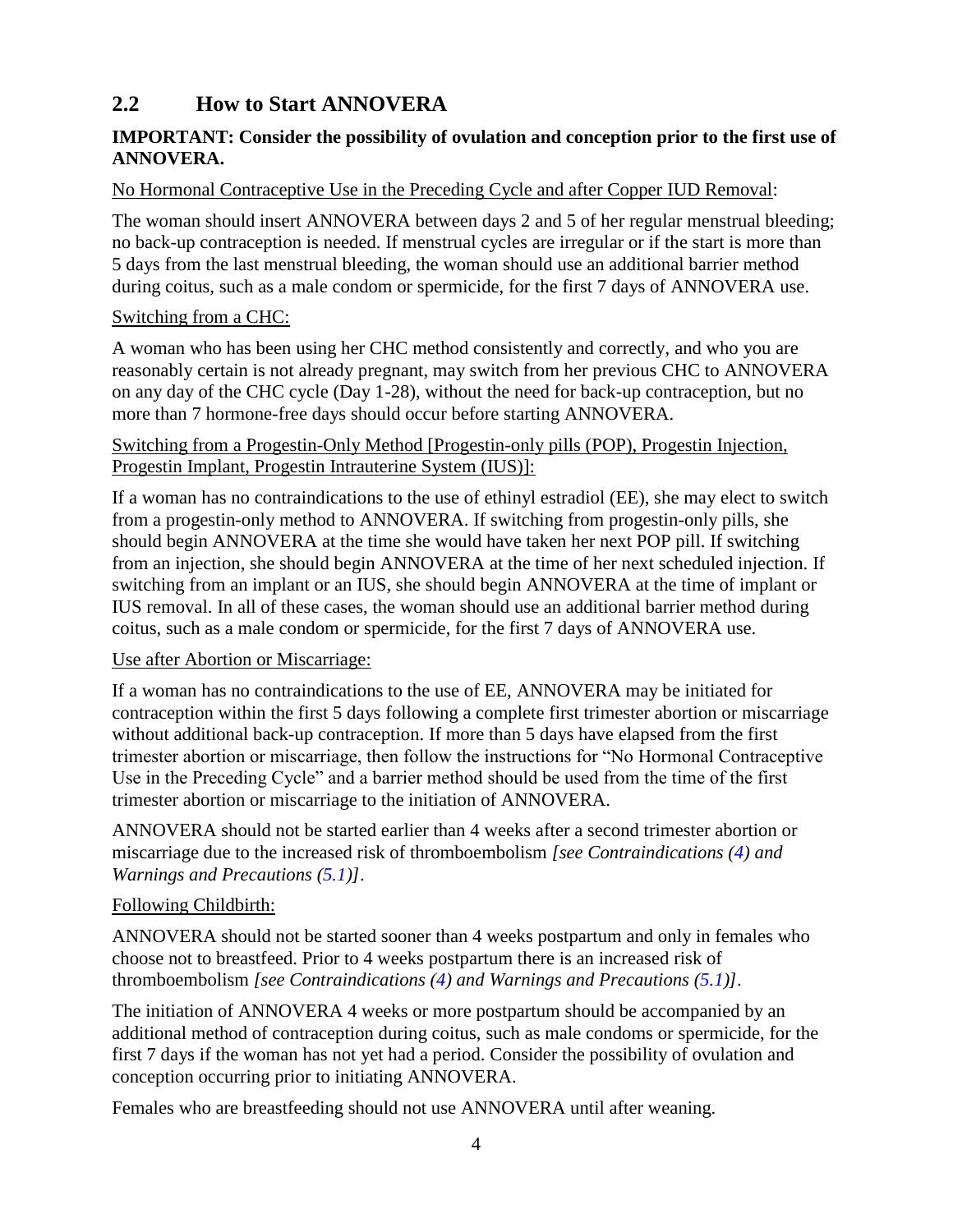# <span id="page-4-1"></span>**2.3 Deviations from the Recommended Regimen**

Contraceptive efficacy of ANNOVERA may be reduced if a woman deviates from the recommended use. ANNOVERA should remain in the vagina for a continuous period of 21 days (3 weeks); then ANNOVERA should be taken out of the vagina for 7 days. In a 28-day cycle, a deviation that involves ANNOVERA being out of the vagina for less than 7 days will not increase pregnancy risk. In a 28-day cycle, a deviation that involves ANNOVERA being out of the vagina for more than 7 days will increase pregnancy risk and back-up contraception is recommended in these instances. Deviations from the recommended regimen may result in a new vaginal system change day *[See [FDA-approved Patient Information\]](#page-26-0).*

### Inadvertent Removal or Expulsion

ANNOVERA can be accidently expelled. Accidental expulsion could occur while removing a tampon, during coitus, or with straining during a bowel movement. If the vaginal system is accidentally expelled once during the 21 days of intravaginal use and is replaced within 2 hours, contraceptive efficacy should not be reduced and no back-up contraception is needed. If the vaginal system is accidently expelled, wash it with mild soap and warm water, rinse and pat dry with a clean cloth towel or paper towel, and replace it as soon as possible.

During the 21 days of continuous use, if ANNOVERA is out of the vagina for more than 2 continuous hours or more than 2 cumulative hours (multiple inadvertent removals or expulsions adding up to 2 hours), then back-up contraception, such as male condoms or spermicide, should be used until the vaginal system has been in the vagina for 7 consecutive days. The use of combined hormonal contraceptives (those containing an estrogen) for emergency contraception during use of ANNOVERA is not recommended.

### Prolonged Vaginal System Free Interval

If the vaginal system free interval is prolonged, consider the possibility of pregnancy and have the woman use back-up contraception, such as male condoms or spermicide, during coitus until the vaginal system has been in the vagina for 7 consecutive days. The use of combined hormonal contraceptives (those containing an estrogen) for emergency contraception during use of ANNOVERA is not recommended.

### Prolonged Use of ANNOVERA

If ANNOVERA is left in the vagina for more than 21 days, it should be removed for 7 days and then reinserted for 21 days to resume a 21/7 schedule.

# <span id="page-4-0"></span>**3 DOSAGE FORMS AND STRENGTHS**

Vaginal system: Each ANNOVERA releases an approximate average 0.15 mg/day of segesterone acetate (SA) and 0.013 mg/day of ethinyl estradiol (EE) when placed in the vagina over a period of 21 days of each cycle for up to 13 cycles (total of 273 days). Each cycle of use is 28 days with 21 days in and 7 days out.

ANNOVERA (segesterone acetate and ethinyl estradiol vaginal system) is a toroidal-shaped (ring), nonbiodegradable, flexible, opaque white, contraceptive vaginal system containing 103 mg of SA and 17.4 mg EE.

ANNOVERA is 56 mm in overall diameter and 8.4 mm in cross-sectional diameter. It contains 2 channels of approximately 3.0 mm diameter and 27 mm length into which steroid-containing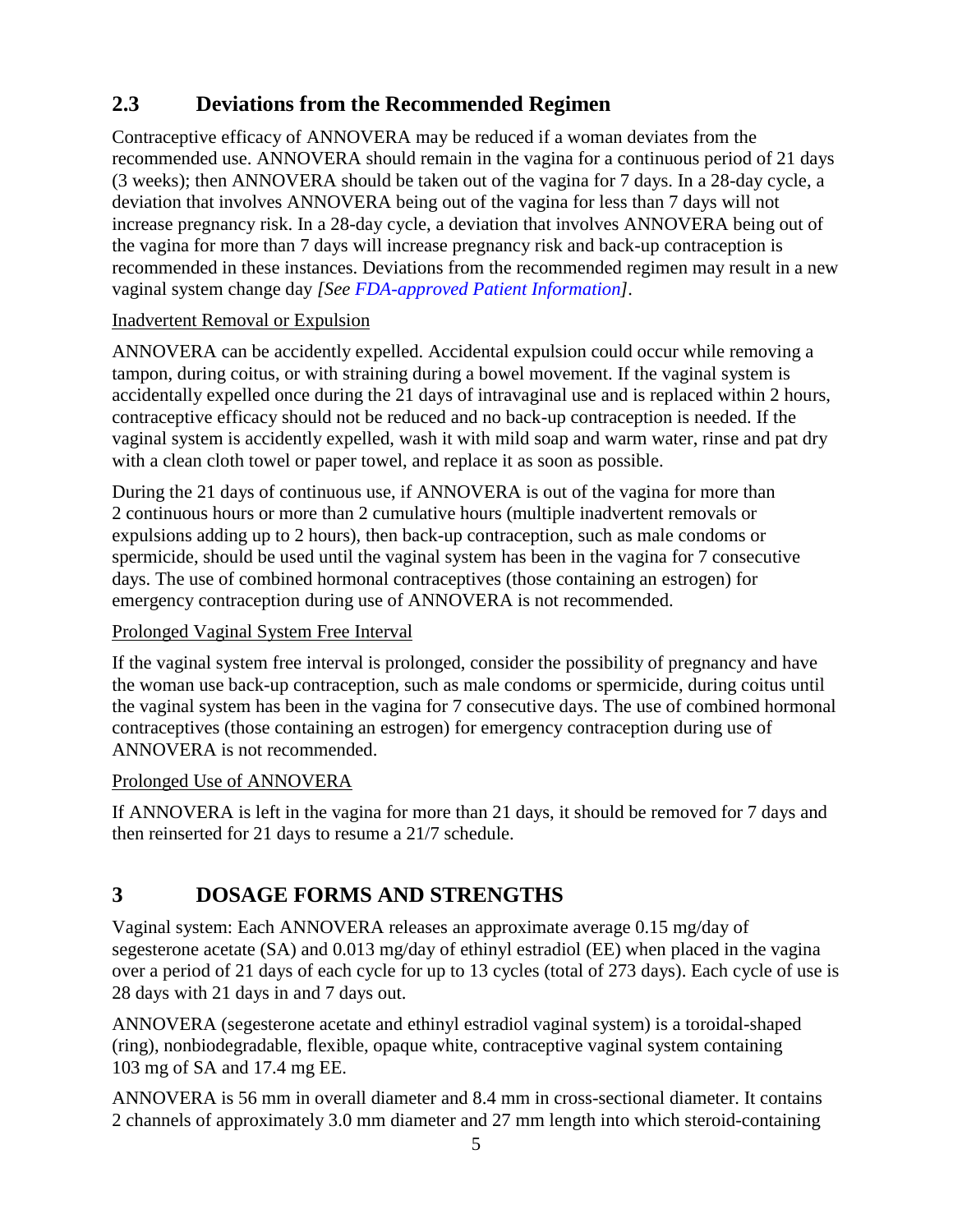cores are inserted. The cores are 3 mm in diameter with one releasing SA alone and the other releasing both SA and EE.

Each ANNOVERA is designed to be used for up to 13 cycles (1 year).

ANNOVERA is not made with natural rubber latex.

# <span id="page-5-0"></span>**4 CONTRAINDICATIONS**

ANNOVERA is contraindicated in females who are known to have or develop the following conditions:

- A high risk of arterial or venous thrombotic diseases. Examples include females who are known to:
	- − Smoke, if over age 35 *[see Boxed Warning and Warnings and Precautions [\(5.1\)](#page-6-0)]*.
	- − Have current or history of deep vein thrombosis or pulmonary embolism *[see Warnings and Precautions [\(5.1\)](#page-6-0)]*.
	- − Have cerebrovascular disease *[see Warnings and Precautions [\(5.1\)](#page-6-0)]*.
	- − Have coronary artery disease *[see Warnings and Precautions [\(5.1\)](#page-6-0)]*.
	- − Have thrombogenic valvular or thrombogenic rhythm diseases of the heart (for example, subacute bacterial endocarditis with valvular disease, or atrial fibrillation) *[see Warnings and Precautions [\(5.1\)](#page-6-0)]*.
	- − Have inherited or acquired hypercoagulopathies *[see Warnings and Precautions [\(5.1\)](#page-6-0)]*.
	- − Have uncontrolled hypertension or hypertension with vascular disease *[see Warnings and Precautions [\(5.4\)](#page-8-2)]*.
	- − Have diabetes mellitus and are over age 35, diabetes mellitus with hypertension or vascular disease, or other end-organ damage, or diabetes mellitus of >20 years duration *[see Warnings and Precautions [\(5.5\)](#page-8-0), [\(5.7\)](#page-9-0)]*.
	- − Have headaches with focal neurological symptoms, migraine headaches with aura, or are over age 35 with any migraine headaches *[see Warnings and Precautions [\(5.8\)](#page-9-1)]*.
- Current diagnosis of, or history of, breast cancer, which may be hormone-sensitive *[see Warnings and Precautions [\(5.11\)](#page-10-0)]*.
- Liver tumors, acute hepatitis, or severe (decompensated) cirrhosis *[see Warnings and Precautions [\(5.2\)](#page-7-0) and Use in Specific Populations [\(8.6\)](#page-17-2)].*
- Undiagnosed abnormal uterine bleeding *[see Warnings and Precautions [\(5.9\)](#page-9-2)]*.
- Hypersensitivity to any of the components of ANNOVERA. Hypersensitivity reactions reported include: throat constriction, facial edema, urticaria, hives, and wheezing *[see Adverse Reactions [\(6.1\)](#page-11-4)]*.
- Use of Hepatitis C drug combinations containing ombitasvir/paritaprevir/ritonavir, with or without dasabuvir, due to the potential for alanine transaminase (ALT) elevations *[see Warnings and Precautions [\(5.3\)](#page-8-1)].*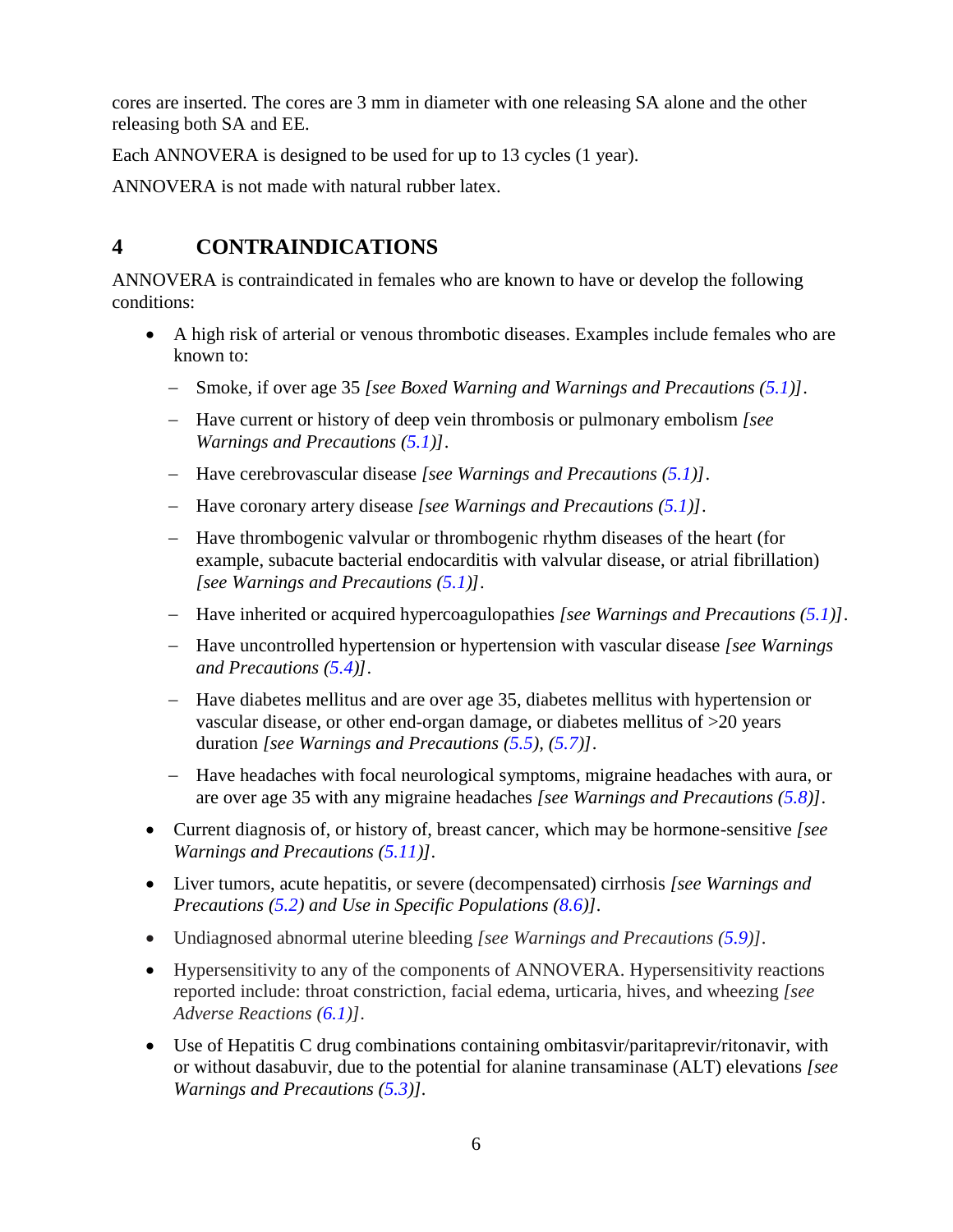## <span id="page-6-1"></span>**5 WARNINGS AND PRECAUTIONS**

## <span id="page-6-0"></span>**5.1 Thromboembolic Disorders and Other Vascular Conditions**

Females are at increased risk for a venous thrombotic event (VTE) when using ANNOVERA. Limited data are available in females with a BMI > 29.0 kg/m<sup>2</sup> because this subpopulation was excluded from the clinical trials after VTEs were reported.

- Stop ANNOVERA if an arterial or deep venous thrombotic event occurs.
- Stop ANNOVERA if there is unexplained loss of vision, proptosis, diplopia, papilledema, or retinal vascular lesions and evaluate for retinal vein thrombosis immediately.
- Discontinue ANNOVERA during prolonged immobilization. If feasible, stop ANNOVERA at least 4 weeks before and through 2 weeks after major surgery or other surgeries known to have an elevated risk of VTE.
- Start ANNOVERA no earlier than 4 weeks after delivery in females who are not breastfeeding. The risk of postpartum VTE decreases after the third postpartum week, whereas the risk of ovulation increases after the third postpartum week.
- Before starting ANNOVERA, evaluate any past medical history or family history of thrombotic or thromboembolic disorders and consider whether the history suggests an inherited or acquired hypercoagulopathy. ANNOVERA is contraindicated in females with a high risk of arterial or venous thrombotic/thromboembolic diseases *[see Contraindications [\(4\)](#page-5-0)]*.

#### Arterial Events

CHCs increase the risk of cardiovascular events and cerebrovascular events, such as stroke and myocardial infarction. The risk is greater among older females (>35 years of age), smokers, and females with hypertension, dyslipidemia, diabetes, or obesity.

ANNOVERA is contraindicated in females over 35 years of age who smoke *[see Contraindications [\(4\)](#page-5-0)]*. Cigarette smoking increases the risk of serious cardiovascular events from CHC use. This risk increases with age, particularly in females over 35 years of age, and with the number of cigarettes smoked.

#### Venous Events

The use of CHCs increases the risk of VTE, such as deep vein thrombosis and pulmonary embolism. Risk factors for VTEs include smoking, obesity, and family history of VTE, in addition to other factors that contraindicate use of CHCs *[see Contraindications [\(4\)](#page-5-0)]*. While the increased risk of VTE associated with use of CHCs is well established, the rates of VTE are even greater during pregnancy, and especially during the postpartum period (see [Figure 1](#page-7-1)). The rate of VTE in females using CHCs has been estimated to be 3–12 cases per 10,000 woman-years.

The risk of VTE is highest during the first year of CHC use and when restarting hormonal contraception following a break of 4 weeks or longer. The risk of VTE due to CHCs gradually disappears after use is discontinued.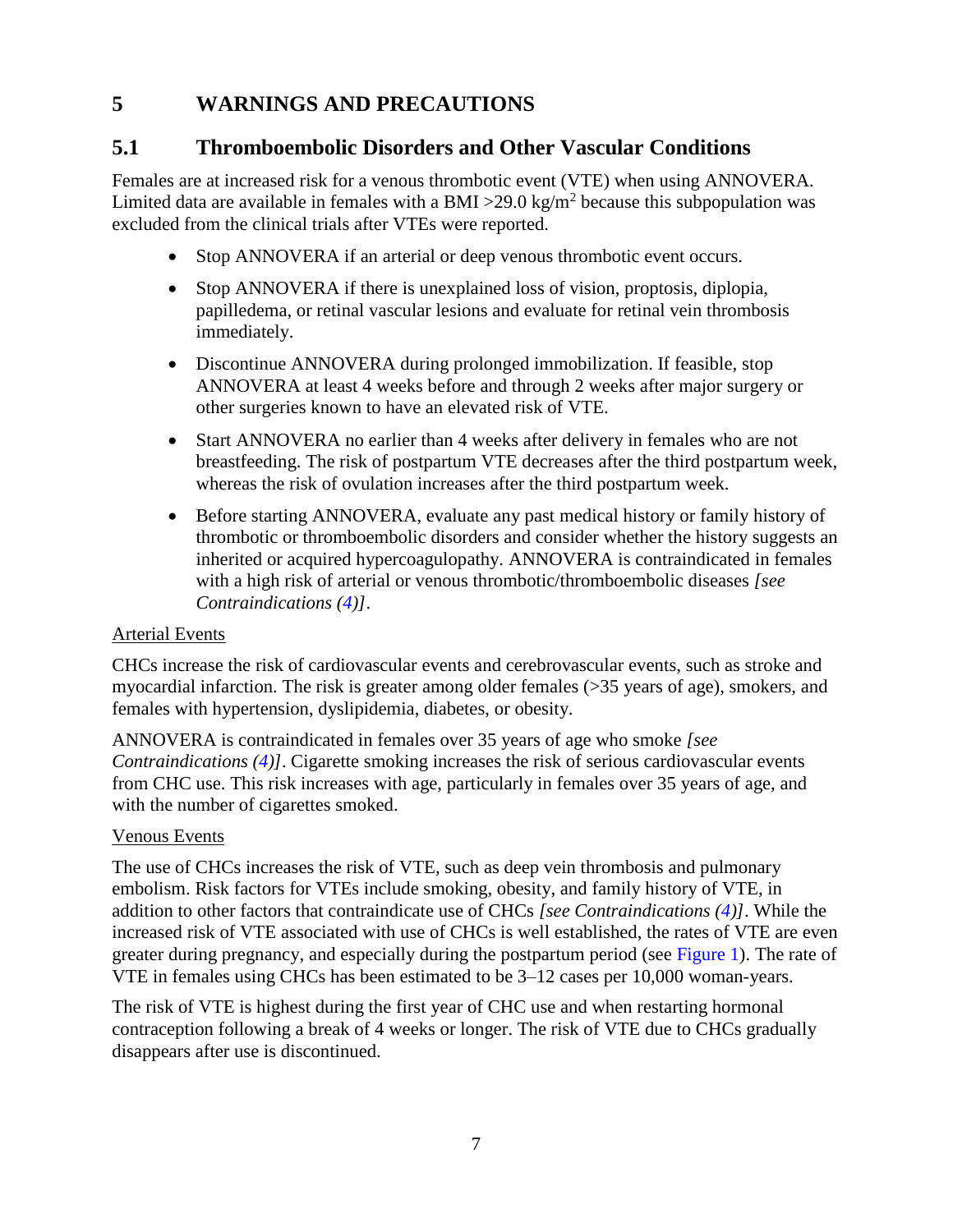[Figure 1](#page-7-1) shows the risk of developing a VTE for females who are not pregnant and do not use CHCs, for females who use CHCs, for pregnant females, and for females in the postpartum period. To put the risk of developing a VTE into perspective: If 10,000 females who are not pregnant and do not use CHCs are followed for 1 year, between 1 and 5 of these women will develop a VTE.



<span id="page-7-1"></span>**Figure 1: Likelihood of Developing a VTE**

\* CHC = combination hormonal contraception

\*\* Pregnancy data based on actual duration of pregnancy in the reference studies. Based on a model assumption that pregnancy duration is 9 months, the rate is 7 to 27 per 10,000 WY.

# <span id="page-7-0"></span>**5.2 Liver Disease**

#### Impaired Liver Function

ANNOVERA is contraindicated in females with acute hepatitis or severe (decompensated) cirrhosis of the liver *[see Contraindications [\(4\)](#page-5-0)]*. Discontinue ANNOVERA if jaundice develops. Acute liver test abnormalities may necessitate the discontinuation of ANNOVERA use until the liver tests return to normal and ANNOVERA causation has been excluded.

#### Liver Tumors

ANNOVERA is contraindicated in females with benign or malignant liver tumors *[see Contraindications [\(4\)](#page-5-0)]*. Hepatic adenomas are associated with CHC use. An estimate of the attributable risk is 3.3 cases/100,000 CHC users. Rupture of hepatic adenomas may cause death through intra-abdominal hemorrhage.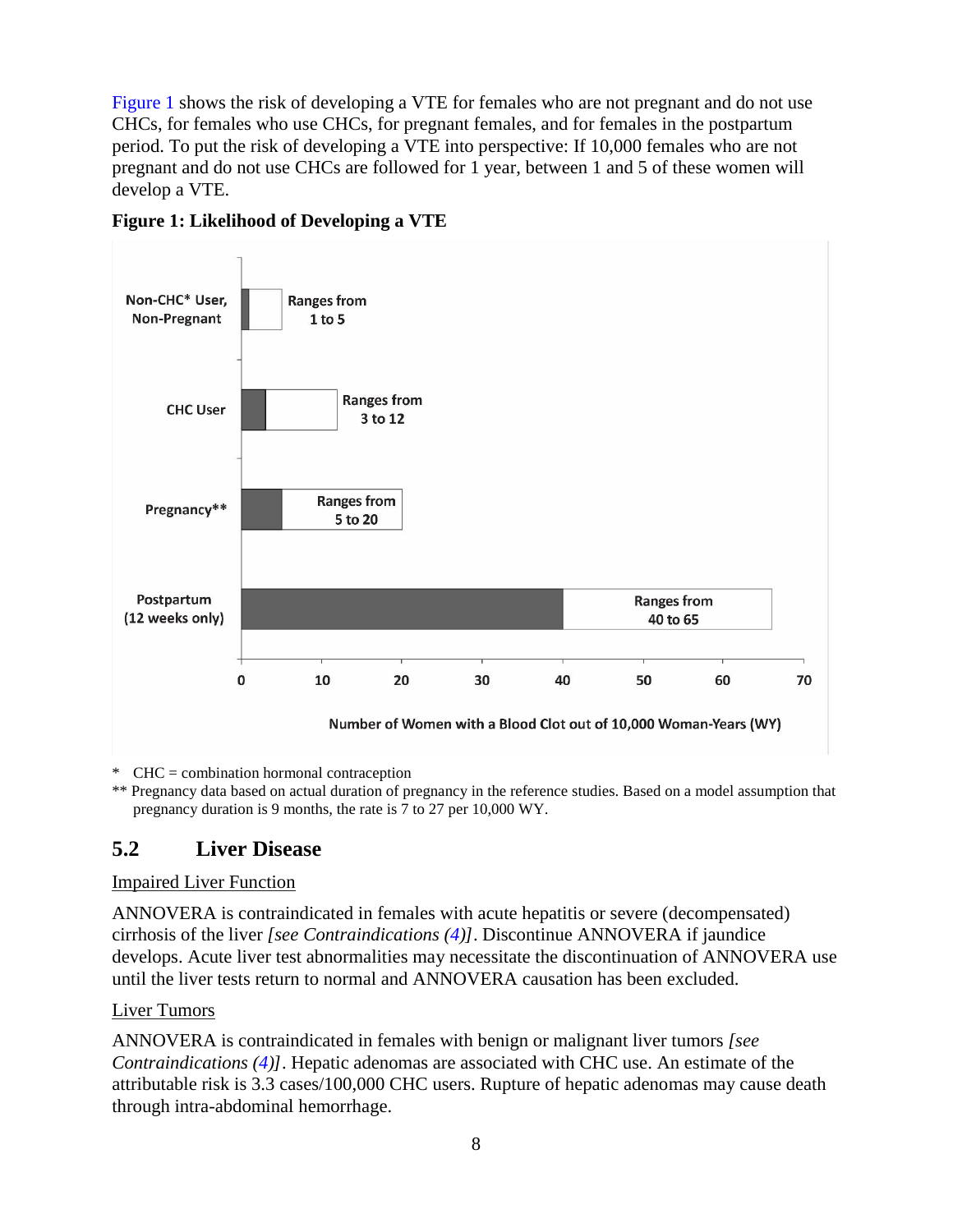Studies have shown an increased risk of developing hepatocellular carcinoma in long-term (>8 years) CHC users. The attributable risk of liver cancers in CHC users is less than one case per million users.

## <span id="page-8-1"></span>**5.3 Risk of Liver Enzyme Elevations with Concomitant Hepatitis C Treatment**

During clinical trials with the Hepatitis C combination drug regimen that contains ombitasvir/paritaprevir/ritonavir, with and without dasabuvir, ALT elevations greater than 5 times the upper limit of normal (ULN), including some cases greater than 20 times the ULN, were significantly more frequent in females using ethinyl estradiol-containing medications, such as ANNOVERA. Discontinue ANNOVERA prior to starting therapy with the combination drug regimen ombitasvir/paritaprevir/ritonavir, with or without dasabuvir *[see Contraindications [\(4\)](#page-5-0)]*. ANNOVERA can be restarted approximately 2 weeks following completion of treatment with the Hepatitis C combination drug regimen.

# <span id="page-8-2"></span>**5.4 Hypertension**

ANNOVERA is contraindicated in females with uncontrolled hypertension or hypertension with vascular disease *[see Contraindications [\(4\)](#page-5-0)]*. For all females, including those with well-controlled hypertension, monitor blood pressure at routine visits and stop ANNOVERA if blood pressure rises significantly.

An increase in blood pressure has been reported in females using CHCs, and this increase is more likely in older females and with extended duration of use. The effect of CHCs on blood pressure may vary according to the progestin in the CHC.

## <span id="page-8-0"></span>**5.5 Age-Related Considerations**

The risk for cardiovascular disease and prevalence of risk factors for cardiovascular disease increase with age. Certain conditions, such as smoking and migraine headache without aura, that do not contraindicate CHC use in younger females, are contraindications to use in women over 35 years of age *[see Contraindications [\(4\)](#page-5-0) and Warnings and Precautions [\(5.1\)](#page-6-0)]*. Consider the presence of underlying risk factors that may increase the risk of cardiovascular disease or VTE, particularly before initiating ANNOVERA for women over 35 years, such as:

- Hypertension
- Diabetes
- Dyslipidemia
- Obesity

## <span id="page-8-3"></span>**5.6 Gallbladder Disease**

Studies suggest a small increased relative risk of developing gallbladder disease among CHC users. Use of CHCs may also worsen existing gallbladder disease.

A past history of CHC-related cholestasis predicts an increased risk with subsequent CHC use. Females with a history of pregnancy-related cholestasis may be at an increased risk for CHC-related cholestasis.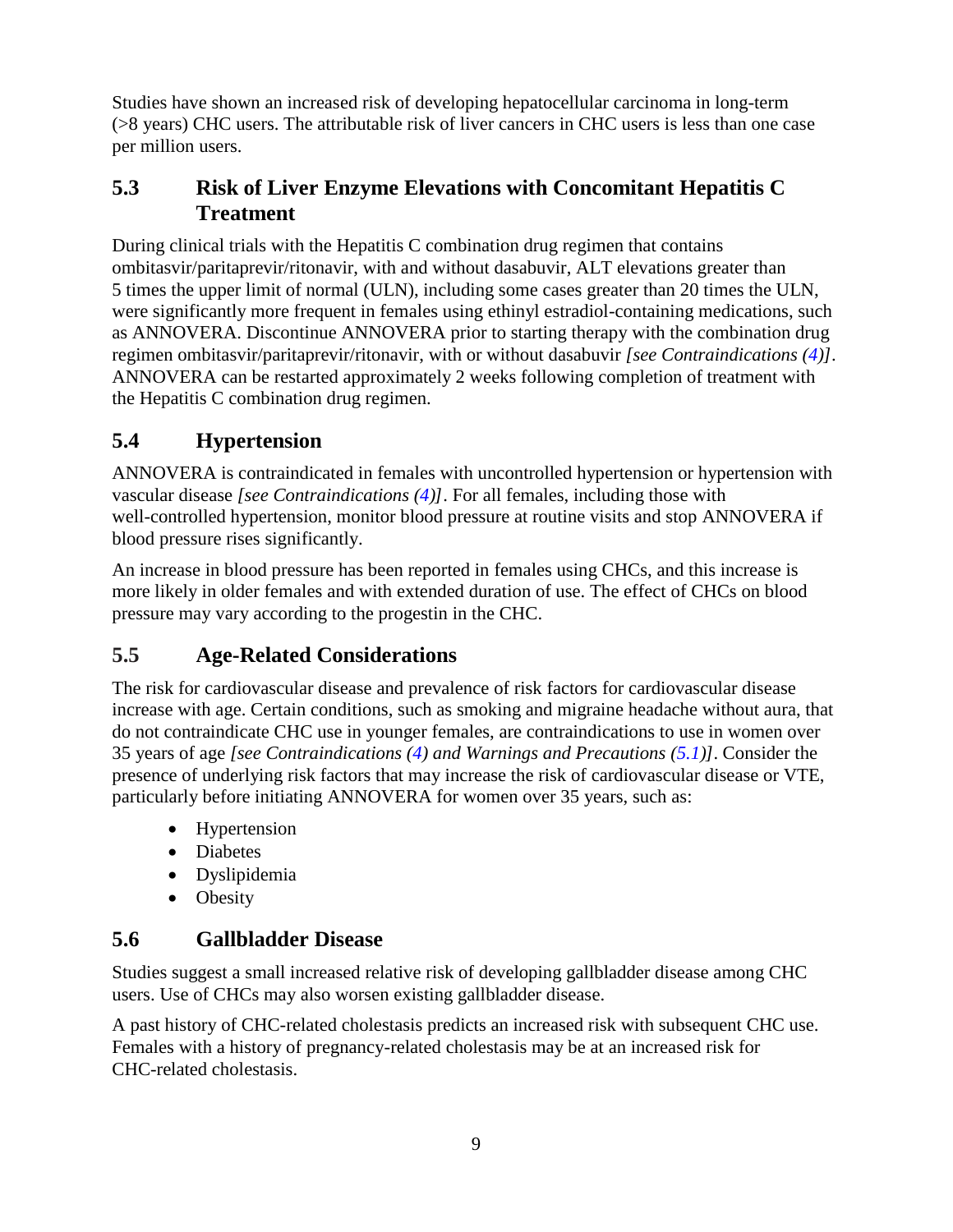# <span id="page-9-0"></span>**5.7 Adverse Carbohydrate and Lipid Metabolic Effects**

### **Hyperglycemia**

ANNOVERA is contraindicated in diabetic females over age 35, or females who have diabetes with hypertension, nephropathy, retinopathy, neuropathy, other vascular disease, or females with diabetes of >20 years duration *[see Contraindications [\(4\)](#page-5-0)]*. ANNOVERA may decrease glucose tolerance. Carefully monitor prediabetic and diabetic females who are taking ANNOVERA.

### Dyslipidemia

Consider alternative contraception for females with uncontrolled dyslipidemia. ANNOVERA may cause adverse lipid changes.

Females with hypertriglyceridemia, or a family history thereof, may be at an increased risk of pancreatitis when using ANNOVERA.

# <span id="page-9-1"></span>**5.8 Headache**

ANNOVERA is contraindicated in females who have headaches with focal neurological symptoms or have migraine headaches with aura, and in females over age 35 years who have migraine headaches with or without aura *[see Contraindications [\(4\)](#page-5-0)]*.

If a woman taking ANNOVERA develops new headaches that are recurrent, persistent, or severe, evaluate the cause and discontinue ANNOVERA if indicated.

Consider discontinuation of ANNOVERA in the case of increased frequency or severity of migraine during CHC use (which may be prodromal of a cerebrovascular event) *[see Contraindications [\(4\)](#page-5-0)]*.

# <span id="page-9-2"></span>**5.9 Bleeding Irregularities and Amenorrhea**

Bleeding and/or spotting that occurs at any time while the vaginal system is inserted is considered "unscheduled" bleeding/spotting. Bleeding/spotting that occurs during the dose-free week when the vaginal system is out is considered "scheduled" bleeding.

### *Unscheduled and Scheduled Bleeding and Spotting*

Females using ANNOVERA may experience unscheduled (breakthrough) bleeding and spotting, especially during the first month of use. If unscheduled bleeding persists or occurs after previously regular cycles on ANNOVERA, check for causes such as pregnancy or malignancy. If pathology and pregnancy are excluded, bleeding irregularities may resolve over time or with a change to a different CHC.

Based on subject diaries from the two clinical efficacy trials of ANNOVERA *[see Clinical Trial Experience [\(6.1\)](#page-11-4)]*, 5–10% of females experienced unscheduled bleeding per 28-day cycle. The average number of days with unscheduled bleeding and/or spotting, in Treatment Cycles 1 to 13 for those females who experienced unscheduled bleeding and/or spotting, was 1 day or less per cycle. A total of 41 subjects (1.7%) discontinued use due to menstrual disorders including metrorrhagia, menorrhagia, and abnormal withdrawal bleeding.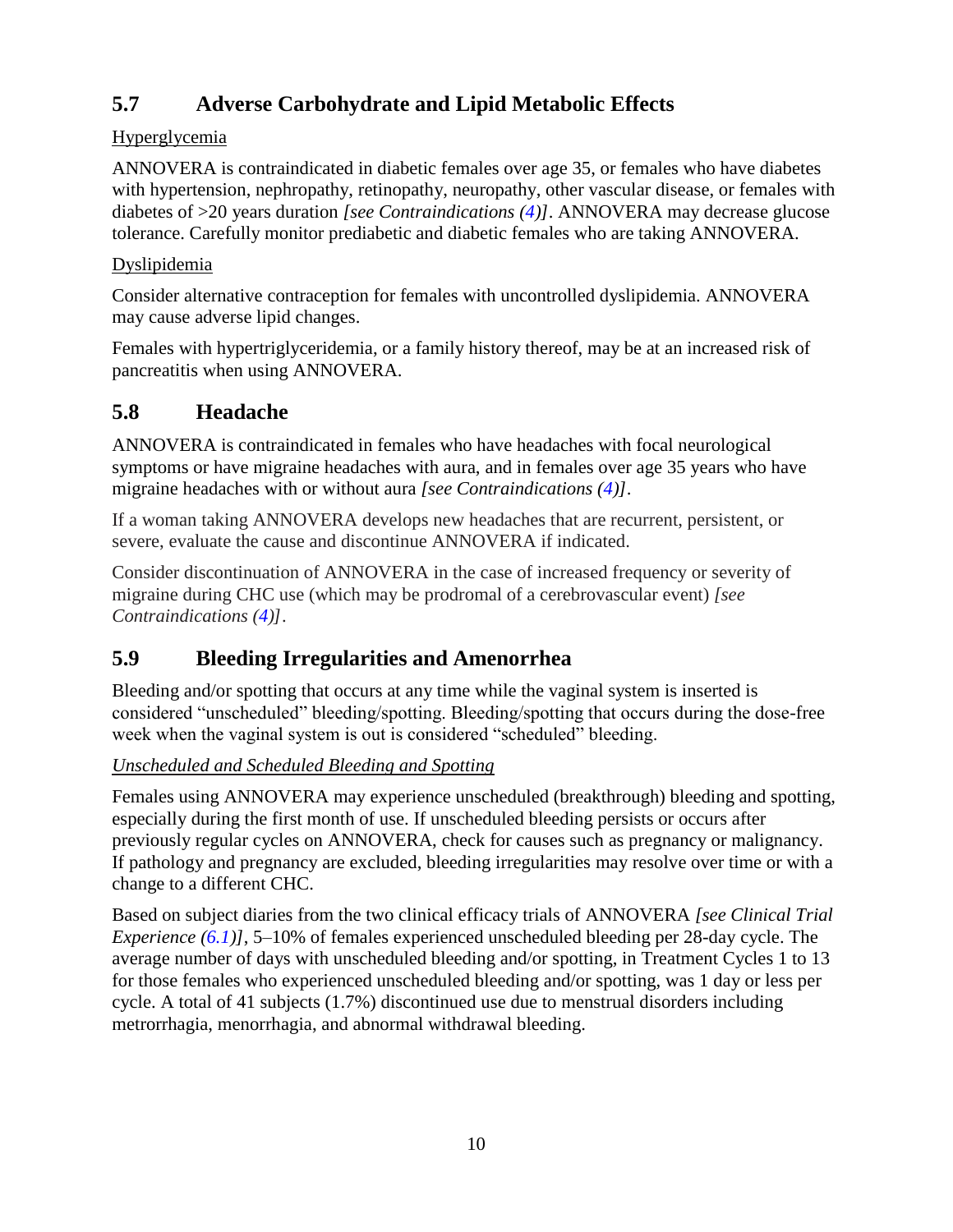### *Amenorrhea and Oligomenorrhea*

Females who are not pregnant and use ANNOVERA may experience amenorrhea. Based on subject diary data from two clinical trials for up to 13 cycles, amenorrhea occurred in 3–5% of females per cycle using ANNOVERA and in 0.9% of females in all 13 cycles.

If scheduled bleeding does not occur, consider the possibility of pregnancy. If the patient has not adhered to the prescribed dosing schedule (removed vaginal system for >2 hours during the first 21 days or does not replace after 7 days of vaginal system-free period), consider the possibility of pregnancy at the time of the first missed period and perform a pregnancy test. If the patient has adhered to the prescribed dosing schedule and misses 2 consecutive periods, perform a pregnancy test to rule out pregnancy.

Some females may experience amenorrhea or oligomenorrhea after stopping ANNOVERA, especially when such a condition was pre-existent.

## <span id="page-10-1"></span>**5.10 Depression**

Carefully observe females with a history of depression and discontinue ANNOVERA if depression recurs to a serious degree. Data on the association of CHCs with onset of depression or exacerbation of existing depression are limited.

## <span id="page-10-0"></span>**5.11 Malignant Neoplasms**

### Breast Cancer

Annovera is contraindicated in females who currently have or have had breast cancer because breast cancer may be hormonally sensitive *[see Contraindications [\(4\)](#page-5-0)].*

Epidemiology studies have not found a consistent association between use of combined oral contraceptives (COCs) and breast cancer risk. Studies do not show an association between ever (current or past) use of COCs and risk of breast cancer. However, some studies report a small increase in the risk of breast cancer among current or recent users (<6 months since last use) and current users with longer duration of COC use *[see Postmarketing Experience [\(6.2\)](#page-13-0)].*

### Cervical Cancer

Some studies suggest that CHCs are associated with an increase in the risk of cervical cancer or intraepithelial neoplasia. However, there is controversy about the extent to which these findings are due to differences in sexual behavior and other factors.

## <span id="page-10-2"></span>**5.12 Effect on Binding Globulins**

The estrogen component of ANNOVERA may raise the serum concentrations of thyroxine-binding globulin, sex hormone-binding globulin, and cortisol-binding globulin. The dose of replacement thyroid hormone or cortisol therapy may need to be increased.

## <span id="page-10-3"></span>**5.13 Hereditary Angioedema**

In females with hereditary angioedema, exogenous estrogens may induce or exacerbate symptoms of angioedema.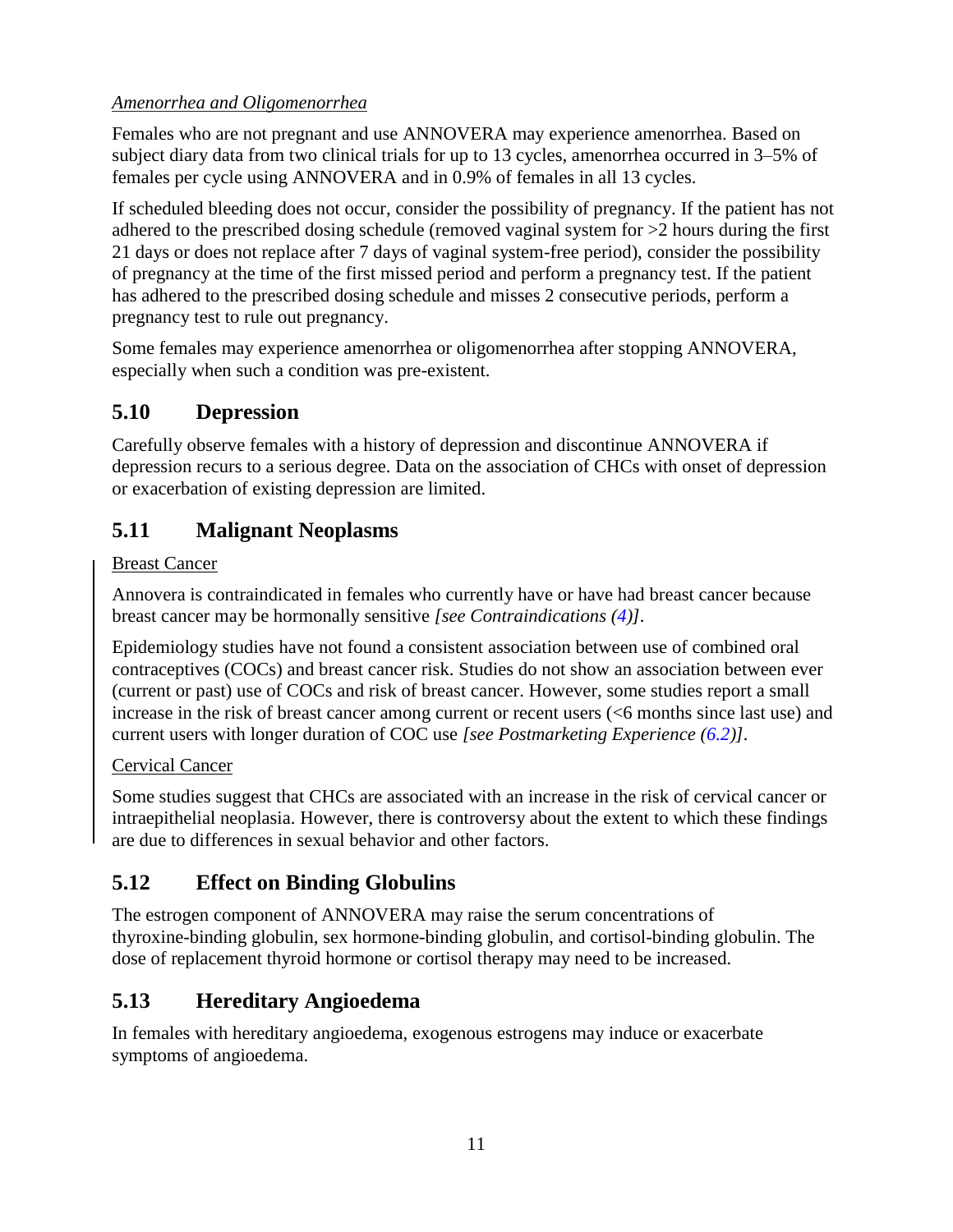# <span id="page-11-1"></span>**5.14 Chloasma**

Chloasma may occur with ANNOVERA use, especially in females with a history of chloasma gravidarum. Advise females who tend to develop chloasma to avoid exposure to the sun or ultraviolet radiation while using ANNOVERA.

# <span id="page-11-2"></span>**5.15 Toxic Shock Syndrome (TSS)**

Cases of TSS have been reported by vaginal ring users. TSS has been associated with tampons and certain barrier contraceptives, and in some TSS cases ring users were also using tampons. Causal relationship between the use of a vaginal ring and TSS has not been established. No cases of TSS occurred in clinical trials with ANNOVERA. If a patient exhibits signs or symptoms of TSS, consider the possibility of this diagnosis, remove ANNOVERA, and initiate appropriate medical evaluation and treatment.

## <span id="page-11-3"></span>**5.16 Vaginal Use**

Some females are aware of the vaginal system on occasion during the 21 days of use or during coitus, and partners may feel the vaginal system during coitus.

There is no information on the concomitant use of ANNOVERA with diaphragms, cervical caps, and female condoms.

ANNOVERA may not be suitable for females with conditions that make the vagina more susceptible to vaginal irritation or ulceration. Vaginal and cervical erosion and/or ulceration has been reported in females using other contraceptive vaginal devices. In some cases, the ring adhered to vaginal tissue, which necessitated removal by a healthcare provider.

# <span id="page-11-0"></span>**6 ADVERSE REACTIONS**

The following adverse reactions are described elsewhere in other sections of the labeling:

- Serious cardiovascular events and stroke *[see Boxed Warning and Warnings and Precautions [\(5.1\)](#page-6-0)]*
- Vascular events *[see Warnings and Precautions [\(5.1\)](#page-6-0)]*
- Liver disease *[see Warnings and Precautions [\(5.2\)](#page-7-0)]*

# <span id="page-11-4"></span>**6.1 Clinical Trial Experience**

Because clinical trials are conducted under widely varying conditions, adverse reaction rates observed in the clinical trials of a drug cannot be directly compared to the rates in the clinical trials of another drug and may not reflect the rates observed in practice.

The clinical trials that evaluated the safety of ANNOVERA were obtained from three 13-cycle trials. One trial was conducted entirely in the U.S. (15 sites), and the other two were global studies that included 5 U.S. sites and 7 international sites (Australia, Brazil, Chile, Dominican Republic, Finland, Hungary, Sweden). All three trials were open label and enrolled healthy females, desiring contraception, 18 to 40 years of age. At about 50% enrollment, females with  $BMI >29$  kg/m<sup>2</sup> were excluded due to the occurrence of two VTEs in this subgroup. In total, 2,308 females contributed 21,590 cycles of exposure for safety evaluation and 999 completed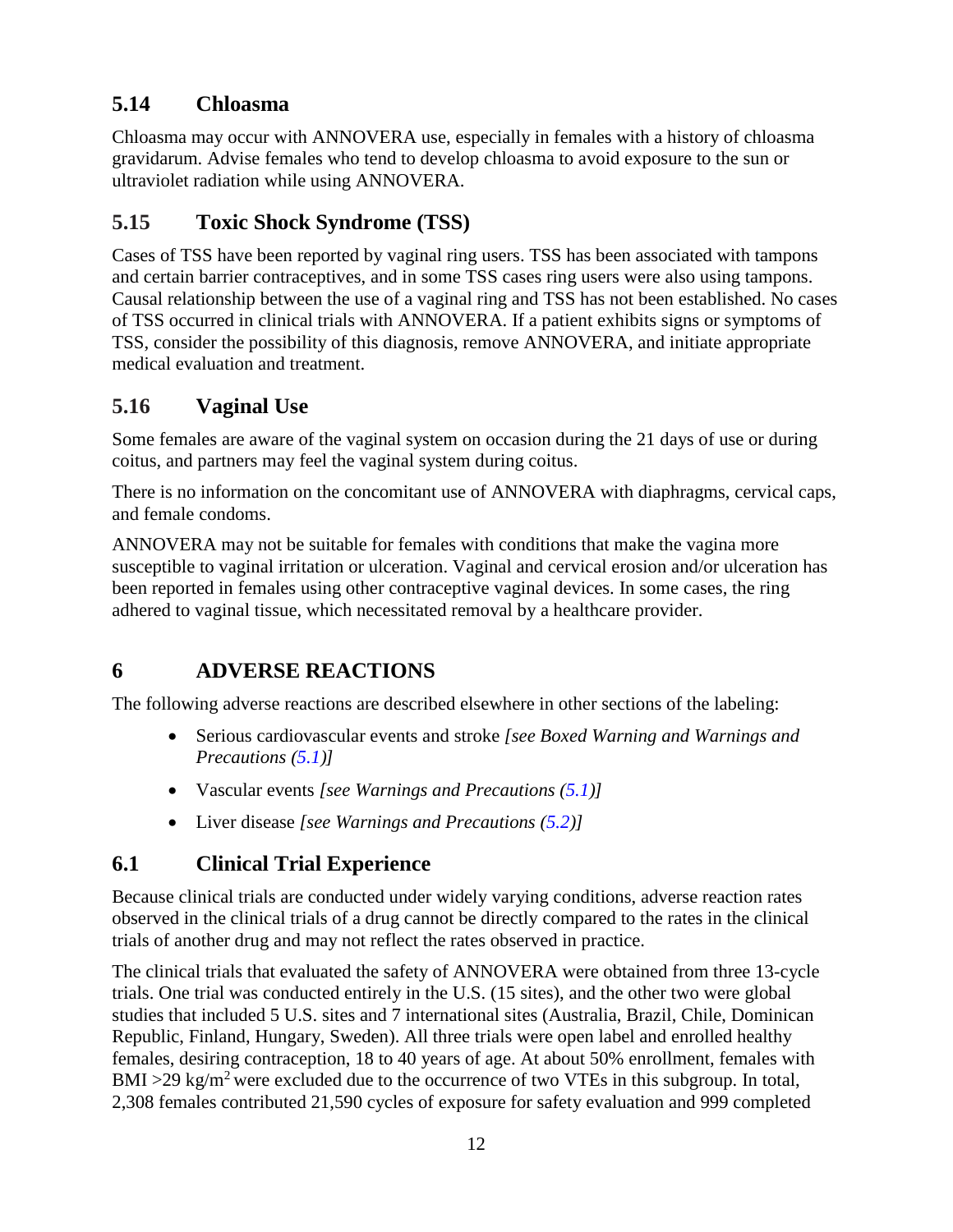13 cycles; there were 209 subjects with BMI > 29 kg/m<sup>2</sup> who contributed 1,254 cycles of exposure with 36 subjects completing 13 cycles. The demographic profile for subjects was: mean age 26.7 years, mean BMI 24.1 (16.0-41.5) kg/m<sup>2</sup>; 67% were from the U.S. The racial distribution was 71% Caucasian, 14% African American, 4% Asian, and 11% Other; 30% of the population was Hispanic.

### **Most Common Adverse Reactions**

[Table](#page-12-0) 1 summarizes the most common adverse reactions reported by females using ANNOVERA. This table shows adverse reactions reported in at least 5% of subjects. In addition, 25% of subjects reported at least 1 complete expulsion during their use of ANNOVERA.

| <b>Adverse Reactions</b>                                  | $\frac{0}{0}$ |
|-----------------------------------------------------------|---------------|
|                                                           | $(N=2,308)$   |
| Headache, including migraine                              | 38.6          |
| Nausea/vomiting                                           | 25.0          |
| Vulvovaginal mycotic infection/vaginal candidiasis        | 14.5          |
| Abdominal pain/lower/upper                                | 13.3          |
| Dysmenorrhea                                              | 12.5          |
| Vaginal discharge                                         | 11.8          |
| UTI/cystitis/pyelonephritis/genitourinary tract infection | 10.0          |
| Breast pain/tenderness/discomfort                         | 9.5           |
| Metrorrhagia/menstrual disorder                           | 7.5           |
| Diarrhea                                                  | 7.2           |
| Genital pruritus                                          | 5.5           |

### <span id="page-12-0"></span>**Table 1: Adverse Drug Reactions Reported by ≥ 5% of ANNOVERA-treated Subjects**

### **Adverse Reactions Leading to Discontinuation**

Among subjects using ANNOVERA for contraception, 12% discontinued from the clinical trials due to an adverse reaction. [Table](#page-12-1) 2 summarizes the most common adverse reactions leading to discontinuation. In addition, 1.4% of subjects discontinued ANNOVERA use due to vaginal system expulsions.

### <span id="page-12-1"></span>**Table 2: Adverse Reactions Leading to Discontinuation by ≥ 1% of ANNOVERA-treated Subjects**

| <b>Adverse Reactions</b>                          | $\frac{6}{9}$<br>$(N=2,308)$ |
|---------------------------------------------------|------------------------------|
| Metrorrhagia/menorrhagia                          | 17                           |
| Headache, including migraine                      | 1.3                          |
| Vaginal discharge/vulvovaginal mycotic infections | 1.3                          |
| Nausea/vomiting                                   |                              |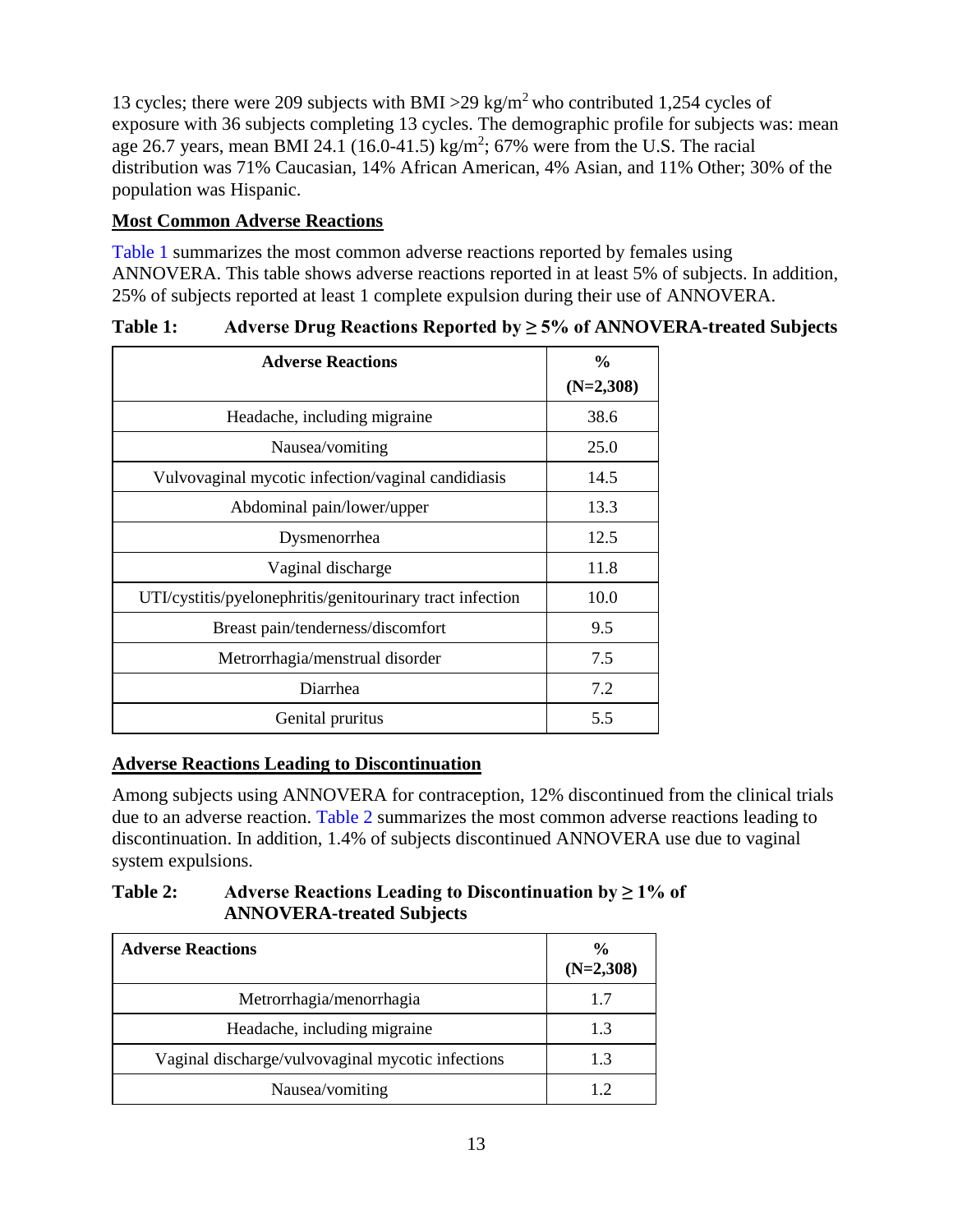#### **Serious Adverse Reactions**

Serious adverse reactions occurring in  $\geq 2$  subjects were: VTEs (deep venous thrombosis, cerebral vein thrombosis, pulmonary embolism); psychiatric events; drug hypersensitivity reactions; and spontaneous abortions.

### <span id="page-13-0"></span>**6.2 Postmarketing Experience**

Five studies that compared breast cancer risk between ever-users (current or past use) of COCs and never-users of COCs reported no association between ever use of COCs and breast cancer risk, with effect estimates ranging from 0.90 - 1.12 [\(Figure](#page-13-2) 2).

Three studies compared breast cancer risk between current or recent COC users (<6 months since last use) and never users of COCs [\(Figure](#page-13-2) 2). One of these studies reported no association between breast cancer risk and COC use. The other two studies found an increased relative risk of 1.19 - 1.33 with current or recent use. Both of these studies found an increased risk of breast cancer with current use of longer duration, with relative risks ranging from 1.03 with less than one year of COC use to approximately 1.4 with more than 8-10 years of COC use.

#### <span id="page-13-2"></span>**Figure 2: Relevant Studies of Risk of Breast Cancer with Combined Oral Contraceptives**



<span id="page-13-1"></span> $RR =$  relative risk;  $OR =$  odds ratio;  $HR =$  hazard ratio. "ever  $COC$ " are females with current or past  $COC$  use; "never COC use" are females who never used COCs.

## **7 DRUG INTERACTIONS**

The sections below provide information on substances for which data on drug interactions with CHCs are available. There is little information available about the clinical effect of most drug interactions that may affect ANNOVERA. However, based on the known pharmacokinetic effects of these drugs, clinical strategies to minimize any potential adverse effect on contraceptive effectiveness or safety are suggested.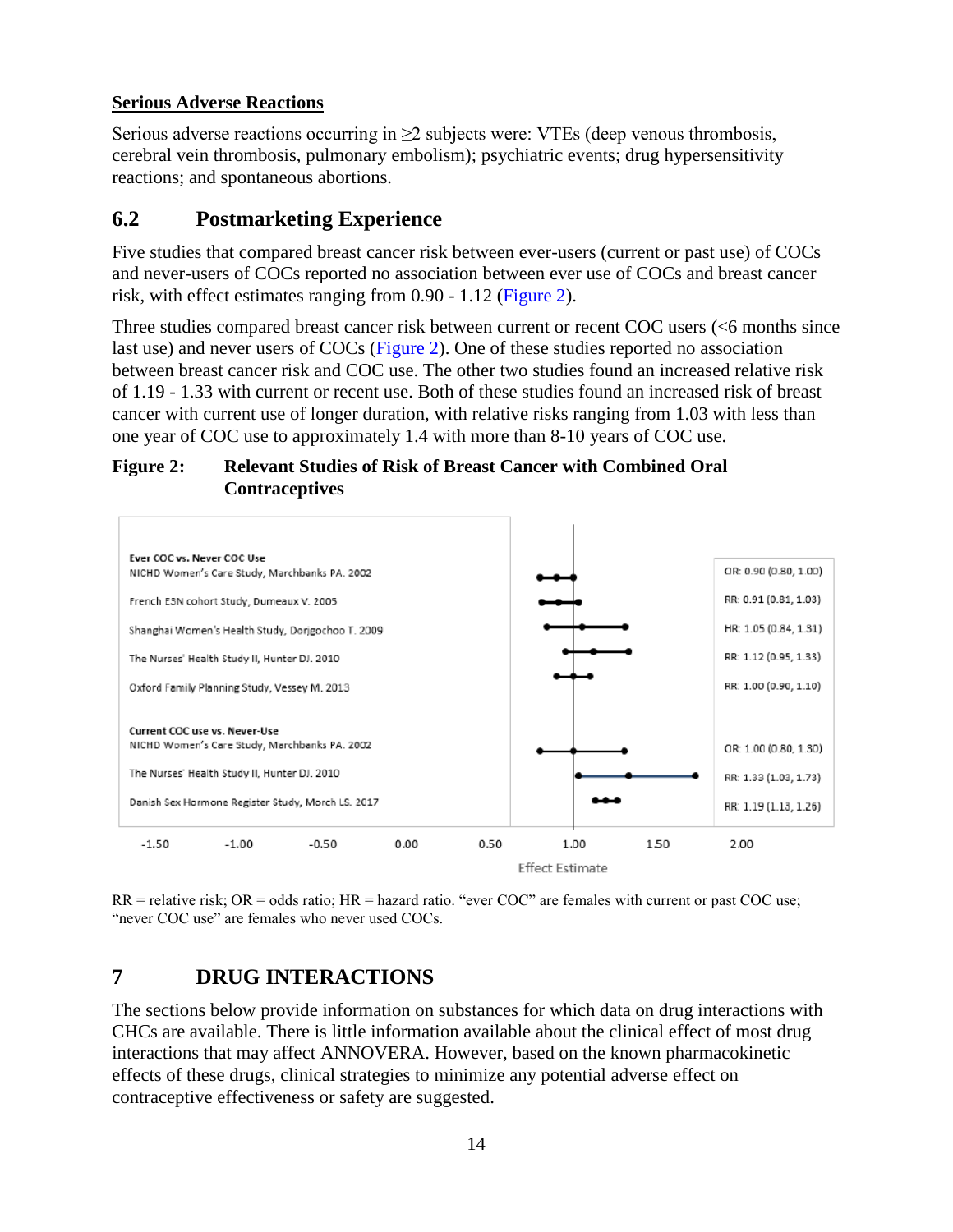Consult the approved product labeling of all concurrently used drugs to obtain further information about interactions with ANNOVERA or the potential for metabolic enzyme or transporter system alterations.

### <span id="page-14-0"></span>**7.1 Effects of Other Drugs on Combined Hormonal Contraceptives**

*Substances Decreasing the Systemic Exposure of CHCs and Potentially Diminishing the Efficacy of ANNOVERA*: [Table](#page-14-1) 3 includes substances that demonstrated an important drug interaction with CHCs.

| <b>Metabolic Enzyme Inducers</b> |                                                                                                                                                                                                                                                                                                                   |
|----------------------------------|-------------------------------------------------------------------------------------------------------------------------------------------------------------------------------------------------------------------------------------------------------------------------------------------------------------------|
| Clinical effect                  | Concomitant use of CHCs with metabolic enzyme inducers may<br>decrease the systemic concentrations of the estrogen and/or<br>progestin component of CHCs [see Clinical Pharmacology<br>$(12.3)$ .                                                                                                                 |
|                                  | Decreased exposure of the estrogen and/or progestin component of<br>CHCs may potentially diminish the effectiveness of CHCs and<br>may lead to contraceptive failure or an increase in breakthrough<br>bleeding.                                                                                                  |
| Prevention or management         | Counsel females to use an alternative method of contraception or a<br>back-up method when enzyme inducers are used with CHCs.<br>Continue back-up contraception for 28 days after discontinuing<br>the enzyme inducer to maintain contraceptive reliability.                                                      |
| Examples                         | Aprepitant, barbiturates, bosentan, carbamazepine, efavirenz,<br>felbamate, griseofulvin, oxcarbazepine, phenytoin, rifampin, rifabutin,<br>rufinamide, topiramate, products containing St. John's wort <sup>a</sup> , and<br>certain protease inhibitors (see separate section on protease inhibitors<br>below). |

#### <span id="page-14-1"></span>**Table 3: Significant Drug Interactions Involving Substances That Decrease Systemic Exposure of CHCs**

<sup>a</sup> Induction potency of St. John's wort may vary widely based on preparation.

*Substances Increasing the Systemic Exposure of CHCs and Potentially Increasing Exposure to Estrogen and/or Progestin in ANNOVERA***:** Co-administration of atorvastatin or rosuvastatin and certain CHCs containing EE increase systemic exposure of EE by approximately 20–25%. Ascorbic acid and acetaminophen may increase plasma EE concentrations, possibly by inhibition of conjugation. CYP3A4 inhibitors such as itraconazole, voriconazole, fluconazole, grapefruit juice, or ketoconazole may increase systemic exposure of the estrogen and/or progestin component of ANNOVERA.

*Human Immunodeficiency Virus (HIV)/ Hepatitis C Virus (HCV) Protease Inhibitors and Non-nucleoside Reverse Transcriptase Inhibitors***:** Significant decreases in systemic exposure of estrogen and/or progestin have been noted when CHCs are co-administered with some HIV protease inhibitors (eg, nelfinavir, ritonavir, darunavir/ritonavir, (fos)amprenavir/ritonavir, lopinavir/ritonavir, and tipranavir/ritonavir), some HCV protease inhibitors (eg, boceprevir and telaprevir), and some non-nucleoside reverse transcriptase inhibitors (eg, nevirapine).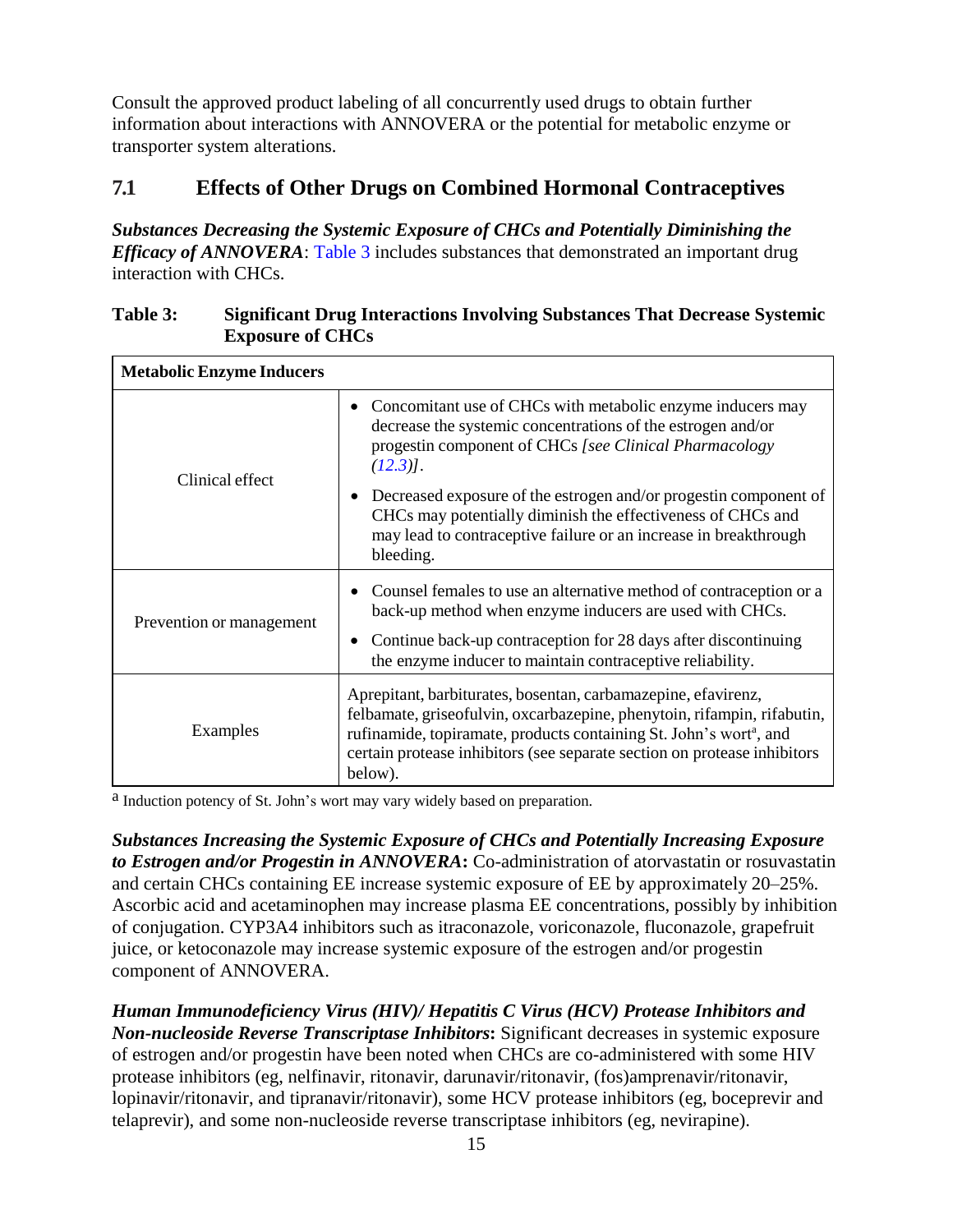In contrast, significant increases in systemic exposure of estrogen and/or progestin have been noted when CHCs are co-administered with certain other HIV protease inhibitors (eg, indinavir and atazanavir/ritonavir) and with other non-nucleoside reverse transcriptase inhibitors (eg, etravirine).

### <span id="page-15-0"></span>**7.2 Effects of Combined Hormonal Contraceptives on Other Drugs**

[Table](#page-15-2) 4 provides significant drug interaction information for drugs co-administered with CHCs.

<span id="page-15-2"></span>

| Table 4: | <b>Significant Drug Interaction Information for Drugs Co-Administered with</b> |
|----------|--------------------------------------------------------------------------------|
|          | <b>CHCs</b>                                                                    |

| Lamotrigine              |                                                                                                                                                                                                                                                                                                                  |
|--------------------------|------------------------------------------------------------------------------------------------------------------------------------------------------------------------------------------------------------------------------------------------------------------------------------------------------------------|
| Clinical effect          | Concomitant use of CHCs with lamotrigine may significantly decrease<br>systemic exposure of lamotrigine due to induction of lamotrigine<br>glucuronidation.                                                                                                                                                      |
| Prevention or management | Dose adjustment for lamotrigine may be necessary. Consult the approved<br>product labeling for lamotrigine.                                                                                                                                                                                                      |
|                          | Thyroid Hormone Replacement Therapy or Corticosteroid Replacement Therapy                                                                                                                                                                                                                                        |
| Clinical effect          | Concomitant use of CHCs with thyroid hormone replacement therapy or<br>corticosteroid replacement therapy may increase systemic exposure of<br>thyroid-binding and cortisol-binding globulin [see Warnings and<br>Precautions (5.12)].                                                                           |
| Prevention or management | The dose of replacement thyroid hormone or cortisol therapy may need to<br>be increased. Consult the approved product labeling for the therapy in<br>use [see Warnings and Precautions $(5.12)$ ].                                                                                                               |
| <b>Other Drugs</b>       |                                                                                                                                                                                                                                                                                                                  |
| Clinical effect          | Concomitant use of CHCs may decrease systemic exposure of<br>acetaminophen, morphine, salicylic acid, and temazepam. Concomitant<br>use with ethinyl estradiol-containing CHCs may increase systemic<br>exposure of other drugs (eg, cyclosporine, prednisolone, theophylline,<br>tizanidine, and voriconazole). |
| Prevention or management | The dosage of drugs that can be affected by this interaction may need to<br>be increased or decreased. Consult the approved product labeling for the<br>concomitantly used drug.                                                                                                                                 |

# <span id="page-15-1"></span>**7.3 Use of Vaginal Products with ANNOVERA**

In a drug-drug interaction study with ANNOVERA and the concurrent use of three different formulations of vaginal miconazole, the use of water-based vaginal miconazole cream resulted in no change in exposure to EE or SA from the vaginal system. However, the use of either the 1-day or the 3-day oil-based miconazole suppository was associated with an overall increase in exposure up to 67% for EE and 32% for SA. Considering the potential long-term effect on vaginal system performance, concurrent use of oil-based vaginal suppositories should not occur with ANNOVERA use. If there is a need to treat a vaginal condition, water-based vaginal cream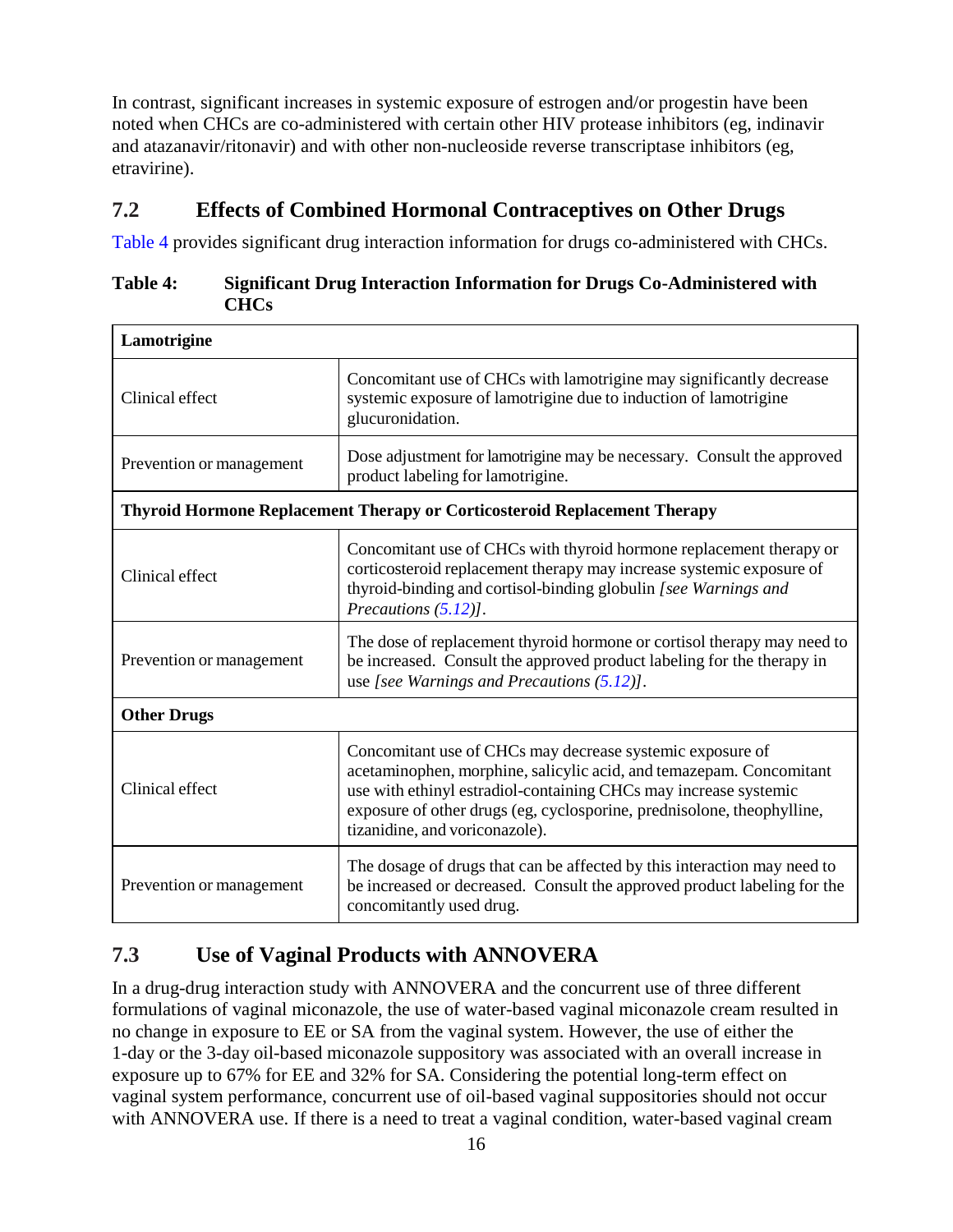or oral therapy may be used concurrently with the vaginal system *[see Clinical Pharmacology [\(12.3\)](#page-20-0)]*.

Lubricants: Water-based vaginal lubricants have no effect on ANNOVERA; however, oil-based (including silicone-based) vaginal lubricants will alter the vaginal system and/or exposure to EE and SA and should not be used.

ANNOVERA use is compatible with male condoms made with natural rubber latex, polyisoprene, and polyurethane.

The effect of tampon use on the systemic exposure of SA and EE from ANNOVERA has not been studied.

## <span id="page-16-2"></span>**7.4 Concomitant Use with HCV Combination Therapy – Liver Enzyme Elevation**

Do not co-administer ANNOVERA with HCV drug combinations containing ombitasvir/paritaprevir/ritonavir, with or without dasabuvir, due to potential for ALT elevations *[see Contraindications [\(4\)](#page-5-0) and Warnings and Precautions [\(5.3\)](#page-8-1)]*.

# <span id="page-16-3"></span>**7.5 Interference with Laboratory Tests**

The use of contraceptive steroids may influence the results of certain laboratory tests, such as coagulation factors, lipids, glucose tolerance, and binding proteins.

# <span id="page-16-4"></span>**8 USE IN SPECIFIC POPULATIONS**

## <span id="page-16-0"></span>**8.1 Pregnancy**

### **Risk Summary**

Epidemiologic studies and meta-analyses have not found an increased risk of genital or nongenital birth defects (including cardiac anomalies and limb-reduction defects) following exposure to CHCs before conception or during early pregnancy.

In the U.S. general population, the estimated background risk of major birth defects and miscarriage in clinically recognized pregnancies is 2–4% and 15–20%, respectively.

Discontinue ANNOVERA if pregnancy occurs, because there is no reason to use CHCs during pregnancy.

Data

### *Human Data*

No studies have been conducted of the use of ANNOVERA in pregnant females.

# <span id="page-16-1"></span>**8.2 Lactation**

### **Risk Summary**

Contraceptive hormones and/or metabolites are present in human milk. CHCs can reduce milk production in breastfeeding females. This reduction can occur at any time but is less likely to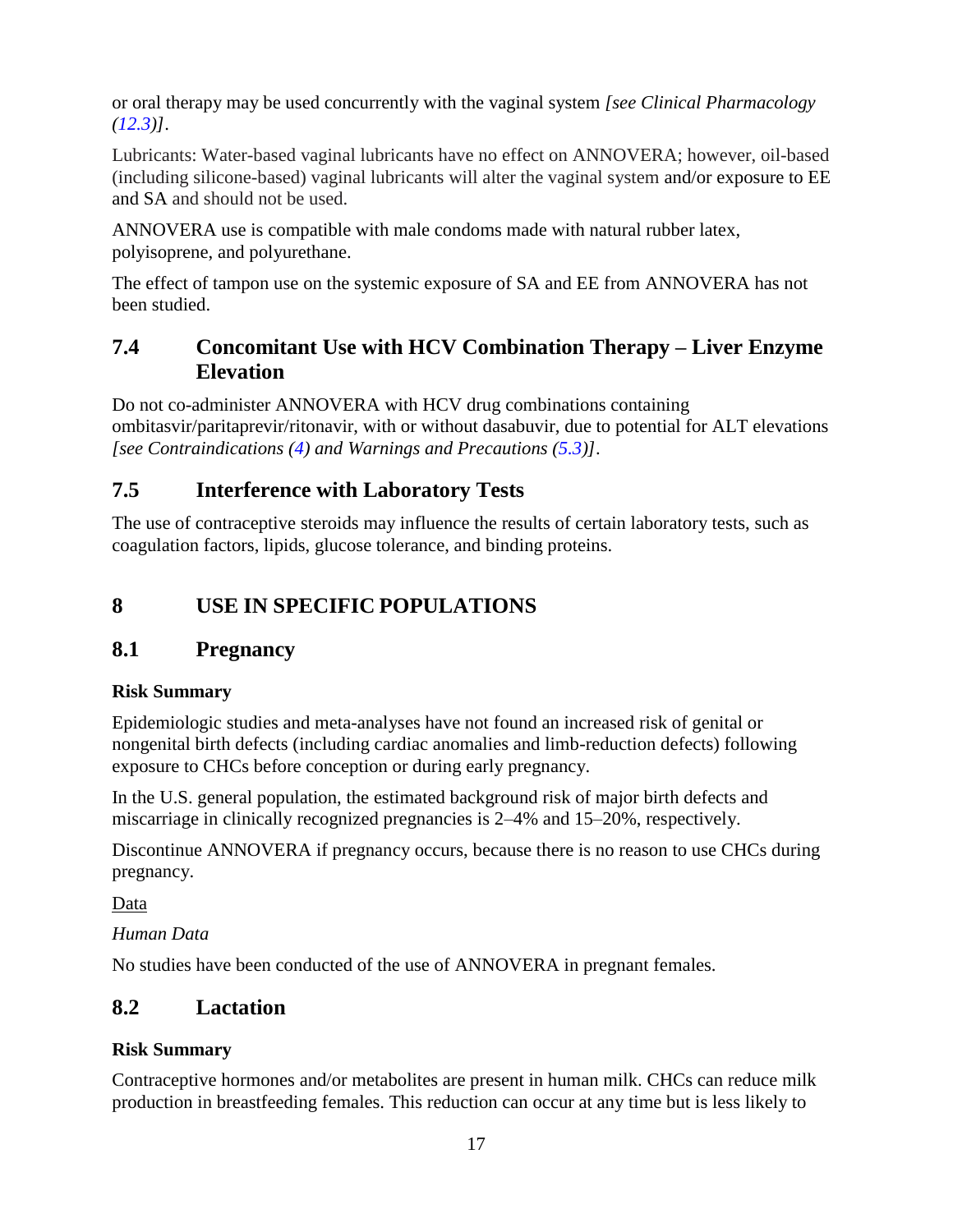occur once breastfeeding is well established. Advise the nursing female to use another method of contraception until she discontinues breastfeeding *[see Dosage and Administration [\(2.2\)](#page-3-0)]*.

### Data

### *Human Data*

No studies have been conducted of the use of ANNOVERA in breastfeeding females. Two studies have been conducted in breastfeeding females of segesterone acetate implants delivering lower levels of segesterone acetate than ANNOVERA. Maternal serum levels of up to 141 pg/mL were associated with infant exposure of up to 7 pg/mL. No safety signals in feeding, growth, and development were observed in the infants between the segesterone acetate implant group and the control group.

# <span id="page-17-0"></span>**8.4 Pediatric Use**

Safety and efficacy of ANNOVERA have been established in women of reproductive age. Efficacy is expected to be the same for postpubertal adolescents under the age of 18 as for users 18 years and older. Use of ANNOVERA before menarche is not indicated.

# <span id="page-17-1"></span>**8.5 Geriatric Use**

ANNOVERA has not been studied in females who have reached menopause and is not indicated in this population.

# <span id="page-17-2"></span>**8.6 Hepatic Impairment**

No studies have been conducted to evaluate the effect of hepatic impairment on the disposition of ANNOVERA. However, steroid hormones may be poorly metabolized in patients with hepatic impairment. Acute or chronic disturbances of liver function may necessitate the discontinuation of CHC use until markers of liver function return to normal and CHC causation has been excluded *[see Contraindications [\(4\)](#page-5-0) and Warnings and Precautions [\(5.2\)](#page-7-0)]*.

## <span id="page-17-3"></span>**8.7 Renal Impairment**

No studies were conducted in subjects with renal impairment; ANNOVERA is not recommended in patients with renal impairment.

# <span id="page-17-4"></span>**8.8 Body Mass Index (BMI)/Body Weight**

The safety and efficacy of ANNOVERA in females with a BMI > 29 kg/m<sup>2</sup> have not been adequately evaluated because this subpopulation was excluded from the clinical trials after 2 VTEs occurred in females with a BMI > 29 kg/m<sup>2</sup> [see Adverse Reactions [\(6.1\)](#page-11-4) and Clinical *Studies [\(14\)](#page-23-0)]*. Higher body weight is associated with lower systemic exposure of SA and EE *[see Clinical Pharmacology [\(12.3\)](#page-20-0)]*.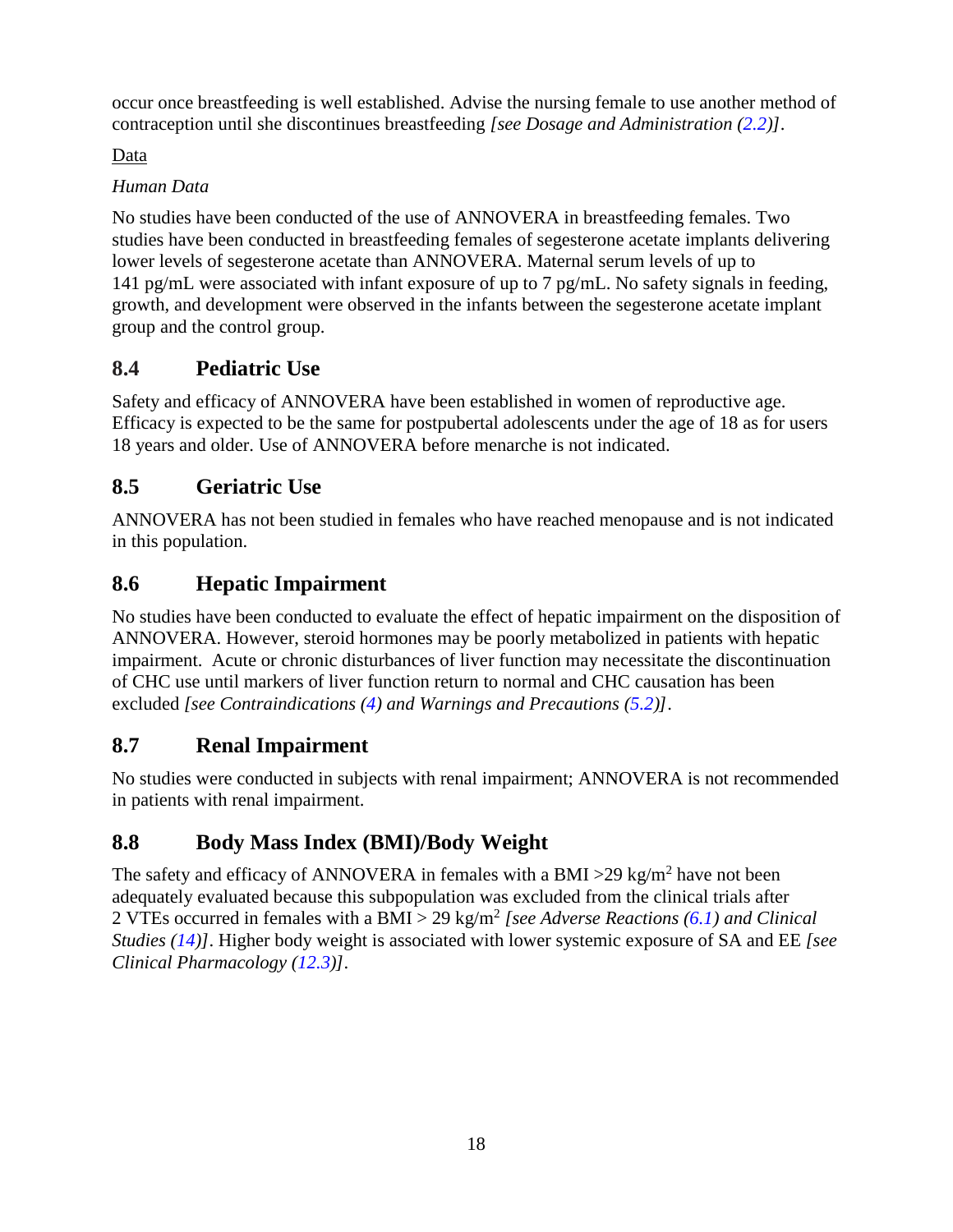## <span id="page-18-0"></span>**10 OVERDOSAGE**

There have been no reports of serious ill effects from overdose of CHCs. Overdosage may cause withdrawal bleeding in females and nausea. In case of suspected overdose, all ANNOVERA vaginal systems should be removed and symptomatic treatment given.

## <span id="page-18-1"></span>**11 DESCRIPTION**

ANNOVERA (segesterone acetate and ethinyl estradiol vaginal system) is a toroidal-shaped (ring), nonbiodegradable, flexible, opaque white vaginal system containing two active components, a progestin, segesterone acetate, and an estrogen, ethinyl estradiol. When placed in the vagina, each ANNOVERA releases an approximate average 0.15 mg/day of segesterone acetate and 0.013 mg/day of ethinyl estradiol over the 21 days in-use period of each cycle for up to 13 cycles (total of 273 days). Each cycle is 28 days, with 21 days in and 7 days out.

The inactive ingredients are dibutyltin dilaurate, silicone elastomers, silicone medical adhesive, and titanium dioxide. The elastomers are all methyl siloxane-based polymers.

The vaginal system body has an overall diameter of 56 mm and a cross-sectional diameter of 8.4 mm. It contains two channels of approximately 3.0 mm diameter and 27 mm length into which steroid-containing cores are inserted. Each ANNOVERA contains 103 mg of SA distributed throughout both cores and 17.4 mg of EE distributed throughout only one core. The core containing 40% SA and 12% EE of its mass is 3 mm in diameter and 18 mm in length. The core containing 50% SA of its mass is 3 mm in diameter and 11 mm in length. Contact between the cores and the vaginal system body is fixed by coating the channels with silicone medical adhesive before introducing the cores. After insertion of the cores, the channels are sealed with the silicone medical adhesive.

The structural formulas, and properties for the active components are shown below:

STRUCTURAL FORMULAS:



**Segesterone Acetate (SA)**



**Ethinyl Estradiol (EE)**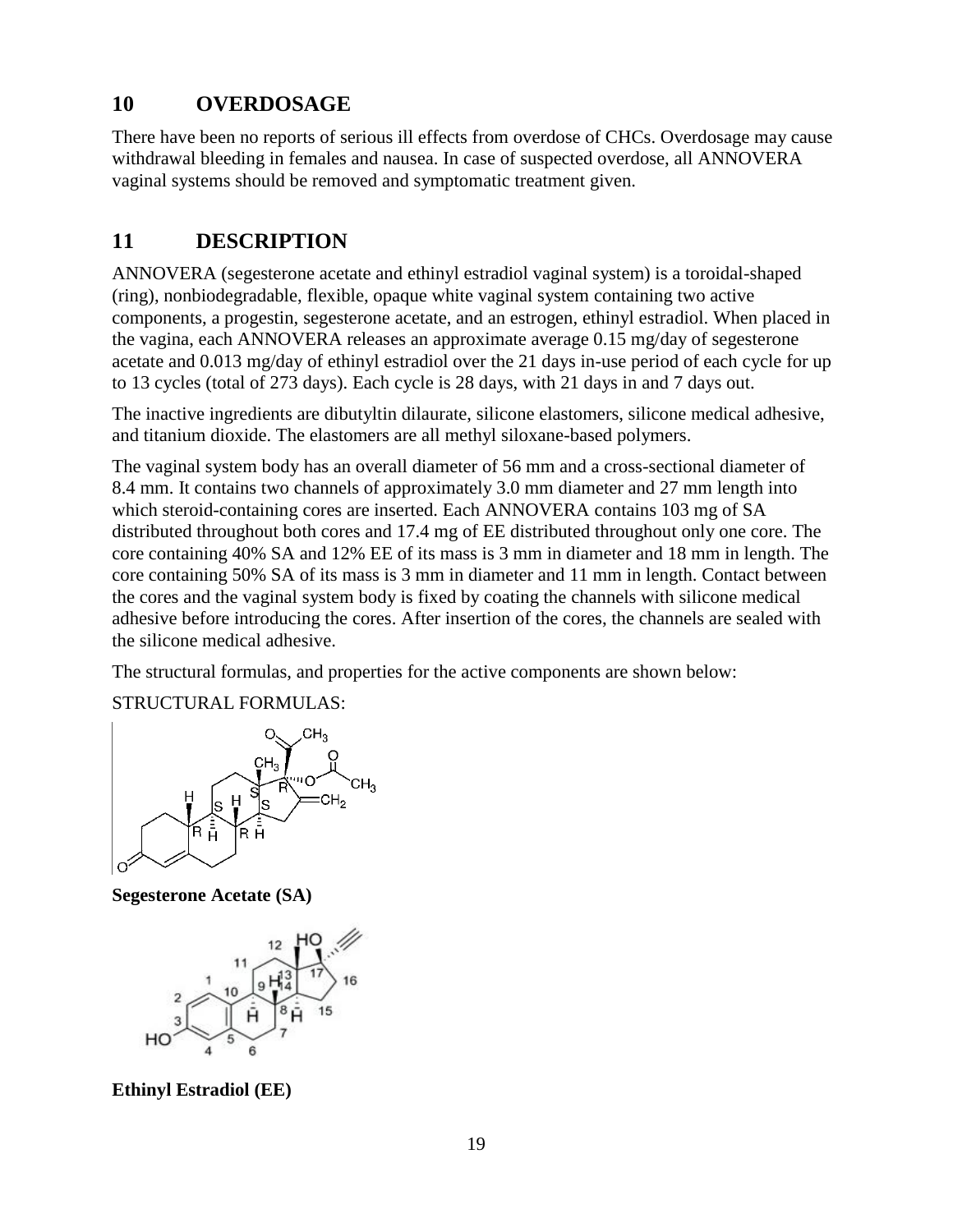#### PROPERTIES:

Established Name: Segesterone Acetate

Chemical Name: 16-methylene-17α-acetoxy-19-nor-pregn-4-ene-3,20-dione

Molecular Formula: C23H30O<sup>4</sup>

Molecular Weight: 370.5

Physical Form: White, or yellowish white powder

Solubility: Slightly soluble in n-hexane, soluble in ethyl acetate and methanol, freely soluble in acetone (USP classification)

Melting Point: 173ºC–177ºC

Established Name: Ethinyl Estradiol

Chemical Name:  $19$ -Nor- $17\alpha$ -pregna- $1,3,5(10)$ -trien- $20$ -yne- $3,17$ -diol

Molecular Formula:  $C_{20}H_{24}O_2$ 

Molecular Weight: 296.4

Physical Form: White to slightly yellowish-white crystalline powder

Solubility: Practically insoluble in water, freely soluble in alcohol, it dissolves in alkaline solution

Melting Point: 181ºC–185ºC

The steroids diffuse out of the vaginal system with release rates that vary over time. Based on in vitro data, the daily release rates of SA and EE are higher during each initial 24–48 hours of use achieving a somewhat lower steady-state with continued use over the subsequent days in each cycle. The vaginal system is designed to be used for 13 cycles (1 year) on a 21/7 days in/out schedule. The total in-use time with the 21/7 days in/out schedule over 13 cycles is 273 days. Based on the residual amount of drug in vaginal systems used in clinical trials over 13 cycles, a total of 41.3 mg of SA and 3.4 mg of EE are released over this period. This translates to an approximate average daily dose of 0.15 mg of segesterone acetate and 0.013 mg of ethinyl estradiol with higher release rate expected at the beginning of dosing and a lower release rate toward the end.

# <span id="page-19-0"></span>**12 CLINICAL PHARMACOLOGY**

### <span id="page-19-1"></span>**12.1 Mechanism of Action**

CHCs lower the risk of becoming pregnant primarily by suppressing ovulation.

### <span id="page-19-2"></span>**12.2 Pharmacodynamics**

#### *Cardiac Electrophysiology*

The effect of SA on the QTc interval was evaluated in a Phase 1 randomized, placebo and positive controlled, double-blind, single-dose, three-period, crossover thorough QTc study in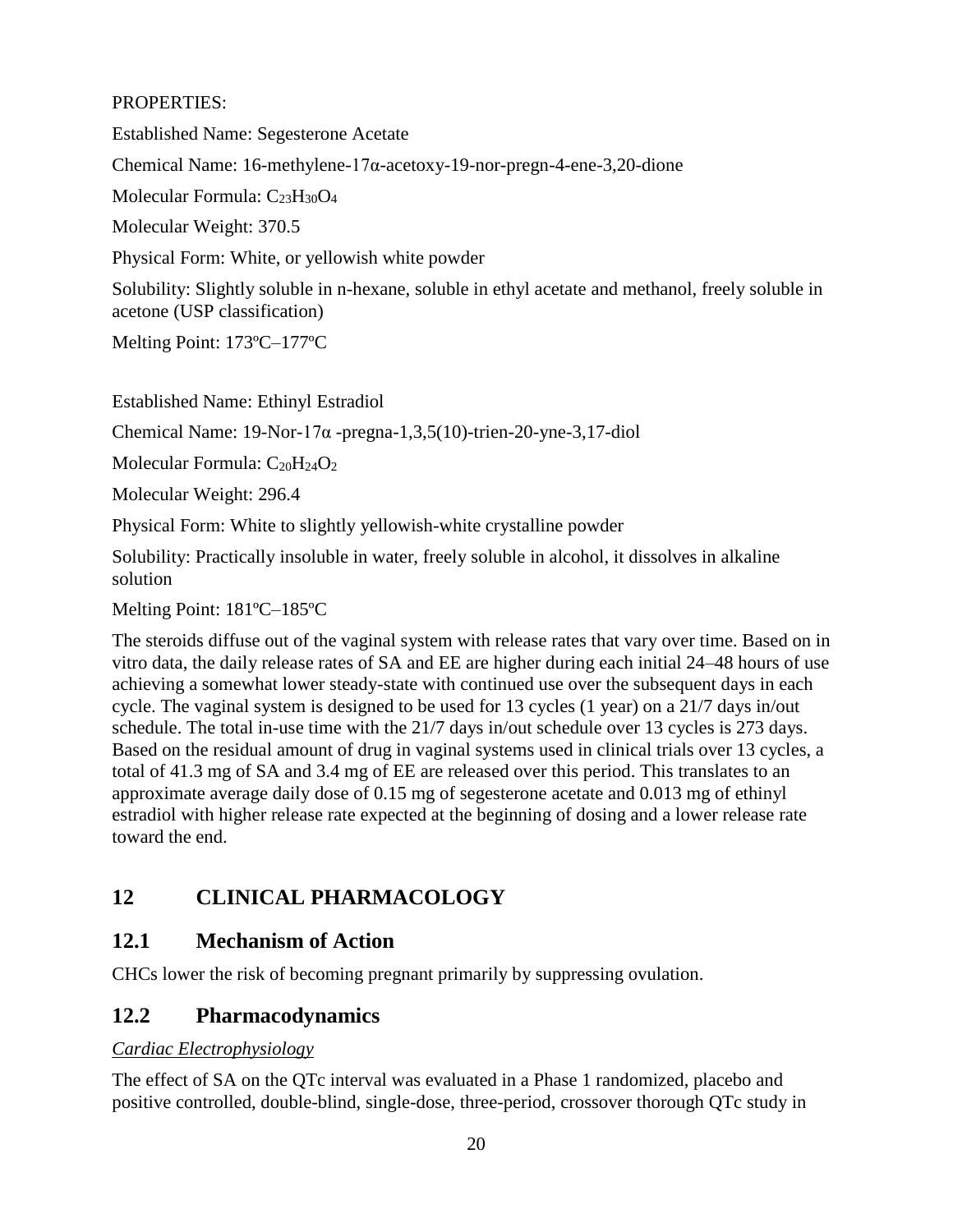44 healthy adult female subjects. At the single intravenous bolus dose which produces 4.5-fold the therapeutic serum concentrations of SA achieved with ANNOVERA, SA did not prolong the QTc interval to any clinically relevant extent.

### <span id="page-20-0"></span>**12.3 Pharmacokinetics**

#### *Absorption*

The pharmacokinetics (PK) of ANNOVERA were determined in 39 women who used ANNOVERA for up to 13 cycles. Following vaginal administration, SA and EE were absorbed into systemic circulation with median t<sub>max</sub> of about 2 hours in Cycle 1, Cycle 3, and Cycle 13. Concentrations of both components declined after t<sub>max</sub> and became more constant after 96 hours post-dose. Over subsequent cycles of use, the peak serum concentrations of SA and EE declined. Serum concentration-time profiles of SA and EE for Cycles 1, 3, and 13 of ANNOVERA use are provided in [Figure 3](#page-20-1) and [Figure 4](#page-20-2) with PK parameters summarized in [Table](#page-21-0) 5 and [Table](#page-21-1) 6.

#### <span id="page-20-1"></span>**Figure 3: Mean SA and EE Serum Concentrations Delivered by ANNOVERA Over 21 Days of Dosing for Cycles 1, 3, and 13**



<span id="page-20-2"></span>**Figure 4: Mean SA and EE Serum Concentrations Delivered by ANNOVERA Over the First 48 Hours of Dosing for Cycles 1, 3, and 13**

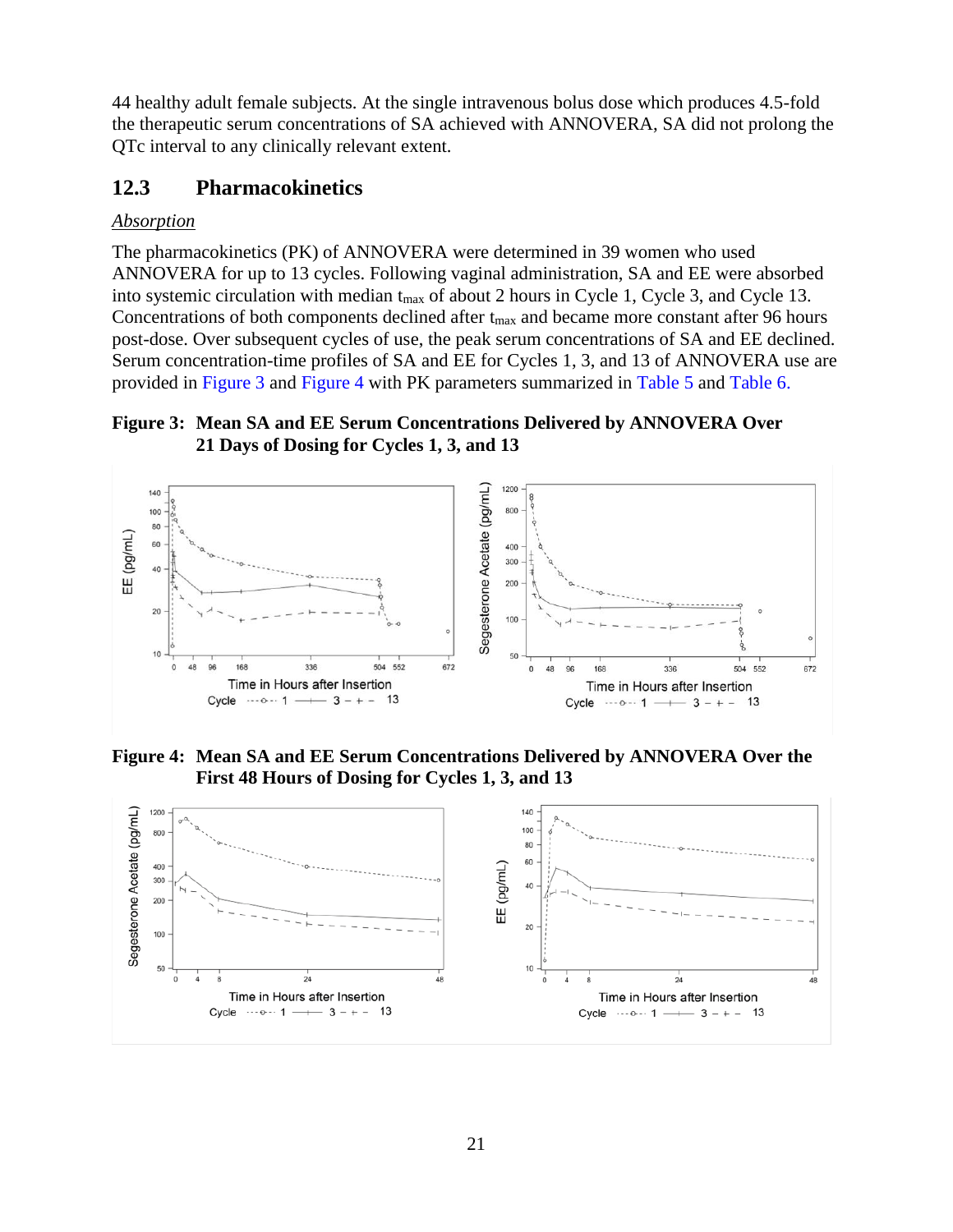| Cycle | $AUC_{0-21\,\text{day}}$<br>$(ng*hr/mL)$ | $AUC_{0-1}$ day<br>$(ng*hr/mL)$ | $C_{\rm max}$<br>$\textbf{(pg/mL)}$ | $C_{\rm avg}$<br>(pg/mL) |
|-------|------------------------------------------|---------------------------------|-------------------------------------|--------------------------|
|       | 96.2(16.9)                               | 15(3.2)                         | 1,147(315)                          | 191 (34)                 |
| 3     | 65.9(14.8)                               | 5(1.6)                          | 363 (133)                           | 131 (29)                 |
| 13    | 47.2(10.1)                               | 3.9(1.4)                        | 294 (116)                           | 94(20)                   |

<span id="page-21-0"></span>**Table 5: Mean (SD) PK Parameters for SA following ANNOVERA Administration** 

<span id="page-21-1"></span>

|  | Table 6: Mean (SD) PK Parameters for EE following ANNOVERA Administration |  |  |  |  |
|--|---------------------------------------------------------------------------|--|--|--|--|
|--|---------------------------------------------------------------------------|--|--|--|--|

| Cycle | $AUC_{0.21 \text{ day}}$<br>$(ng*hr/mL)$ | $\mathrm{AUC}_{0\text{-}1\,\mathrm{day}}$<br>$(ng*hr/mL)$ | $C_{\rm max}$<br>(pg/mL) | $C_{\text{avg}}$<br>(pg/mL) |
|-------|------------------------------------------|-----------------------------------------------------------|--------------------------|-----------------------------|
|       | 22.2(9.8)                                | 2.1(0.7)                                                  | 129 (39)                 | 44 (19)                     |
|       | 14.7(4.7)                                | 0.9(0.4)                                                  | 60(32)                   | 29(9)                       |
| 13    | 9.6(4.1)                                 | 0.7(0.3)                                                  | 39(16)                   | 19(8)                       |

### *Distribution*

The volume of distribution of SA is 19.6 L/kg. SA is approximately 95% bound to human serum proteins and has negligible binding affinity for sex hormone-binding globulin (SHBG). EE is highly protein bound but not specifically bound to serum albumin (98.5%) and induces an increase in the serum concentrations of SHBG.

#### *Metabolism*

In vitro data show that both SA and EE are metabolized by the cytochrome P450 (CYP) 3A4 isoenzyme. In human serum, two oxidative metabolites (5α-dihydro- and 17α-hydroxy-5αdihydro metabolites) constitute 50% of exposure relative to SA. Both metabolites are not considered as active metabolites with  $EC_{50}$  to progesterone receptor 10-fold higher than that of SA. EE is primarily metabolized by aromatic hydroxylation, but a wide variety of hydroxylated and methylated metabolites are formed. These are present as free metabolites and as sulfate and glucuronide conjugates. The hydroxylated EE metabolites have weak estrogenic activity.

#### *Excretion*

The mean (SD) half-life of SA is 4.5 (3.4) hours. EE is known to be excreted in the urine and feces as glucuronide and sulfate conjugates, and it undergoes enterohepatic recirculation. The mean (SD) half-life of EE is 15.1 (7.5) hours.

#### *Specific Populations*

#### *Body Mass Index (BMI)*

Higher body weight associates with lower systemic exposure of SA and EE. In a PK study conducted in 18 females with BMI <25 (16.89–24.34) kg/m<sup>2</sup> and 21 females with BMI >25 (25.15–37.46) kg/m<sup>2</sup>, up to 16% and 33% decreases in the systemic exposure  $(AUC_{0-21day})$  of SA and EE, respectively, were observed between the two BMI groups.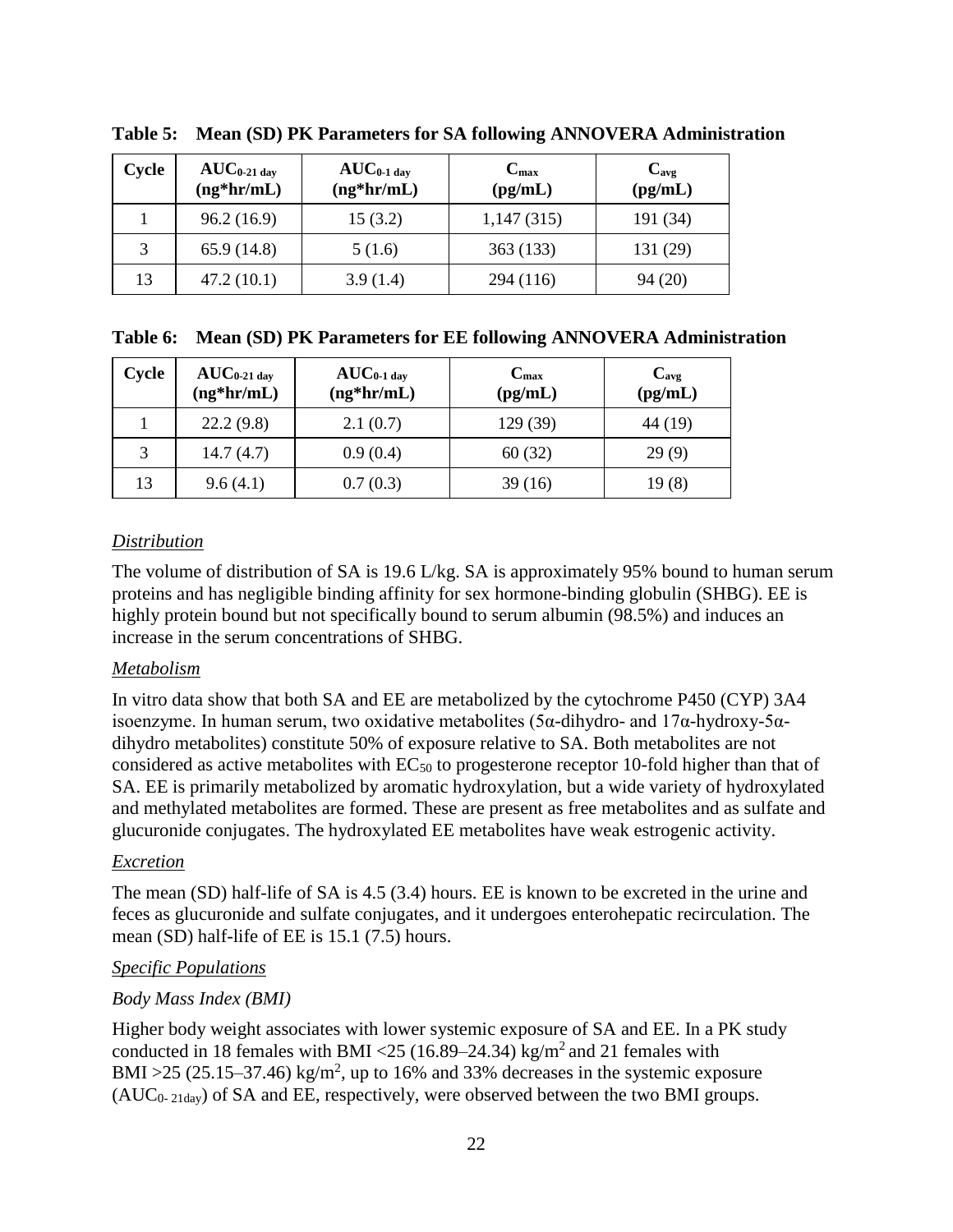### *Interaction with Vaginal Medications*

A clinical drug-drug interaction (DDI) study was conducted to evaluate the effect of vaginal antimycotic medication (miconazole nitrate) on the PK of SA and EE in 29 females using ANNOVERA. The results showed that a single-dose vaginal administration of 1,200 mg miconazole suppository on Day 8 of ANNOVERA use increased the systemic exposure of EE  $(AUC_{\text{Dav8-21}})$  by approximately 67%. A similar trend was observed with SA with AUC $_{\text{Dav8-9}}$ ,  $AUC_{Day8-10}$ , and  $AUC_{Day8-21}$  increasing by approximately 30%, 32%, and 19%, respectively. When 200 mg miconazole vaginal suppositories were administered on Day 8, Day 9, and Day 10 of ANNOVERA use, EE AUC $_{\text{Day8-11}}$  and AUC $_{\text{Day8-21}}$  were increased by 9% and 42%, respectively. SA  $AUC_{Day8-11}$  and  $AUC_{Day8-21}$  were increased by 28% and 27%, respectively. Water-based vaginal miconazole cream had no effect on ANNOVERA *[see Drug Interactions [\(7.3\)](#page-15-1)]*.

The in vitro studies suggest that SA is unlikely to inhibit or induce CYP enzymes at the therapeutic dose.

# <span id="page-22-0"></span>**13 NONCLINICAL TOXICOLOGY**

## <span id="page-22-1"></span>**13.1 Carcinogenesis, Mutagenesis, Impairment of Fertility**

### *Carcinogenesis*

In a 2-year carcinogenicity study in rats with subdermal implants releasing 40, 100, and 200 mcg segesterone acetate per day (approximately 17–86 times the daily dose of segesterone acetate in females using ANNOVERA, based on body surface area), no drug-related increase in tumor incidence was observed. In a 2-year intravaginal carcinogenicity study in mice, segesterone acetate gel produced an increased incidence of adenocarcinoma and lobular hyperplasia in the breast at a dose of 30 mg/kg/day, approximately 10 times the systemic exposure of segesterone acetate per day in females using ANNOVERA, based on AUC. A dose of 10 mg/kg/day in the mouse, approximately 3 times the systemic exposure of segesterone acetate per day based on AUC, did not result in carcinogenic findings.

Long-term continuous administration of natural and synthetic estrogens in certain animal species increases the frequency of carcinomas of the breast, uterus, cervix, vagina, testis, and liver.

#### *Mutagenesis*

Segesterone acetate was neither mutagenic nor clastogenic in the Ames/Salmonella reverse mutation assay, the chromosomal aberration assay in Chinese hamster ovary cells, or in the in vivo mouse micronucleus test.

#### *Impairment of Fertility*

A return to fertility study was conducted with segesterone acetate in rats, using subdermal implants releasing a dose approximately 25 times the anticipated daily vaginal human dose (based on body surface area). Three months of treatment with segesterone acetate suppressed fertility, but 7 weeks after cessation of treatment, there were no adverse effects on ovulation or resulting litter parameters.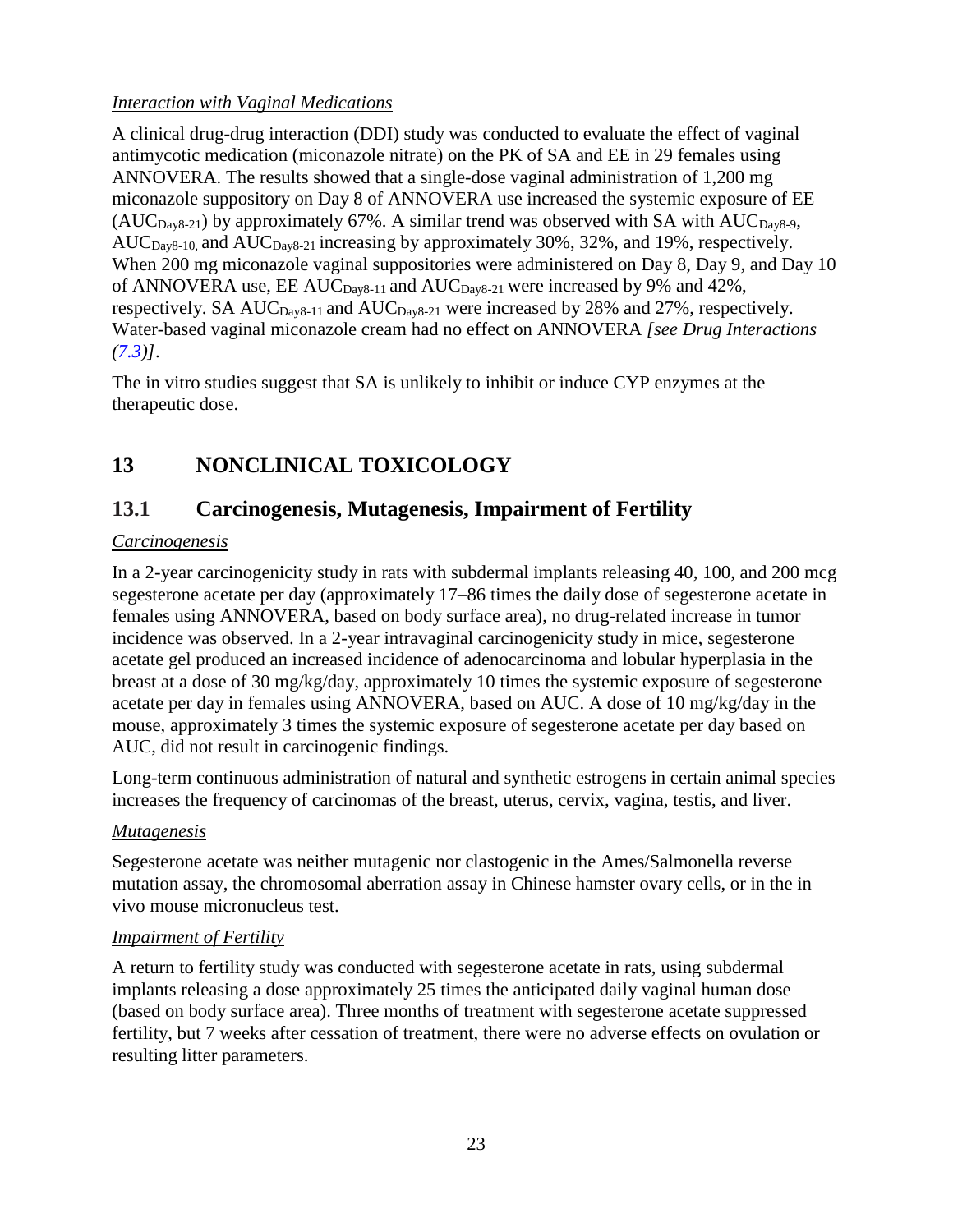# <span id="page-23-0"></span>**14 CLINICAL STUDIES**

The efficacy of ANNOVERA was evaluated in two 1-year multicenter trials enrolling 2,265 females, age 18–40 years, who were healthy and sexually active with regular menstrual cycles. The trials were conducted in the U.S., Dominican Republic, Brazil, Chile, Finland, Hungary, Sweden, and Australia, with 67.1% of females from the U.S. The racial/ethnic distribution was Caucasian (71.2%), African-American (14.1%), Asian (3.5%), other/multiple races (11.2%); 28.7% of the study population was Hispanic. The mean age was 26.7 years and the mean (range) BMI was 24.1 (16.0, 41.5) kg/m<sup>2</sup>. At approximately 50% enrollment, women with BMI >29.0 kg/m<sup>2</sup> were no longer enrolled in the two trials and all women with a BMI >29.0 kg/m<sup>2</sup> were discontinued from the trials.

Based on pooled data from the two trials, 2,111 females  $\leq$ 35 years of age completed 17,427 evaluable 28-day cycles (cycles in which no back-up contraception was used). The pooled pregnancy rate, evaluated by the Pearl Index (PI), was 2.98 (95% Confidence Interval [2.13, 4.06]) per 100 woman-years of ANNOVERA use.

Return to fertility was assessed in 290 of the subjects in the two trials who either desired pregnancy or switched to a nonhormonal method after the trials, and all 290 subjects reported a return to fertility during the 6-month follow-up period (defined as a return of menses or pregnancy).

## <span id="page-23-1"></span>**15 REFERENCES**

- 1. Dinger J, Möhner S, Heinemann K. Cardiovascular risk associated with the use of an etonogestrel-containing vaginal ring. Obstet Gynecol. 2013;122(4):800-808.
- 2. Sidney S, Cheetham TC, Connell FA, Oullet-Hellstrom R, Graham DJ, Davis D, et. al. Recent combined hormonal contraceptives (CHCs) and the risk of thromboembolism and other cardiovascular events in new users. Contraception. 2013;87:93–100.
- 3. Combined hormonal contraceptives (CHCs) and the risk of cardiovascular endpoints. Sidney, S. (primary author) http://www.fda.gov/downloads/Drugs/DrugSafety/UCM277384.pdf, accessed 04-April-2019.

# <span id="page-23-2"></span>**16 HOW SUPPLIED/STORAGE AND HANDLING**

## <span id="page-23-3"></span>**16.1 How Supplied**

ANNOVERA (segesterone acetate and ethinyl estradiol vaginal system) is a toroidal-shaped (ring), nonbiodegradable, flexible, opaque white vaginal system. The vaginal system body has an overall diameter of 56 mm and a cross-sectional diameter of 8.4 mm. When placed inside the vagina, each ANNOVERA releases an approximate average 0.15 mg/day of segesterone acetate and 0.013 mg/day of ethinyl estradiol over 21-day in-use period of each cycle for up to 13 cycles (total 273 days). Each cycle is 28 days, with 21 days in and 7 days out.

Each ANNOVERA is individually packaged in an aluminum pouch. The pouch consists of a laminate from outside to inside of polyester, aluminum foil, and polyethylene.

A black compact case is provided with the drug product for storage of ANNOVERA by patients during each 7-day vaginal system-out interval.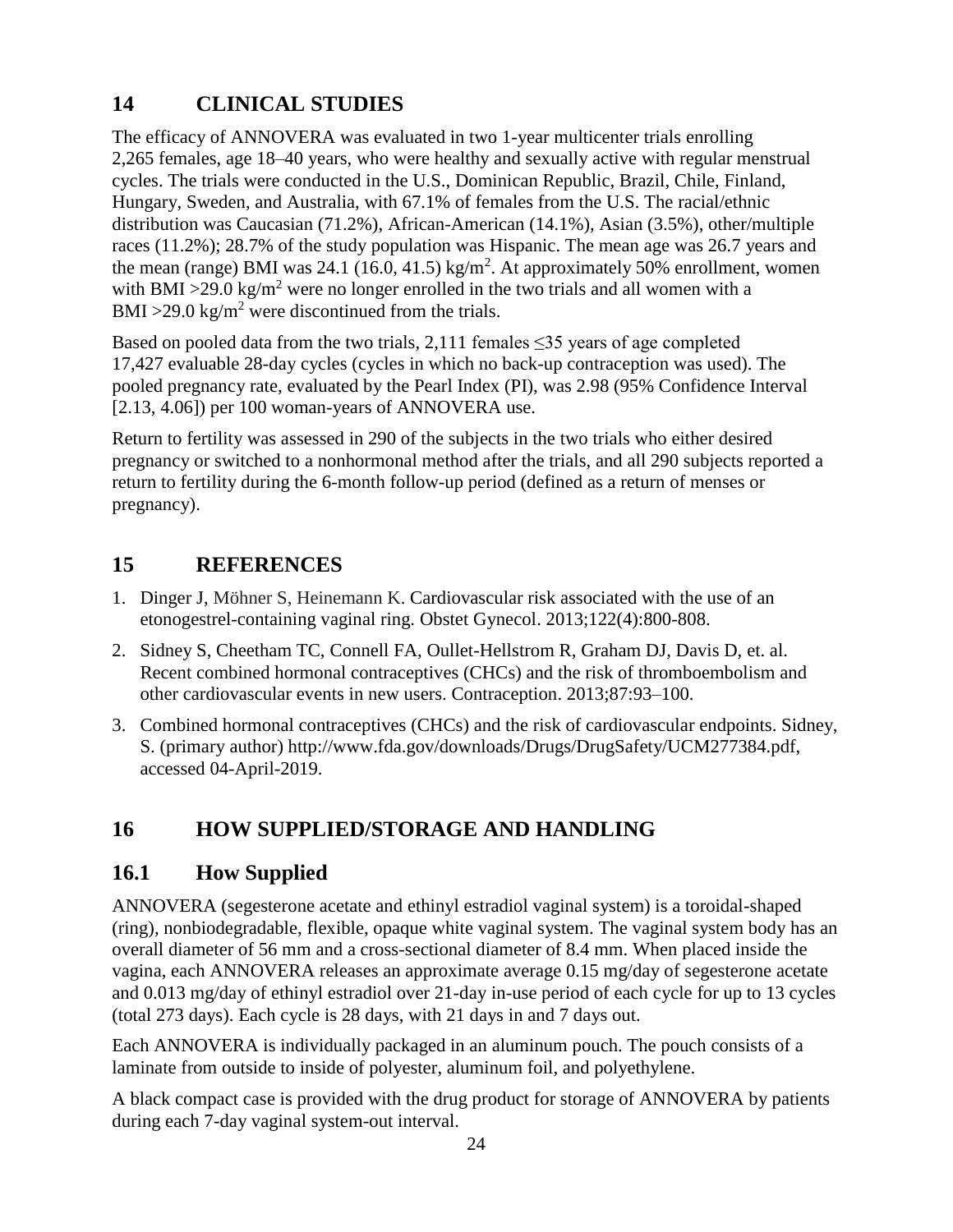The vaginal system should be placed in the compact case after 13 cycles of use and discarded via a drug take-back option if one is available. If a take-back option is unavailable, then discard in the waste receptacle out of reach of children and pets. The vaginal system should NOT be flushed down the toilet. See www.fda.gov/drugdisposal for more information about disposal of medicines.

Each box contains 1 ANNOVERA vaginal system in a pouch and 1 storage case.

NDC 50261-313-01

## <span id="page-24-1"></span>**16.2 Storage Conditions**

Prior to dispensing ANNOVERA to the user, store ANNOVERA at 20°C to 25°C (68°F to 77°F), excursions permitted to 15°C to 30°C (59°F to 86°F) [see USP Controlled Room Temperature].

Protect ANNOVERA from direct sunlight.

Do not refrigerate or freeze and avoid excessive heat.

# <span id="page-24-0"></span>**17 PATIENT COUNSELING INFORMATION**

Advise the patient to read the FDA-approved patient labeling (Patient Information and Instructions for Use).

<span id="page-24-2"></span>Cigarette Smoking

Cigarette smoking increases the risk of serious cardiovascular events from CHC use, and females who are over 35 years old and smoke should not use ANNOVERA *[see Boxed Warning and Warnings and Precautions [\(5.1\)](#page-6-0)]*.

<span id="page-24-3"></span>Venous Thromboembolism

Increased risk of VTE compared to nonusers of CHCs is greatest after initially starting a CHC or restarting (following a 4-week or greater dose-free interval) the same or a different CHC *[see Warnings and Precautions [\(5.1\)](#page-6-0)]*.

#### <span id="page-24-4"></span>Sexually Transmitted Infections

ANNOVERA does not protect against HIV-infection (AIDS) and other sexually transmitted infections. ANNOVERA is compatible with male condoms made with natural rubber latex, polyisoprene, and polyurethane.

#### <span id="page-24-5"></span>Use During Pregnancy

ANNOVERA is not to be used during pregnancy; instruct the patient to remove ANNOVERA if pregnancy is confirmed during treatment *[see Use in Specific Populations [\(8.1\)](#page-16-0)]*.

### <span id="page-24-6"></span>ANNOVERA Dosing and Instructions

Advise the woman on proper use of ANNOVERA and what to do if she does not comply with the labeled timing of insertion and removal. The efficacy of ANNOVERA is greatest when ANNOVERA is kept in the vagina continuously for the scheduled 21 consecutive days. Removal of ANNOVERA even briefly during the scheduled 21 days of use can reduce efficacy.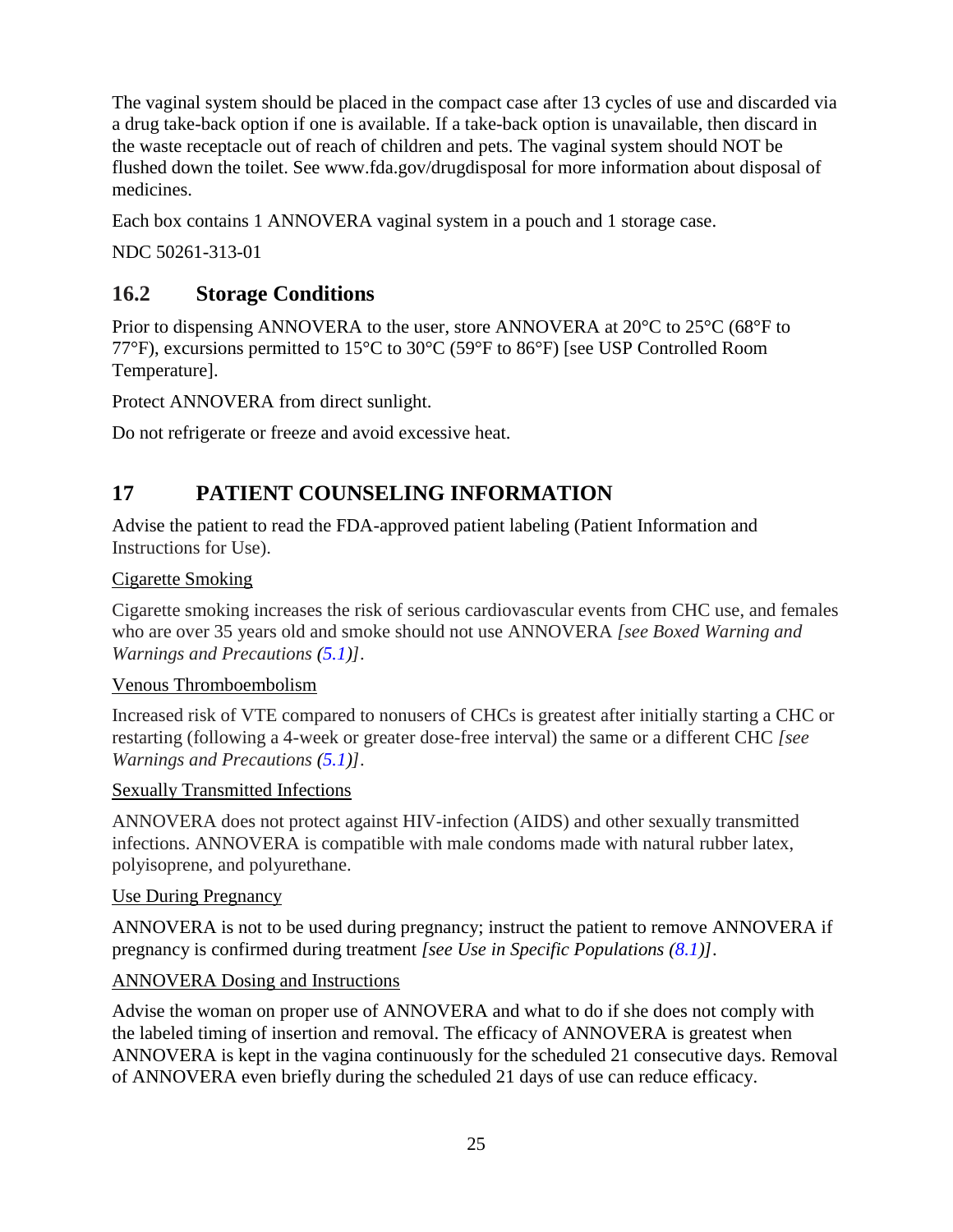ANNOVERA should be washed with mild soap and water and rinsed and patted dry with a clean cloth towel or paper towel prior to each insertion and at each removal. Prior to initial use, the storage case should be labeled with the discard date to avoid using the product beyond 13 cycles *[see Dosage and Administration [\(2\)](#page-2-1) and [FDA-approved Patient Information\]](#page-26-0).*

Place the completely used ANNOVERA in the case provided and discard via a drug take-back option if one is available. If a take-back option is unavailable, then discard in the waste receptacle out of reach of children and pets. The vaginal system should NOT be flushed down the toilet. See www.fda.gov/drugdisposal for more information about disposal of medicines. *[see How Supplied [\(16.1\)](#page-23-3)]*.

#### <span id="page-25-0"></span>Use with Vaginal Products

Water-based vaginal lubricants have no effect on the vaginal system; however, oil-based (including silicone-based) vaginal lubricants will alter the vaginal system and/or exposure to EE and SA and should not be used *[see Drug Interactions [\(7.3\)](#page-15-1)]*.

#### <span id="page-25-1"></span>Need for Additional Contraception

Use a back-up or alternative method of contraception when:

Enzyme inducers are used with CHCs *[see Drug Interactions [\(7.1\)](#page-14-0)]*.

ANNOVERA has been out for more than 2 hours cumulative during the 21 days of continuous use or the vaginal system-free interval exceeds 7 days *[see Dosage and Administration [\(2.3\)](#page-4-1)]*.

Postpartum females who have not yet had a period should use an additional method of contraception until ANNOVERA has been in place for 7 consecutive days *[see Dosage and Administration [\(2.2\)](#page-3-0)]*.

#### <span id="page-25-2"></span>Lactation

ANNOVERA may reduce breast milk production. This is less likely to occur if breastfeeding is well established. Females who are breastfeeding should not use ANNOVERA until after weaning *[see Use in Specific Populations [\(8.2\)](#page-16-1)]*.

#### <span id="page-25-3"></span>Amenorrhea and Possible Symptoms of Pregnancy

Amenorrhea may occur. Consider pregnancy in the event of amenorrhea and rule out pregnancy if amenorrhea is associated with symptoms of pregnancy, such as morning sickness or unusual breast tenderness *[see Warnings and Precautions [\(5.9\)](#page-9-2)]*.

#### <span id="page-25-4"></span>Fertility Following Discontinuation of ANNOVERA

Resumption of fertility after discontinuation of ANNOVERA is expected. All women followed for return of fertility experienced a return of fertility by 6 months after discontinuing ANNOVERA *[see Clinical Studies [\(14\)](#page-23-0)]*.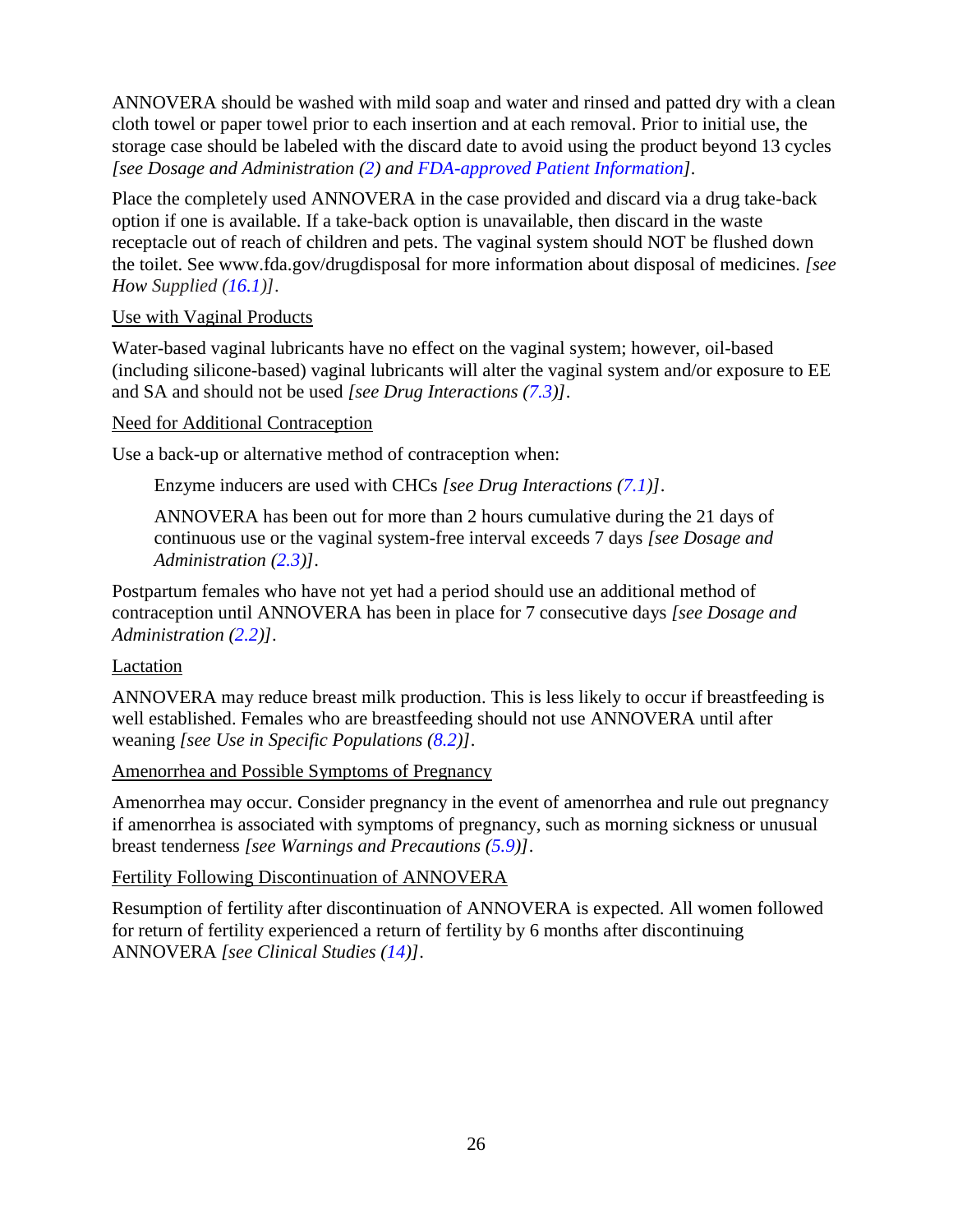#### **Patient Information ANNOVERA®** (**ann-o-VER-ah) (segesterone acetate and ethinyl estradiol vaginal system)**

<span id="page-26-0"></span>Read this Patient Information carefully before you decide if ANNOVERA is right for you. This information does not take the place of talking with your gynecologist or other healthcare provider who specializes in women's health. If you have any questions about ANNOVERA, ask your healthcare provider. You should also learn about other birth control methods to choose the one that is best for you.

**What is the most important information I should know about ANNOVERA?**

• **Do not use ANNOVERA if you smoke cigarettes and are over 35 years old.** Smoking increases your risk of serious heart and blood vessel (cardiovascular) side effects from hormonal birth control methods, including death from heart attack, blood clots, or stroke. This risk increases with age and the number of cigarettes you smoke.

#### **ANNOVERA does not protect against HIV infection (AIDS) and other sexually transmitted infections (STIs).**

#### **What is ANNOVERA?**

ANNOVERA is a hormone-releasing system used by females who are able to become pregnant to prevent pregnancy. You insert ANNOVERA into your vagina. ANNOVERA is in the shape of a ring that is reusable for 1 year. The vaginal system is made of silicone and contains two female hormones that are slowly released into your vagina and then enter your blood. One hormone is an estrogen called ethinyl estradiol. The other hormone is a progestin called segesterone acetate.

#### **How well does ANNOVERA work for contraception?**

Your chance of getting pregnant depends on how well you follow the directions for using the vaginal system. The more carefully you follow the directions, the less chance you have of getting pregnant.

Based on the results of two clinical studies that lasted 12 months, about 2 to 4 women out of 100 women may get pregnant during the first year they use ANNOVERA. ANNOVERA was designed to be reused for 1 year. Replace ANNOVERA at the end of 1 year if you choose to continue using ANNOVERA. There is not enough hormone left in the vaginal system to provide you effective birth control after 1 year of use.

The following chart shows the chance of getting pregnant for women who use different methods of birth control. Each box on the chart contains a list of birth control methods that are similar in how well they work to prevent pregnancy. The most effective methods are at the top of the chart. The box at the bottom of the chart shows the chance of getting pregnant for women who do not use birth control and are trying to get pregnant.

ANNOVERA, a vaginal system with hormones, is in the second box from the top of the chart.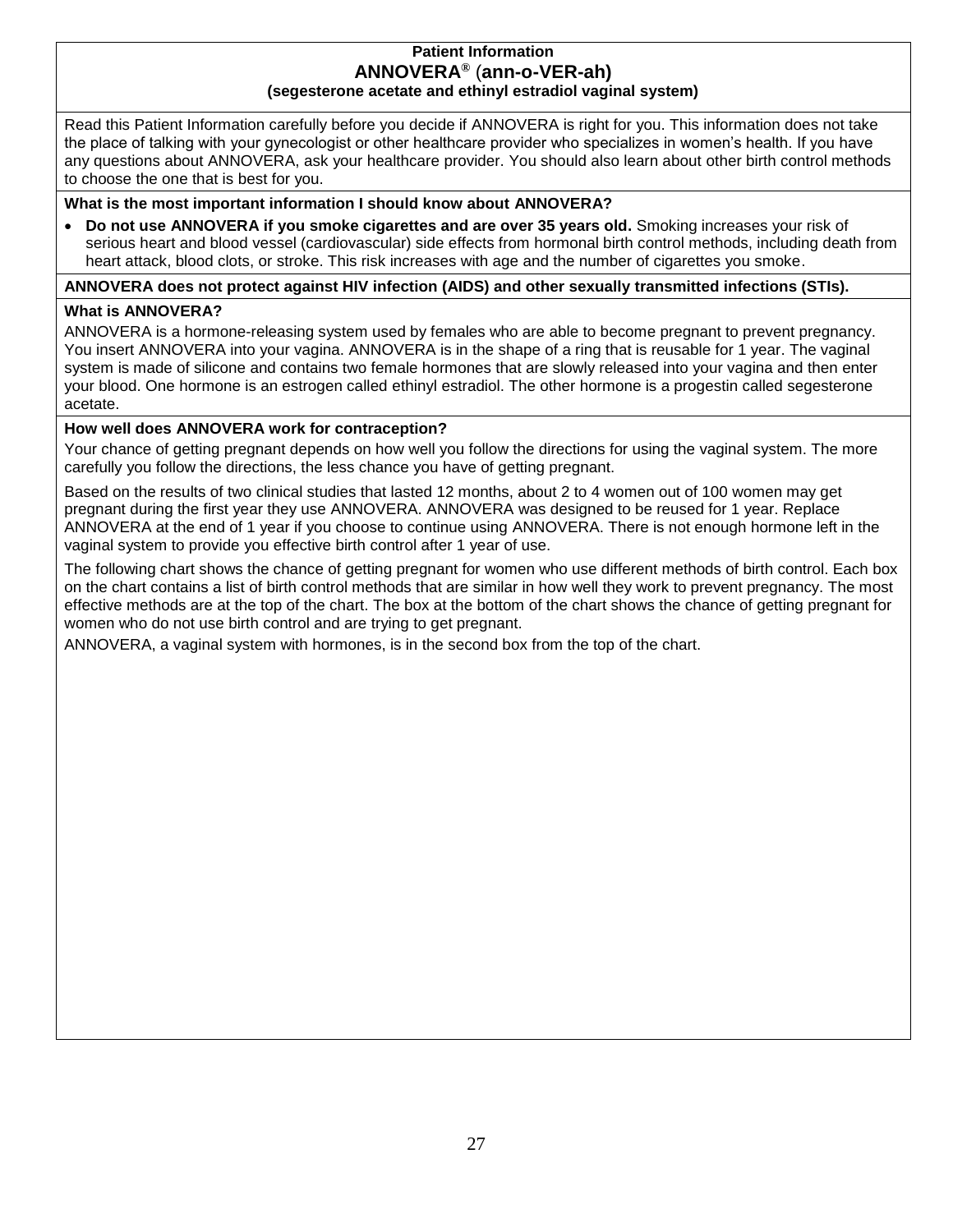

#### **Who should not use ANNOVERA? Do not use ANNOVERA if you:**

- smoke and are over 35 years old.
- have or have had a blood clot in your arms, legs, lungs, or eyes.
- have had a stroke.
- have reduced blood flow to your brain (cerebrovascular disease).
- have reduced blood flow or blockage in 1 or more of the arteries that supply blood to your heart (coronary artery disease).
- have had a heart attack.
- have heart rhythm or heart valve problems that increase your risk of having blood clots, such as an infection of the inner lining of the heart and heart valves or a type of irregular heartbeat called atrial fibrillation.
- have a problem with your blood that makes it clot more than normal.
- have high blood pressure that is not controlled with medicine or have high blood pressure with blood vessel damage.
- have diabetes and are over 35 years old; have diabetes with high blood pressure or problems with your kidneys, blood vessels, eyes, or nerves; or have had diabetes for longer than 20 years.
- have headaches with changes in vision, numbness or weakness, have migraine headaches with aura, or are over age 35 years old and have any type of migraine headaches.
- have liver disease or liver tumors.
- have or have had breast cancer or any cancer that is sensitive to the female hormones estrogen or progesterone.
- have unexplained vaginal bleeding.
- are allergic to segesterone acetate, ethinyl estradiol, or any of the ingredients in ANNOVERA. See the end of this leaflet for a complete list of ingredients in ANNOVERA.
- take any Hepatitis C drug combination medicine containing ombitasvir/paritaprevir/ritonavir, with or without dasabuvir. This may increase levels of the liver enzyme alanine aminotransferase (ALT) in the blood.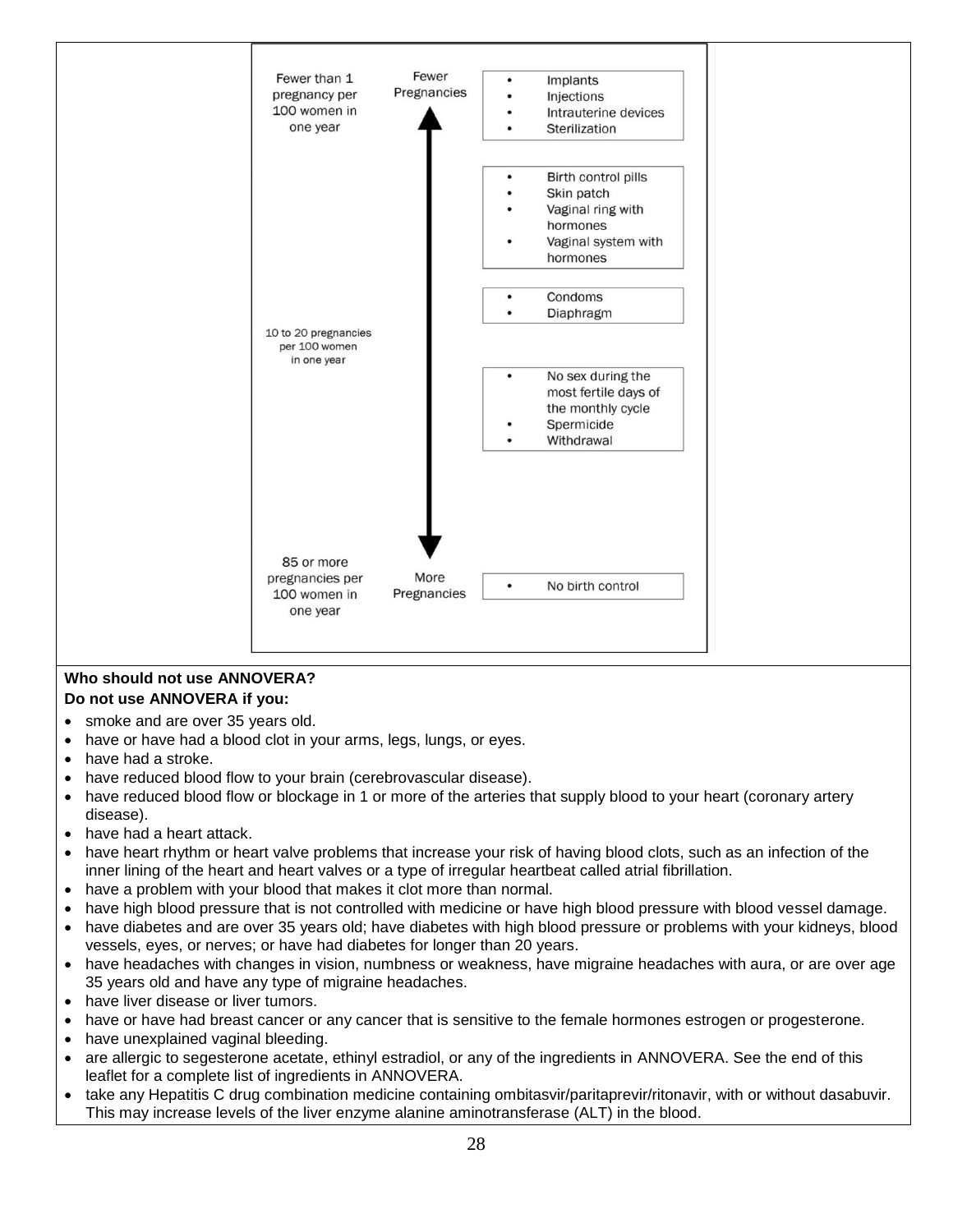#### **What should I tell my healthcare provider before using ANNOVERA? Before you use ANNOVERA tell your healthcare provider if you:**

- have any of the conditions listed above.
- smoke.
- are pregnant or think you are pregnant.
- recently had a baby, miscarriage, or abortion.
- have breast problems such as an abnormal mammogram or breast x-ray, breast nodules, fibrocystic breast disease, or a family history of breast cancer.
- have any medical condition, especially migraine headaches, depression, seizures, diabetes, high blood pressure, high cholesterol or triglycerides, gallbladder disease, liver disease, heart disease, or kidney disease.
- have a family history of blood clots or stroke.
- have yellowing of the skin or eyes (jaundice).
- have a condition that makes your vagina become irritated easily.
- have a history of toxic shock syndrome.
- had gallbladder problems when you were pregnant.
- are scheduled for surgery. The hormones in ANNOVERA may increase your risk of blood clots after surgery. You should stop using ANNOVERA at least 4 weeks before you have surgery and not restart until at least 2 weeks after your surgery.
- are scheduled for any laboratory tests. Certain blood tests may be affected by hormonal birth control methods.
- are breastfeeding or plan to breastfeed. You should not use ANNOVERA if you are breastfeeding. The hormones in ANNOVERA may decrease your milk production. The hormones in ANNOVERA pass into your breast milk. Talk with your healthcare provider about the best birth control method for you while breastfeeding.

**Tell your healthcare provider about all medicines you take, including** prescription and over-the-counter medicines, vitamins, and herbal supplements.

Some medicines, vitamins, and herbal supplements make hormonal contraception less effective, such as:

- anti-seizure medicines
- medicine used to treat fungal infections
- combinations of HIV medicines
- Hepatitis C (HCV) medicines
- non-nucleoside reverse transcriptase inhibitors
- medicine to treat tuberculosis
- medicine to treat high blood pressure in the vessels of the lung
- medicine to treat chemotherapy-induced nausea and vomiting
- St. John's wort

Talk to your healthcare provider if you take any of the medicines listed above to see if the specific medicine you take may make hormonal contraceptives less effective. Use a back-up or another birth control method when you take medicine that may make hormonal contraceptives less effective and for 28 days after stopping the medicine.

Do not use any vaginal products such as oil-based suppositories, oil-based creams, or oil-based gels while the vaginal system is in your vagina. **Do not** use any vaginal lubricants that have silicone or oil in them. Water-based lubricants are ok to use. **Be sure to read the ingredients on the label carefully before you buy a vaginal lubricant.**

Some medicines and grapefruit juice may increase the level of ethinyl estradiol in your blood if used together, including:

- the pain reliever acetaminophen
- ascorbic acid (vitamin C)
- types of medicines used to treat fungal infections
- HIV medicines
- non-nucleoside reverse transcriptase inhibitors
- medicines to lower cholesterol

ANNOVERA may affect the way that lamotrigine (a medicine used to treat seizures) works and may increase the risk of seizures. Your healthcare provider may need to adjust your dose of lamotrigine.

Females who take thyroid hormone replacement medicine or corticosteroid replacement medicine may need increased doses of their thyroid hormone or cortisol medicines.

Ask your healthcare provider if you are not sure if you take any of the medicines listed above.

Know the medicines you take. Keep a list of them to show your healthcare provider and pharmacist when you get a new medicine. Talk to your healthcare provider before you start taking a new medicine.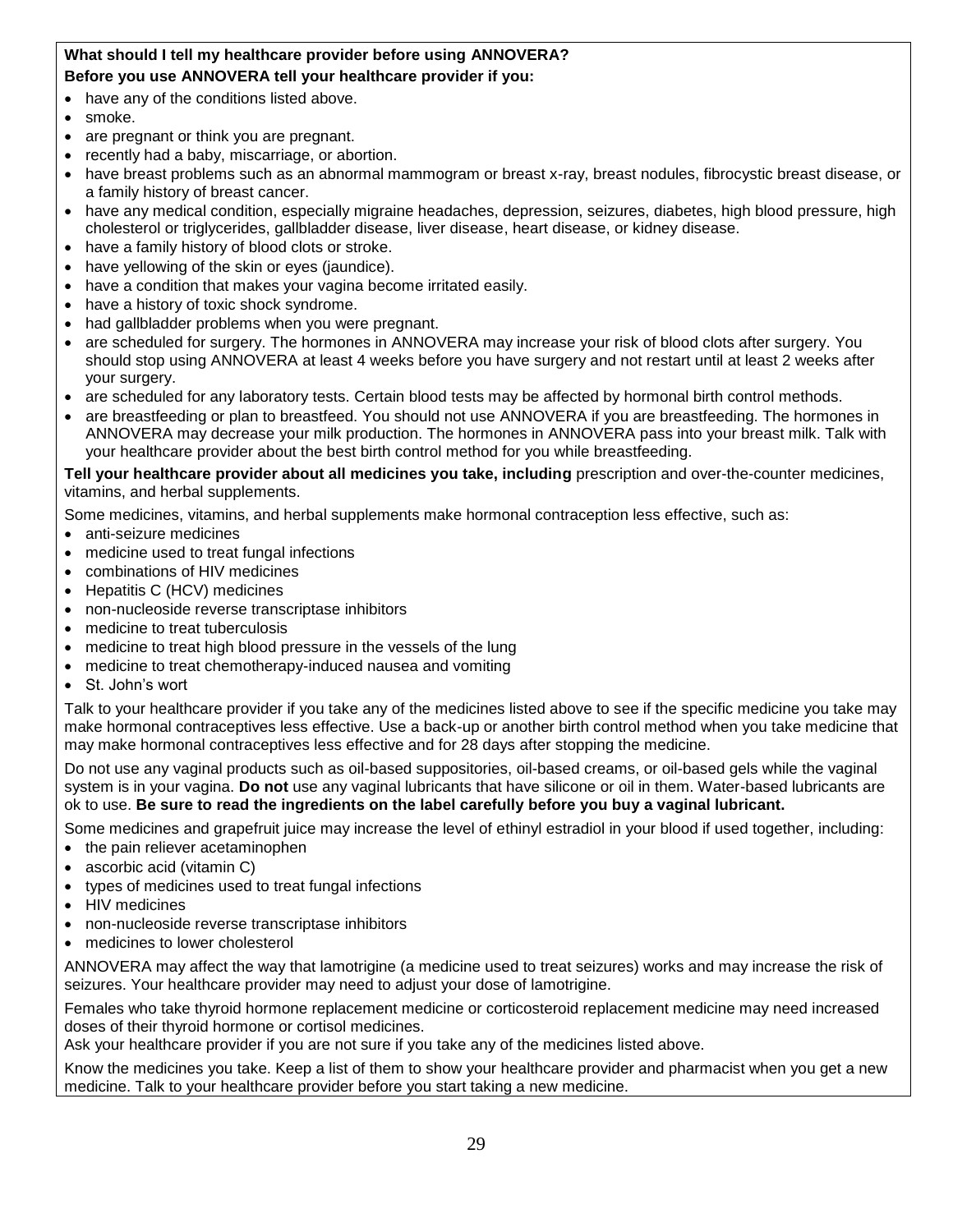#### **How should I use ANNOVERA?**

- Read the **Instructions for Use** at the end of this Patient Information that comes with ANNOVERA for information about the right way to insert, remove, clean, store, and dispose of (throw away) ANNOVERA.
- Use ANNOVERA exactly as your healthcare provider tells you to use it.

ANNOVERA is a hormonal birth control method that is used for 3 out of 4 weeks every month. The same vaginal system is reusable for up to 1 full year (1 year includes 13 cycles; each cycle is 28 days).

After you insert ANNOVERA for the first time, you will remove it at the end of week 3 and leave it out for 7 days. You will reinsert ANNOVERA at the end of week 4 of each 4-week cycle. You will repeat this pattern with ANNOVERA for up to 13 cycles. Scheduled insertions and removals of ANNOVERA should be at about the same time of the day and the same day of the week for each monthly cycle.

- The **day** of the week when you first insert ANNOVERA (referred to as "Day 1") is your vaginal system change day.
- For each cycle, you put the vaginal system into your vagina and let it stay there 3 weeks (21 full days). **Remember to keep the vaginal system in for the whole 3 weeks (21 full days).**
- You take the vaginal system out on your vaginal system change day (Day 22) and **let it stay out for 1 week (7 full days).** Note that your vaginal system should be cleaned with warm water and mild soap, dried with a clean cloth towel or paper towel, and stored in the case provided, away from children, pets, and extreme temperatures. (See the Instructions for Use.)
- Then you start over again for another 4 weeks. You may not be bleeding when you put the vaginal system in.
- Always put the vaginal system in or take it out on your vaginal system change day at about the same time of day. For example, if you put your vaginal system in on Monday at 9:00 in the morning, always take it out or put it back in on Monday at about 9:00 in the morning.
- You do not have to take the vaginal system out when you have sex. If you decide to remove it, remember to reinsert it within 2 hours after removing it or you may not be protected from pregnancy. **However, if ANNOVERA is out of your vagina for more than 2 hours at one time or if ANNOVERA is out of your vagina at different times that add up to more than a total of 2 hours over the first 21 days of your cycle, you will need to use another method of birth control** (such as male condoms or spermicide) until ANNOVERA has been in your vagina for 7 days in a row.

|                                               | <b>Schedule</b>                                                        |        |                                       |
|-----------------------------------------------|------------------------------------------------------------------------|--------|---------------------------------------|
| Cycle 1                                       | Put vaginal system in $\longrightarrow$<br>(vaginal system change day) | Day 1  | <b>Weeks 1, 2, and 3</b><br>Days 1-21 |
|                                               | Take vaginal system out -<br>(vaginal system change day)               | Day 22 | Week 4<br>Days 22-28                  |
| Cycle 2<br>(repeat for<br><b>Cycles 3-13)</b> | Put vaginal system in $\longrightarrow$<br>(vaginal system change day) | Day 1  | <b>Weeks 1, 2, and 3</b><br>Days 1-21 |
|                                               | Take vaginal system out -<br>(vaginal system change day)               | Day 22 | Week 4<br>Days 22-28                  |

The diagram shows the timing for putting the vaginal system in and taking it out for 2 cycles.

• Repeat the 4-week cycle for all 13 cycles of the use of the vaginal system.

• Do not use the vaginal system for more than 13 cycles (1 year). At the end of the 13 cycles, take the vaginal system out of your vagina. Place the used vaginal system in the case that comes with ANNOVERA and dispose of it (throw away) at a drug take-back location, if available. If a drug take-back location is not available, dispose of it in the trash out of reach of children and pets. **Do not** flush ANNOVERA down the toilet.

- o If you want to continue using ANNOVERA after 13 cycles, you will need to receive a new prescription from your healthcare provider for a new vaginal system.
- If you start using ANNOVERA 4 or more weeks after having a baby and you have not had a menstrual period yet, you should use another method of birth control until you have used ANNOVERA for 7 days in a row.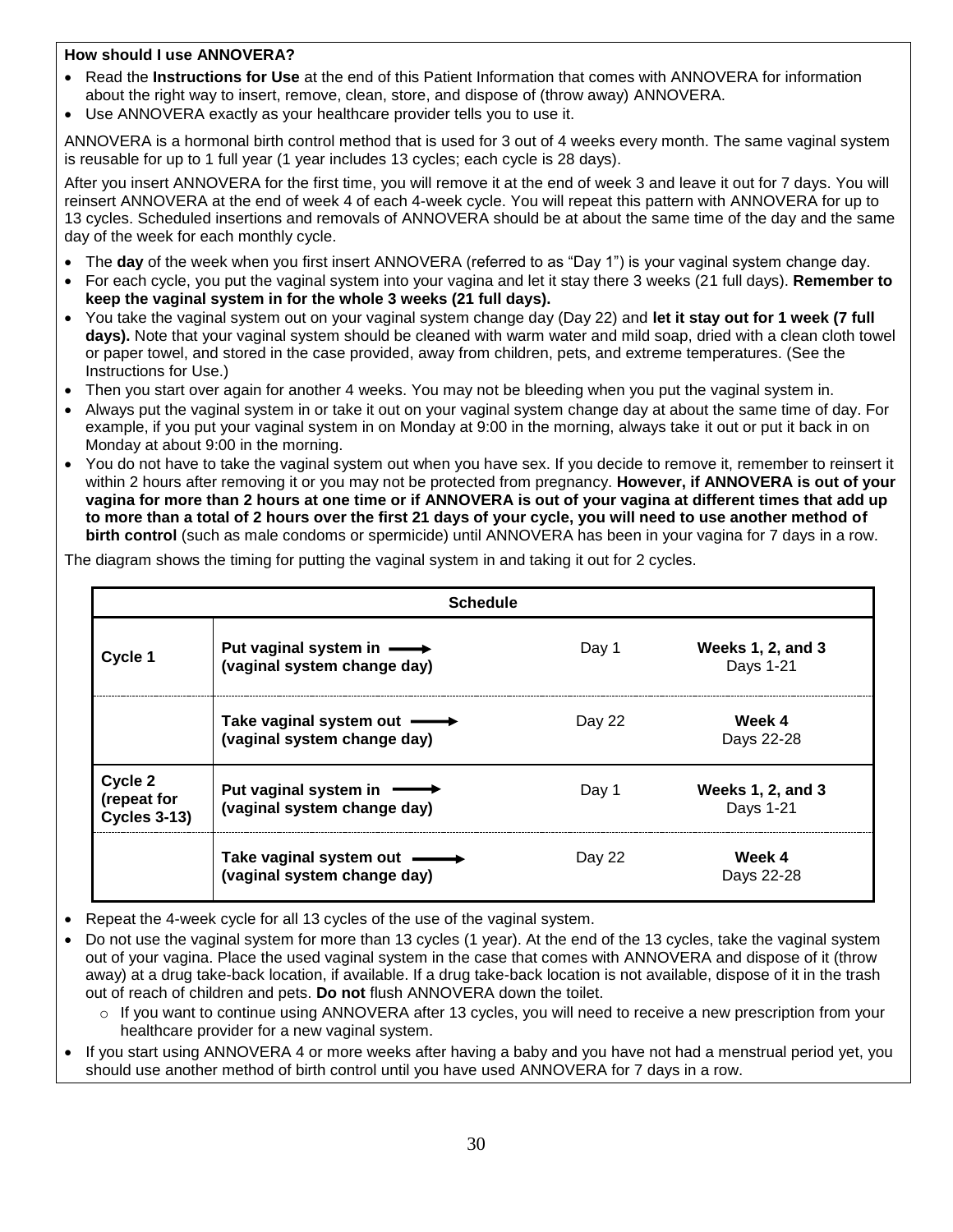#### **What happens if I am off schedule using the vaginal system?**

It is very important to follow the schedule every cycle and remove and insert ANNOVERA on your vaginal system-in and vaginal system-out days at about the same time. If you take the vaginal system out too soon or put it back in too late, your chance of getting pregnant is higher.

If you are more than 1 or 2 days off schedule for vaginal system insertion you will need to use new vaginal system-in and vaginal system-out days for the remaining cycles of use. You will also need to use back-up contraception, such as condoms or spermicide, for the first 7 days of the new schedule if you have sexual intercourse.

| If you put the vaginal system back in:                           | Then:                                                                                                                                                                                                                                   |
|------------------------------------------------------------------|-----------------------------------------------------------------------------------------------------------------------------------------------------------------------------------------------------------------------------------------|
| <b>Too early, after it had been out for only 5 or</b><br>6 days. | Keep the vaginal system in for at least 3 weeks (21 days). You<br>may keep it in up to your normal vaginal system-out day.                                                                                                              |
| Too late, after it had been out for more than<br>7 days.         | Put the vaginal system back in right away. You will now have a<br>new vaginal system-in day. You must use condoms or<br>spermicide as back-up contraception for the next 7 days when you<br>have sexual intercourse.                    |
|                                                                  |                                                                                                                                                                                                                                         |
| If you took the vaginal system out:                              | Then:                                                                                                                                                                                                                                   |
| Too early, after it had been in for only 19 or<br>20 days.       | Leave the vaginal system out for 1 week. Put it back in after the<br>week is over, as you would normally do. You may then keep it in<br>up to your normal vaginal system-out day, 22 or 23 days after<br>you put the vaginal system in. |

During the 21 days of continuous use, if ANNOVERA is out of the vagina for more than 2 continuous hours or more than 2 cumulative hours (multiple inadvertent removals or expulsions adding up to 2 hours), then back-up contraception such as male condoms or spermicide should be used until the vaginal system has been in the vagina for 7 consecutive days.

#### **What if I miss my menstrual period or if I think I am pregnant?**

It is possible that you are pregnant if you miss your scheduled period (no bleeding on the 7 days that the vaginal system is out). Tell your healthcare provider right away that you have missed your period. Also, tell your healthcare provider if you have symptoms of pregnancy such as morning sickness or unusual breast tenderness. It is important that your healthcare provider check you to find out if you are pregnant. You may need a pregnancy test to determine if you are pregnant. Do not remove the vaginal system until you are certain you are pregnant. Stop using ANNOVERA if your healthcare provider tells you that you are pregnant.

#### **What are the possible side effects of ANNOVERA?**

#### **ANNOVERA can cause serious side effects, including:**

**See: "What is the most important information I should know about ANNOVERA?"**

• **blood clots.** Like pregnancy, hormonal contraceptives increase the risk of serious blood clots, especially in women who have other risk factors, such as smoking, obesity, or age greater than 35. This increased risk is highest when you first start taking hormonal contraceptives and when you restart the same or different hormonal contraceptive after not using it for 4 weeks or more.

**It is possible to die or be permanently disabled from a problem caused by a blood clot, such as a heart attack or a stroke.** Some examples of serious blood clots are blood clots in the:

- o legs (deep vein thrombosis)
- o lungs (pulmonary embolus)
- o eyes (loss of eyesight)
- o heart (heart attack)
- o brain (stroke)

#### **Call your healthcare provider or get emergency medical care right away if you have:**

- $\circ$  leg pain that does not go away
- o sudden shortness of breath
- sudden changes in vision or blindness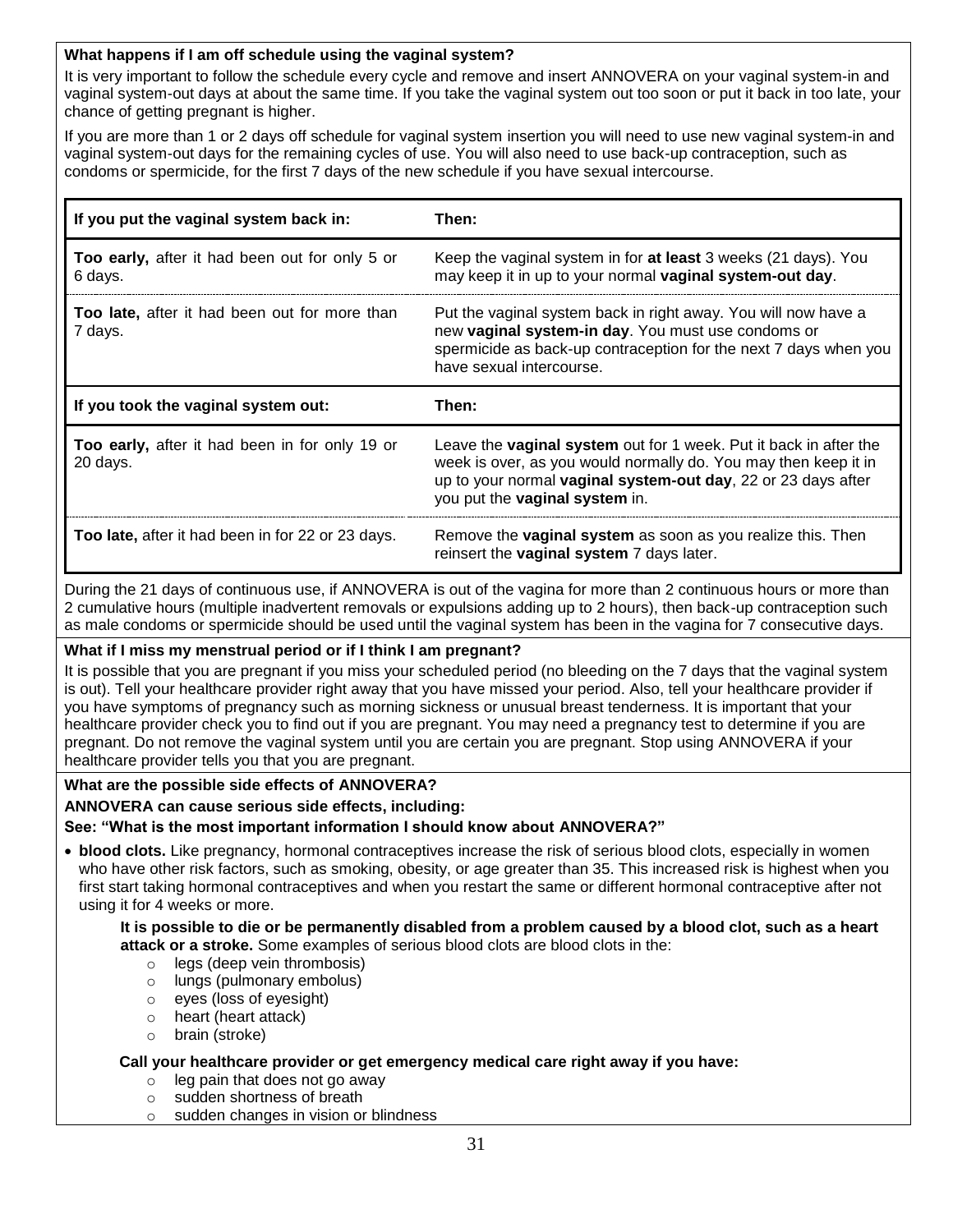- o severe pain or pressure in your chest
- o a sudden, severe headache unlike your usual headaches
- o weakness or numbness in an arm or leg
- o trouble speaking
- **toxic shock syndrome (TSS). Some symptoms of TSS are the same as flu symptoms, but they can become serious very quickly. Call your healthcare provider or get emergency medical care right away if you have the following symptoms:**
	- o sudden high fever
	- o vomiting
	- o diarrhea
	- o fainting or feeling faint when standing up
- o a sunburn-like rash
- o muscle aches
- o dizziness
- **liver problems, including liver tumors.** Tell your healthcare provider right away if you have yellowing of your skin or eyes (jaundice).
- **high blood pressure.**
- **gallbladder problems** or worsening of a gallbladder problem you already have. You may have an increased risk of gallbladder problems with the use of ANNOVERA if you had gallbladder problems when you were pregnant.
- **changes in the sugar and fat (cholesterol and triglycerides) levels in your blood.**
- **headache.** Tell your healthcare provider if you have new headaches that keep coming back, that do not go away, or are severe. Also tell your healthcare provider if your migraine headaches happen more often or are more severe than normal.
- **irregular or unusual vaginal bleeding and spotting between your menstrual periods,** especially during the first month of using ANNOVERA, or the absence of menstrual periods (amenorrhea).
- **depression.**
- **possible cancer in your cervix.**
- **swelling of your skin especially around your mouth, eyes, and in your throat (angioedema).** Call your healthcare provider or get emergency medical care right away if you have a swollen face, lips, mouth, tongue, or throat as this may lead to difficulty swallowing or breathing. Your risk of having angioedema is higher if you have a history of angioedema.
- **dark patches of skin on your forehead, cheeks, upper lip, and chin (chloasma).** Your risk of getting chloasma with the use of ANNOVERA is higher if you had chloasma during pregnancy. Women who tend to get chloasma should avoid spending a long time in sunlight, tanning booths, and under sunlamps while using ANNOVERA. Use sunscreen if you have to be in the sunlight.

#### **The most common side effects of ANNOVERA include:**

- headache, including migraine
- nausea/vomiting
- vaginal yeast infection (candidiasis)
- lower/upper abdomen pain
- painful periods
- vaginal discharge
- urinary tract infection
- breast pain/tenderness
- irregular vaginal bleeding
- diarrhea
- genital itching

This is not a complete list of possible side effects. Call your healthcare provider for medical advice about side effects. You may report side effects to FDA at 1-800-FDA-1088. You may also report side effects to TherapeuticsMD® at 1-888-228-0150.

No serious problems have been reported from a hormonal contraceptive overdose.

### **Does hormonal birth control cause cancer?**

It is not known if hormonal birth control causes breast cancer. Some studies, but not all, suggest that there could be a slight increase in the risk of breast cancer among current users with longer duration of use.

If you have breast cancer now, or have had it in the past, do not use hormonal birth control because some breast cancers are sensitive to hormones.

Women who use hormonal contraceptives may have a slightly higher chance of getting cervical cancer. However, this may be due to other reasons such as having more sexual partners.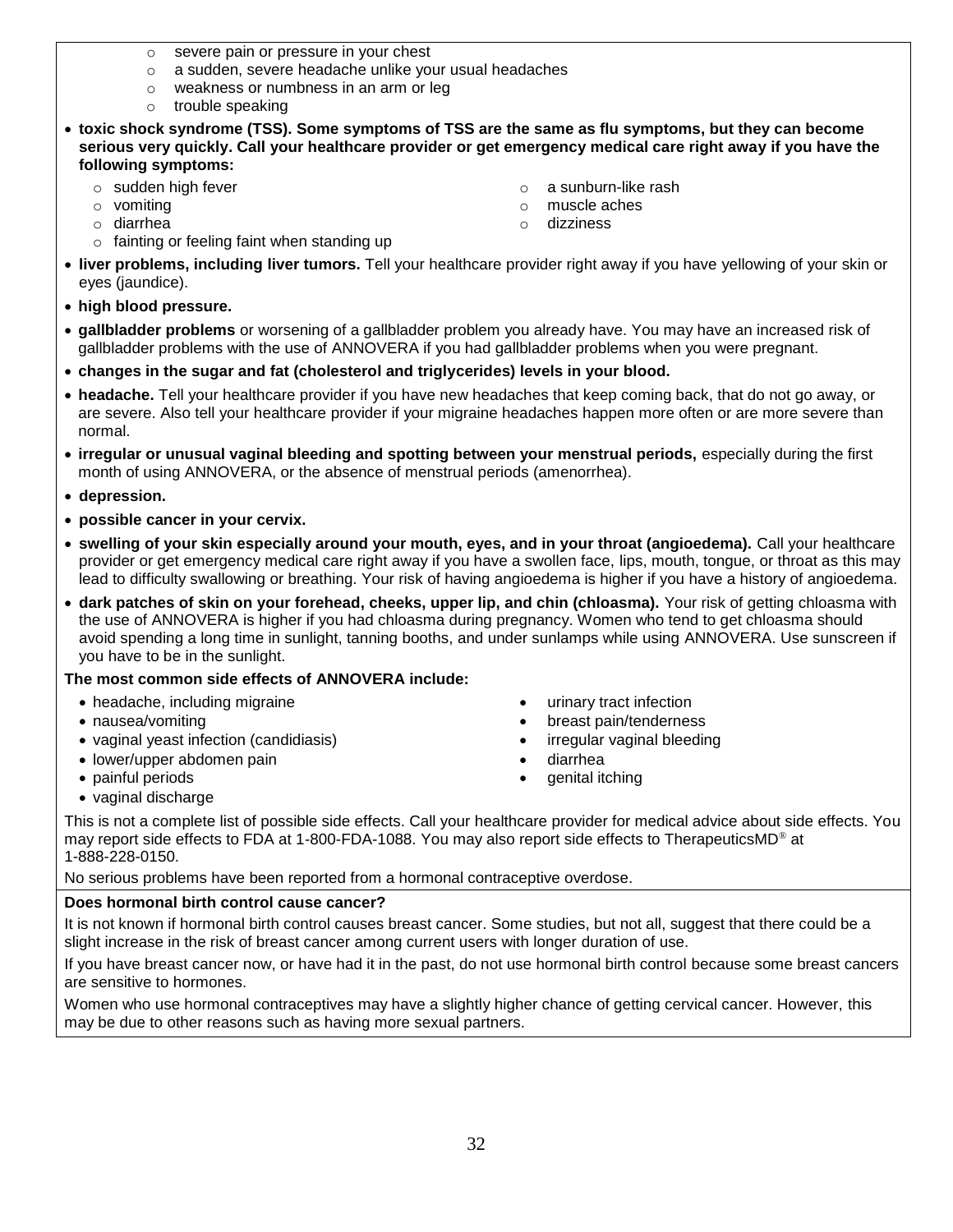#### **What should I know about my period when taking ANNOVERA?**

When you take ANNOVERA you should expect to have regular 28-day cycles. Each period is likely to last about 5 days. You may have bleeding or spotting between your scheduled periods especially during the first cycle. This bleeding or spotting tends to decrease after the first cycle. Do not stop taking ANNOVERA because of this bleeding or spotting. If the spotting continues for more than 7 consecutive days or if the bleeding is unusually heavy, call your healthcare provider. Tell your healthcare provider if you do not have your period.

#### **What if I want to become pregnant?**

You may stop using ANNOVERA whenever you wish. Consider a visit with your healthcare provider for a pre-pregnancy checkup before you stop taking ANNOVERA.

#### **General information about the safe and effective use of ANNOVERA.**

Medicines are sometimes prescribed for purposes other than those listed in a Patient Information leaflet. Do not use ANNOVERA for a condition for which it was not prescribed. Do not give ANNOVERA to other people, even if they have the same symptoms that you have. It may harm them. You can ask your healthcare provider or pharmacist for information about ANNOVERA that is written for health professionals.

#### **What if I have other questions?**

If you have concerns or questions, ask your healthcare provider.

#### **What are the ingredients in ANNOVERA?**

**Active ingredients:** segesterone acetate and ethinyl estradiol.

**Inactive ingredients:** dibutyltin dilaurate, silicone elastomers, silicone medical adhesive, and titanium dioxide.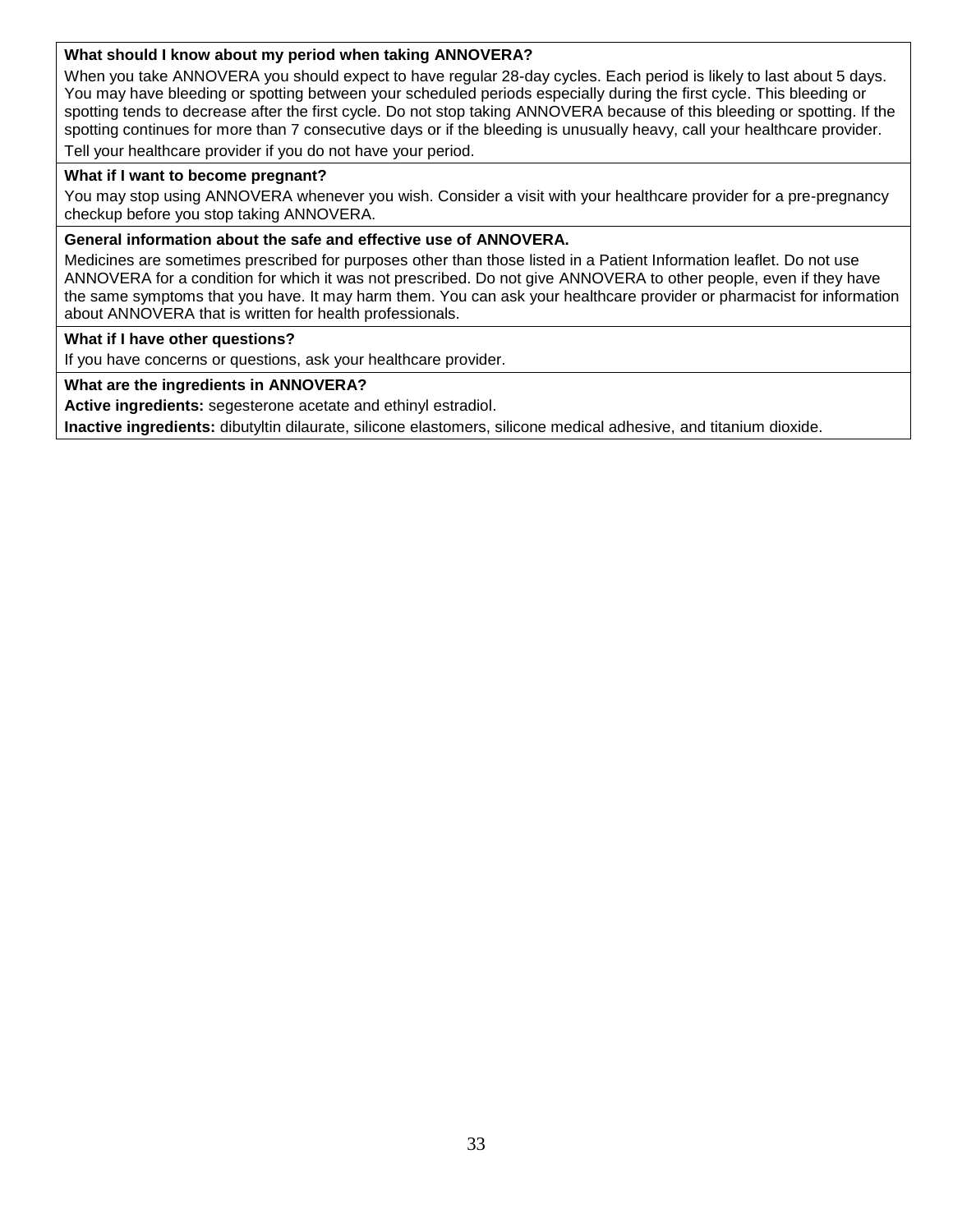#### **Instructions for Use ANNOVERA® (ann-o-VER-ah) (segesterone acetate and ethinyl estradiol vaginal system)**

Read this Instructions for Use carefully before you decide if ANNOVERA is right for you. This information does not take the place of talking with your gynecologist or other healthcare provider who specializes in women's health. If you have any questions about ANNOVERA, ask your healthcare provider. You should also learn about other birth control methods to choose the one that is best for you.

#### **How should I start using ANNOVERA?**

#### **If you are not currently using hormonal birth control, start using ANNOVERA between Days 2 and 5 of your menstrual period.**

• If your menstrual periods are not regular or if you start using ANNOVERA more than 5 days from when you started your menstrual period, you should use a barrier method of birth control, such as a male condom or spermicide during sexual intercourse for the first 7 days you use ANNOVERA.

#### **If you are changing from a birth control pill or patch or monthly disposable contraceptive vaginal ring to ANNOVERA:**

• If you have been using your birth control method correctly and are certain that you are not pregnant, you can change to ANNOVERA any day of your birth control cycle. Do not start ANNOVERA any later than the day you would start your next birth control pill, apply your next patch or insert your next monthly disposable contraceptive vaginal ring.

#### **If you are changing from a progestin-only birth control method, such as a minipill, injection, implant or intrauterine system (IUS):**

- You may switch from a minipill on any day. Start using ANNOVERA on the day that you would have taken your next minipill.
- You should switch from an injectable and start using ANNOVERA on the day when your next injection would be due.
- You should switch from an implant or the IUS and start using ANNOVERA at the time the implant or IUS is removed.

If you are changing from a minipill, injection, implant, or an intrauterine system to ANNOVERA, you should use a barrier method of birth control, such as a male condom or spermicide, during sexual intercourse for the first 7 days you use ANNOVERA.

#### **If you start using ANNOVERA after an abortion or miscarriage:**

- **Following a first trimester abortion or miscarriage:** You may start ANNOVERA within 5 days following a first trimester abortion or miscarriage (the first 12 weeks of pregnancy). You do not need to use an additional birth control method.
	- $\circ$  If you do not start ANNOVERA within 5 days after a first trimester abortion or miscarriage, use a non-hormonal birth control method, such as male condoms or spermicide, while you wait for your menstrual period to start. **Start using ANNOVERA between days 2 and 5 of your menstrual period.**
	- $\circ$  If you start using ANNOVERA more than 5 days from when you started your menstrual period, you should use a barrier method of birth control, such as a male condom or spermicide during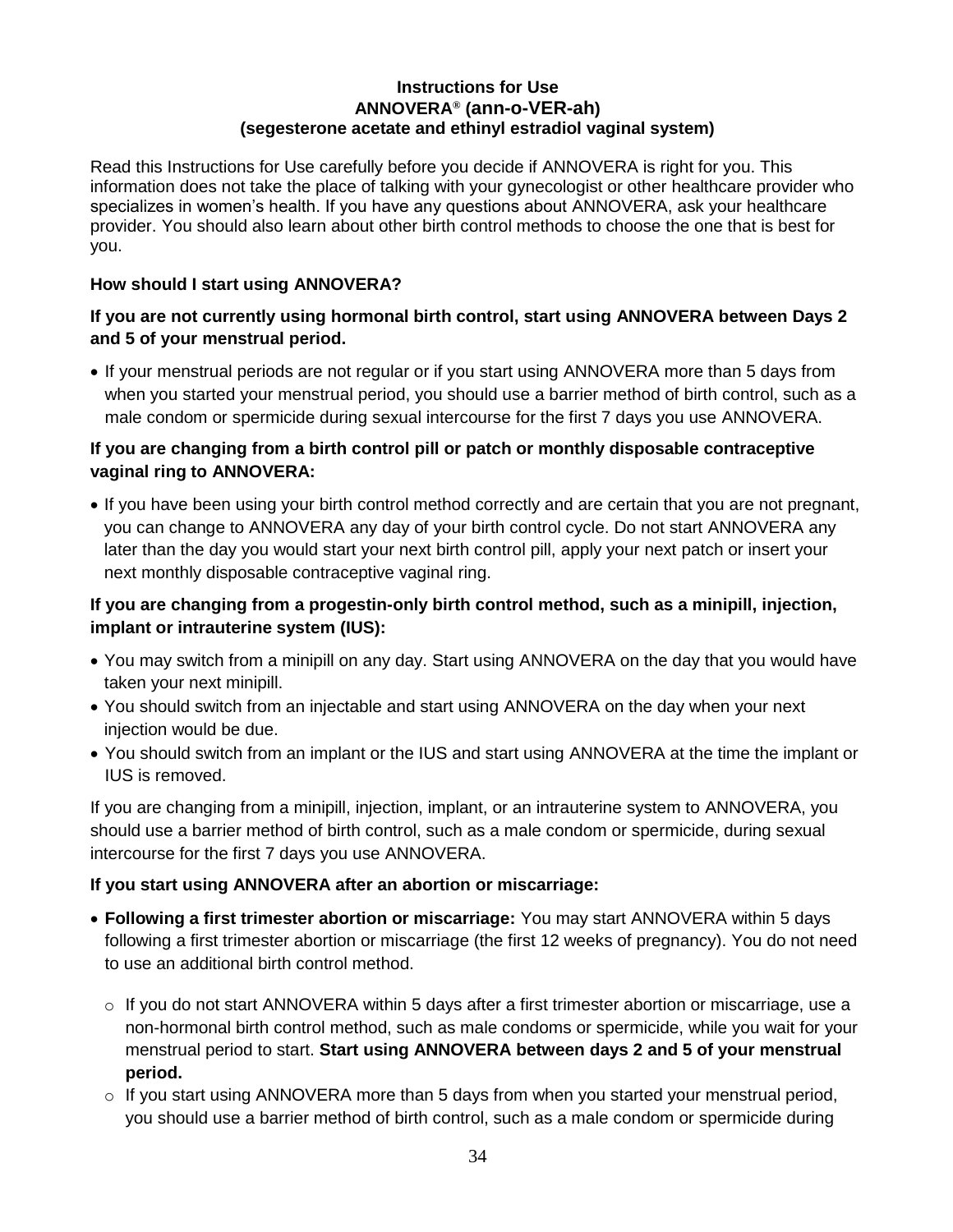sexual intercourse for the first 7 days you use ANNOVERA.

• **Following a second trimester abortion or miscarriage:** You may start using ANNOVERA no sooner than 4 weeks (28 days) after a second trimester abortion (after the first 12 weeks of pregnancy).

### **If you are starting ANNOVERA after childbirth:**

- You may start using ANNOVERA no sooner than 4 weeks (28 days) after having a baby if you are not breastfeeding.
- If you have not gotten your menstrual period after childbirth, you should talk to your healthcare provider. You may need a pregnancy test to make sure you are not pregnant before you start using ANNOVERA.
- Use another birth control method, such as a male condom or spermicide, during sexual intercourse for the first 7 days you use ANNOVERA if you have not yet had a period.

#### **If you are breastfeeding, you should not use ANNOVERA. Use other birth control methods until you are no longer breastfeeding.**

#### **How do I use ANNOVERA?**



### **Step 1. Open the package and remove ANNOVERA.**

- Wash your hands with mild soap and water. Dry them well.
- Take ANNOVERA out of its package (See Figure, Step 1).
- Wash ANNOVERA with mild soap and water, rinse and pat dry with a clean cloth towel or paper towel.

#### **Step 2. Prepare to insert ANNOVERA.**

- Hold ANNOVERA between your thumb and first (index) finger.
- Press the sides of ANNOVERA together to make it narrow (See Figure, Step 2).

### **Step 3. Choose a position for insertion of ANNOVERA.**

• Choose the position that is comfortable for you. For example, lying down, squatting, or standing with 1 leg up (See Figures, Steps 3-A, 3-B, 3-C).

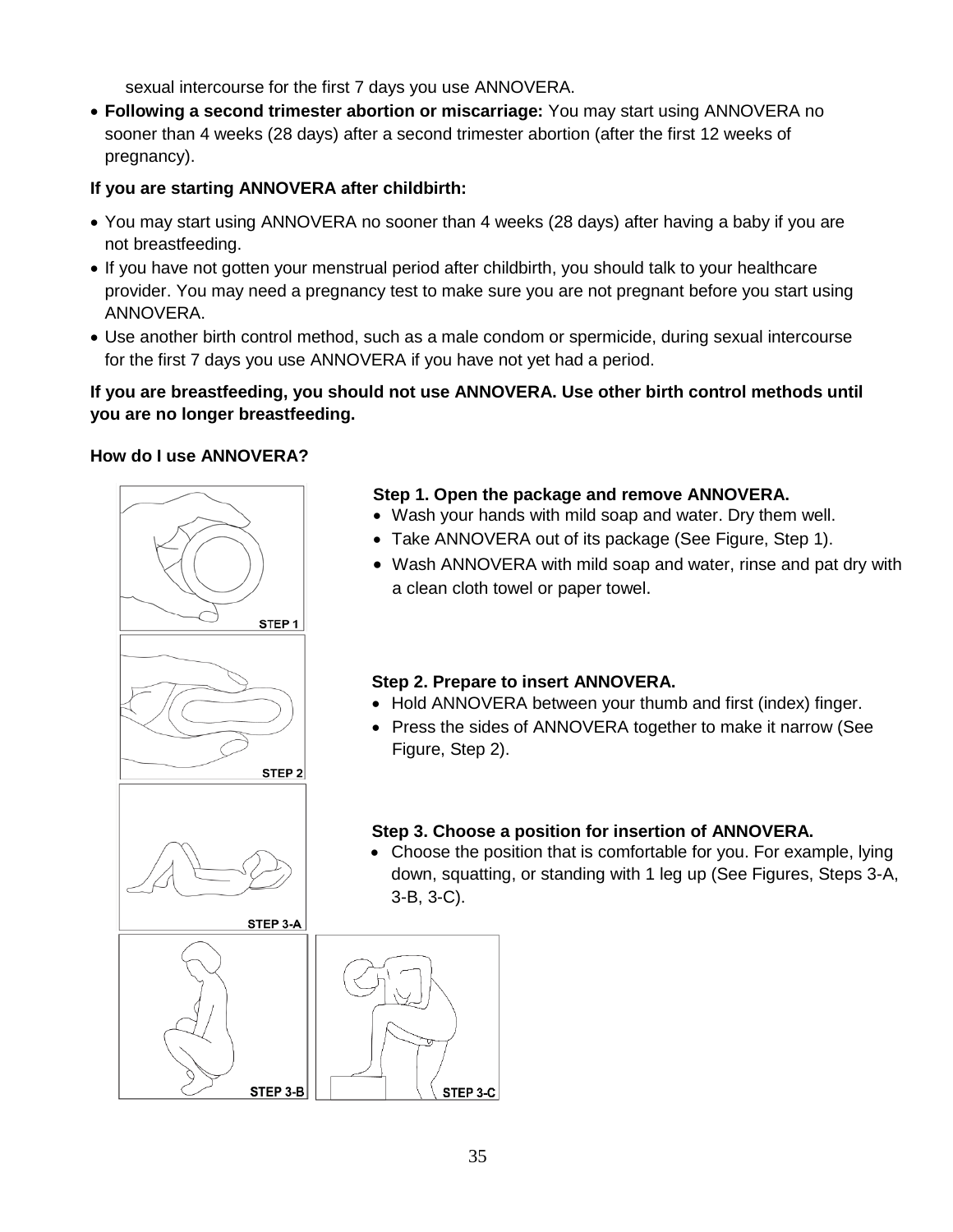

### **Step 4. Insert ANNOVERA into your vagina.**

- Gently insert the folded ANNOVERA into your vagina (See Figure, Step 4-A).
- Push ANNOVERA further up into your vagina using your index finger.
- Push it in as far as you can. It sometimes helps to push down with the muscles in your vagina while you are inserting ANNOVERA.
- When you insert ANNOVERA, it may be in different positions in your vagina, but ANNOVERA does not have to be in an exact position for it to work.
- Mark your vaginal system "in day" on your calendar.

#### **Note:**



Uterus Cervix Bladder Vagina Urethra Rectum Anus STEP 5

- If you feel the ANNOVERA in your vagina or if it feels uncomfortable, you may not have pushed the ANNOVERA into your vagina far enough. Use your index finger to gently push ANNOVERA as far as you can into your vagina (See Figure, Step 4-B). There is no danger of ANNOVERA being pushed too far up in the vagina or getting lost.
	- o You should not feel ANNOVERA after you have placed it into your vagina.
- Some women and their partners may be aware of ANNOVERA in the vagina during sexual intercourse.

### **Step 5. How do I remove ANNOVERA?**

- Wash and dry your hands.
- Choose the position that is most comfortable for you (See Step 3).
- Put your index finger into your vagina and hook it through ANNOVERA. Gently pull downward and forward to remove ANNOVERA and pull it out (See Figure, Step 5). It sometimes helps to push down with the muscles in your vagina while you are removing ANNOVERA.
- Wash the ANNOVERA vaginal system with mild soap and lukewarm water, pat it dry, and store in the case provided.
- Mark your vaginal system "out day" on your calendar.

#### **What else should I know about ANNOVERA?**

- The day of the week when you first insert ANNOVERA (called "Day 1") is your vaginal system change day. This is described further in the Patient Information section entitled "How should I use ANNOVERA?"
- For each cycle, you put the vaginal system into your vagina and let it stay there 3 weeks (21 full days). **Remember** to keep the vaginal system in for the whole 3 weeks (21 full days).
- You take the vaginal system out on your vaginal system change day (Day 22) and let it stay out for 1 week (7 full days). Note that your vaginal system should be stored in the case provided, away from children, pets, and extreme temperatures.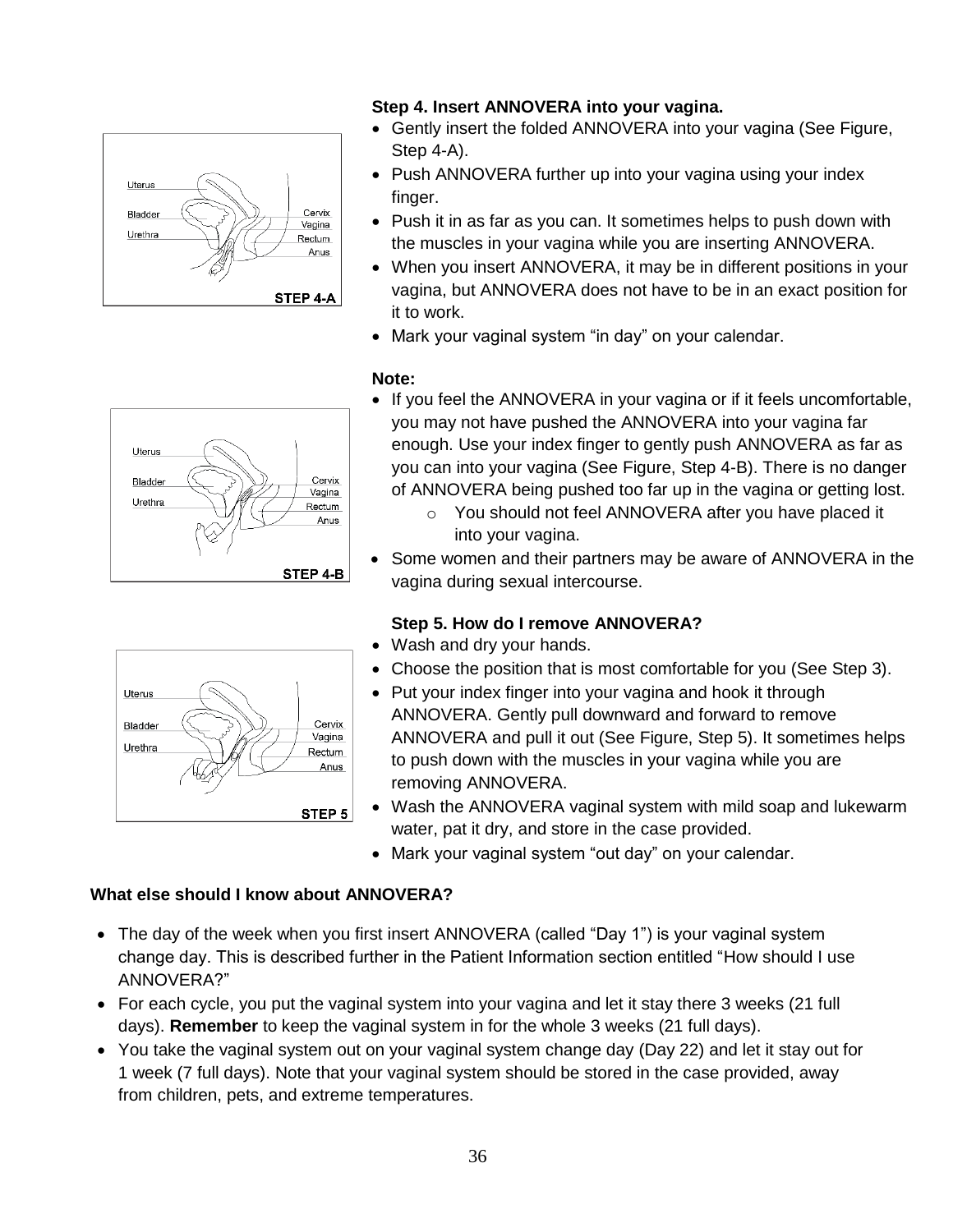- Then you start over again for another 4 weeks. You may not be bleeding when you put the vaginal system in.
- Always put the vaginal system in or take it out on your vaginal system change day at about the same time of day. For example, if you put your vaginal system in on Monday at 9:00 in the morning, always take it out or put it back in on Monday at about 9:00 in the morning.
- You do not have to take the vaginal system out when you have sex. If you decide to remove it, remember to reinsert it within 2 hours after removing it or you may not be protected from pregnancy. **However, if ANNOVERA is out of your vagina for more than 2 hours at one time or if ANNOVERA is out of your vagina at different times that add up to more than a total of 2 hours over the first 21 days of your cycle, you will need to use another method of birth control** until ANNOVERA has been in your vagina for 7 days in a row, such as male condoms or spermicides.
- Repeat the 4-week cycle for all 13 cycles of the use of the vaginal system.
- Do not use the vaginal system for more than 13 cycles (1 year). When you take the vaginal system out of your vagina at the end of the 13 cycles, dispose of it. See "How should I dispose of (throw away) ANNOVERA?" below.
- If you want to continue using ANNOVERA after 13 cycles, you will need to get a new prescription from your healthcare provider to obtain a new vaginal system.
- Do not to use any vaginal products such as oil-based suppositories, oil-based creams, or oil-based gels while the vaginal system is in your vagina. Do not use any vaginal lubricants that have silicone or oil in them. Water-based lubricants are ok to use. Be sure to read the ingredients on the labels carefully before you buy a vaginal lubricant.
- Do not take any medicines unless your healthcare provider says it is ok to take them. Tell your healthcare provider when you start a new medicine.

#### **How do I clean ANNOVERA?**

- After removing ANNOVERA from your vagina, wash it with mild soap and warm water, rinse, and pat it dry with a clean cloth towel or paper towel before you store it. Only use mild soap and warm water to clean.
- Wash ANNOVERA with mild soap and warm water and pat it dry before you put it back into your vagina.
- Store ANNOVERA in the case provided.

### **How should I store ANNOVERA?**

- Store ANNOVERA in the supplied case at room temperature between 68°F to 77°F (20°C to  $25^{\circ}$ C).
- Protect ANNOVERA from direct sunlight.
- Do not refrigerate or freeze ANNOVERA.
- Avoid storing ANNOVERA in extreme heat.
- **Keep ANNOVERA and all medicines out of the reach of children and pets.**

#### **How should I dispose of (throw away) ANNOVERA?**

- After 13 cycles of use, place ANNOVERA in the case that comes with it.
- Dispose of ANNOVERA at a drug take-back location, if available. If a drug take-back location is not available, dispose of ANNOVERA in the trash, out of the reach of children and pets.
- Do not throw away ANNOVERA in the toilet.
- See www.fda.gov/drugdisposal for more information about disposal of medicines.